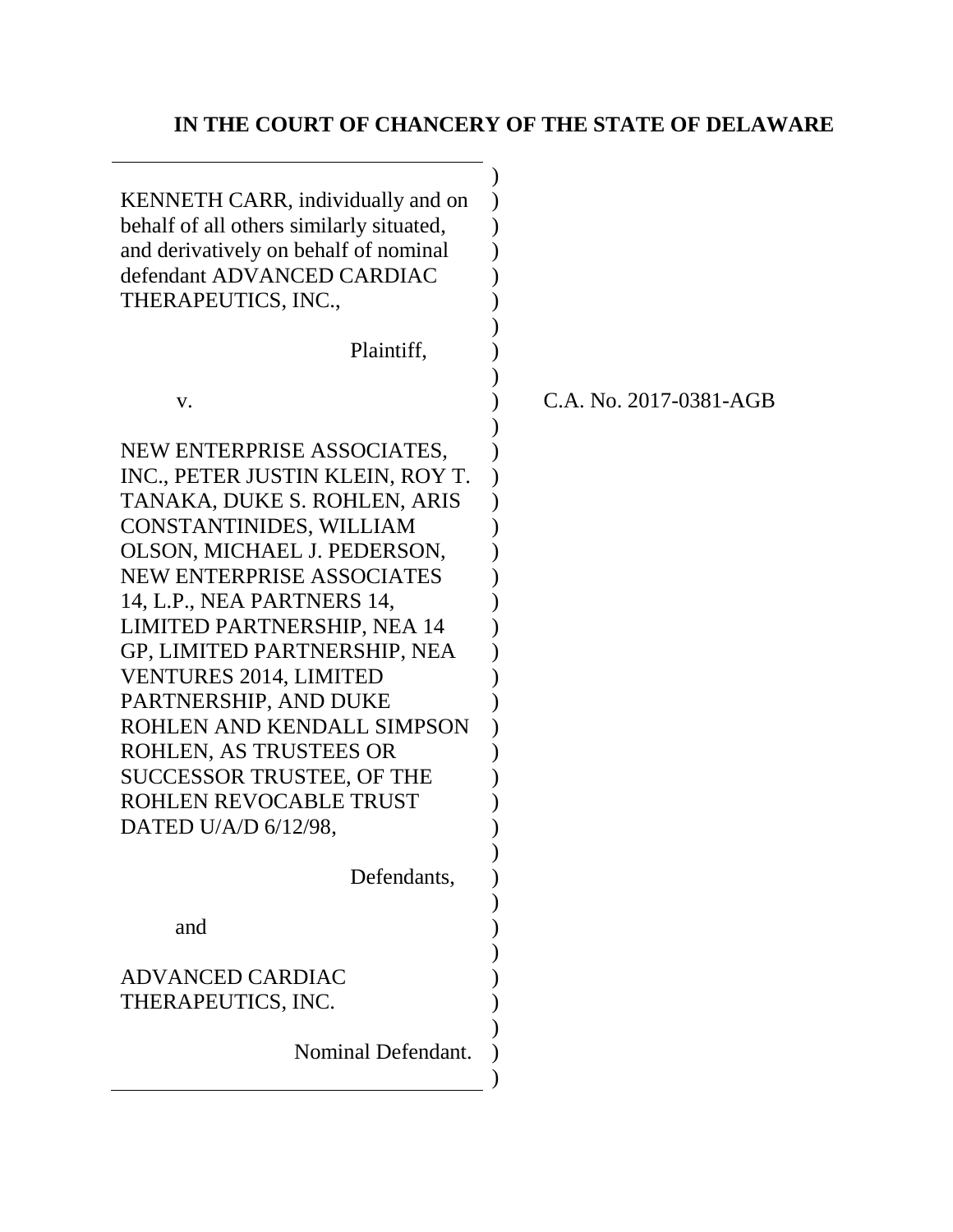### **MEMORANDUM OPINION**

Date Submitted: December 8, 2017 Date Decided: March 26, 2018

T. Brad Davey and Matthew A. Golden of POTTER ANDERSON & CORROON LLP, Wilmington, Delaware; Barry S. Pollack and Joshua L. Solomon of POLLACK SOLOMON DUFFY LLP, Boston, Massachusetts; *Counsel for Plaintiff*.

Herbert W. Mondros and Krista R. Samis of MARGOLIS EDELSTEIN, Wilmington, Delaware; *Counsel for Defendants Peter Justin Klein, Roy Tanka, Duke Rohlen, Aris Constantinides, William Olson, Michael Pederson, Duke Rohlen and Kendall Simpson Rohlen, as Trustees or Successor Trustee of the Rohlen Revocable Trust Dated U/A/D 6/12/98, and Nominal Defendant Advanced Cardiac Therapeutics, Inc.*

Michael F. Bonkowski and Nicholas J. Brannick of COLE SCHOTZ P.C., Wilmington, Delaware; Roger A. Lane, Courtney Worcester, and Jasmine D. Coo of FOLEY & LARDNER LLP, Boston, Massachusetts; Angelica Boutwell of FOLEY & LARDNER LLP, Miami, Florida; *Counsel for Defendants New Enterprise Associates, Inc., New Enterprise Associates 14, L.P., NEA Partners 14, Limited Partnership, NEA 14 GP, Limited Partnership, NEA Ventures 2014 Limited Partnership.*

# **BOUCHARD, C.**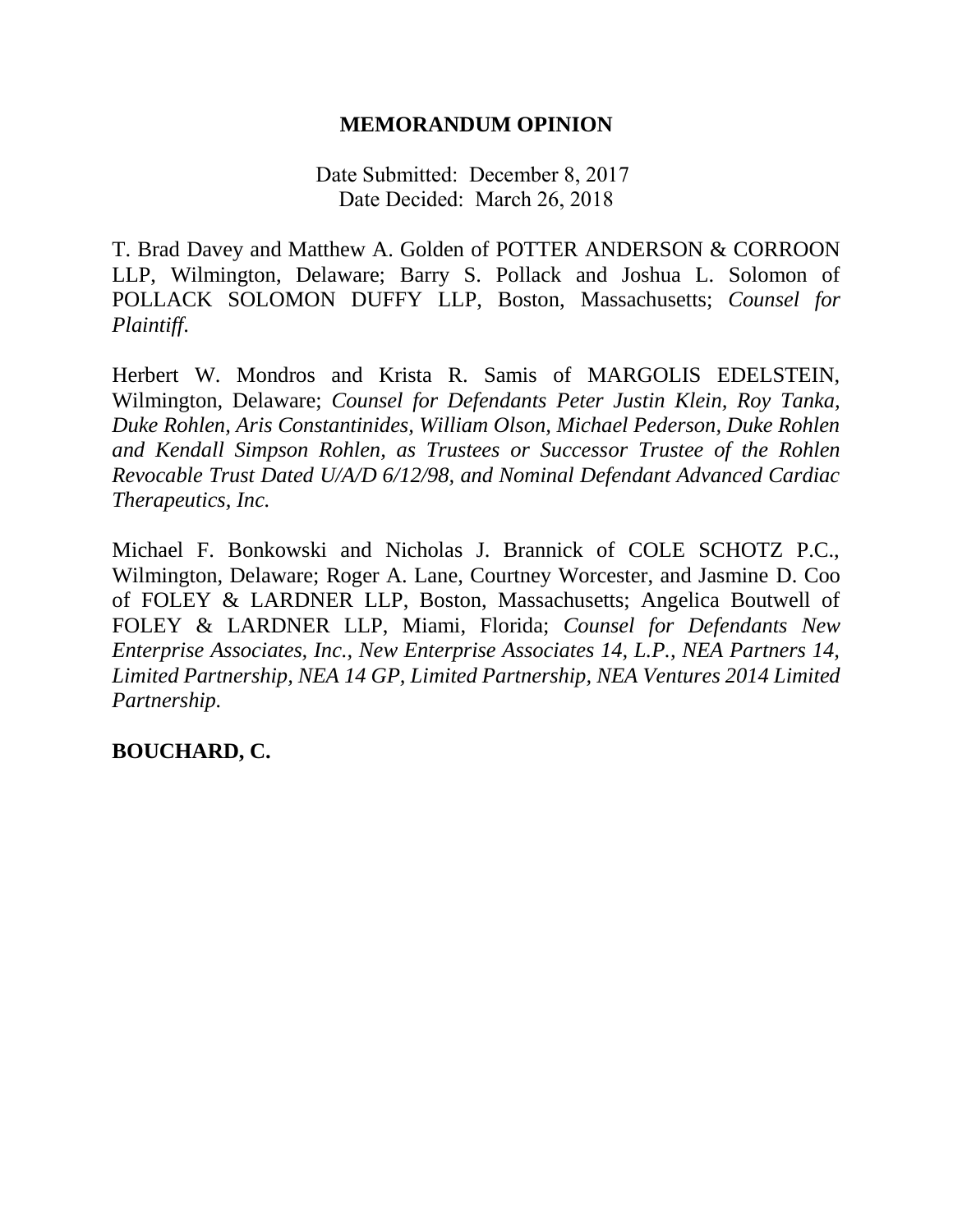This action involves a dispute between Kenneth Carr, a co-founder of Advanced Cardiac Therapeutics, Inc. ("ACT" or the "Company"), and its controlling stockholder, New Enterprise Associates, Inc. ("NEA"). ACT is a pre-commercial medical device company. NEA holds itself out as one of the largest venture capital firms in the world and has investments in a large portfolio of companies.

In April 2014, NEA became ACT's controlling stockholder as a result of the sale of Series A-2 preferred stock that was offered to a select group of investors. Carr was not among them. The Series A-2 offering implied a value for ACT of approximately \$15 million. In October 2014, ACT sold a warrant to Abbott Laboratories ("Abbott") for \$25 million, giving it the option to purchase all of ACT's equity for a 30-month period for up to \$185 million. In the interim between the Series A-2 offering and the warrant sale to Abbott, another medical device company made a proposal to acquire ACT for up to \$300 million, but that overture was not pursued. In 2016, ACT repurchased the warrant from Abbott for \$25 million in cash and a note as part of a "settlement agreement."

Critical to this case, the 2014 warrant transaction with Abbott was conditioned on Abbott acquiring another company, Topera, in which NEA was the largest institutional investor. NEA also was the largest institutional investor in VytronUS, a company for which Abbott provided funding simultaneously with the warrant transaction. The gravamen of Carr's complaint is twofold: (1) that the Series A-2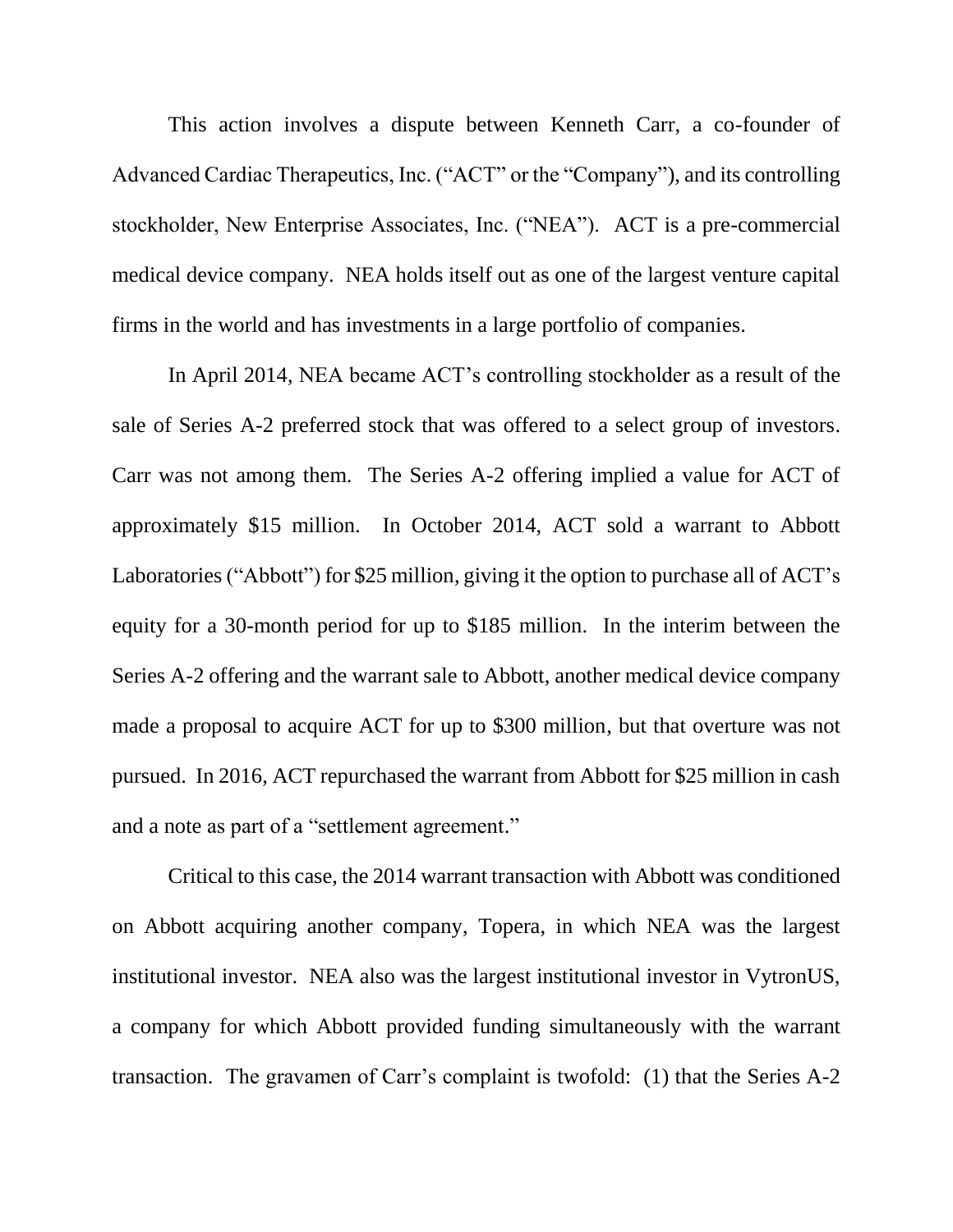offering that allowed NEA to become ACT's controlling stockholder was approved by a conflicted board and severely undervalued ACT; and (2) that NEA orchestrated the potential sale of ACT to Abbott on the cheap as part of a strategy to optimize the value of its portfolio by inducing Abbott to acquire Topera and invest in VytronUS.

Carr's complaint asserts various claims on behalf of a putative class of stockholders (and, alternatively, derivatively) for breach of fiduciary duty and/or aiding and abetting against ACT's directors at the time of the challenged transactions and NEA. Defendants have moved to dismiss. For the reasons explained below, the motion is denied in large part, although certain claims and parties will be dismissed because of various pleading deficiencies.

#### **I. BACKGROUND**

 $\overline{a}$ 

Unless noted otherwise, the facts in this decision are drawn from the Verified Class Action and Derivative Complaint (the "Complaint") and documents incorporated therein, <sup>1</sup> which include documents produced to plaintiff in response to a books and record demand made under 8 *Del. C.* § 220.<sup>2</sup> Any additional facts are either not subject to reasonable dispute or subject to judicial notice.

<sup>1</sup> *See Winshall v. Viacom Int'l, Inc.*, 76 A.3d 808, 818 (Del. 2013) (citations omitted) ("[P]laintiff may not reference certain documents outside the complaint and at the same time prevent the court from considering those documents' actual terms" in connection with a motion to dismiss).

 $2^{\circ}$  Compl. (Dkt. 1). Some of the Section 220 documents were filed with the court via the Transmittal Affidavit of Sarah M. Ennis ("Ennis Aff.") (Dkt. 34) and the Transmittal Affidavit of Matthew A. Golden ("Golden Aff.") (Dkt. 40). The parties have a qualified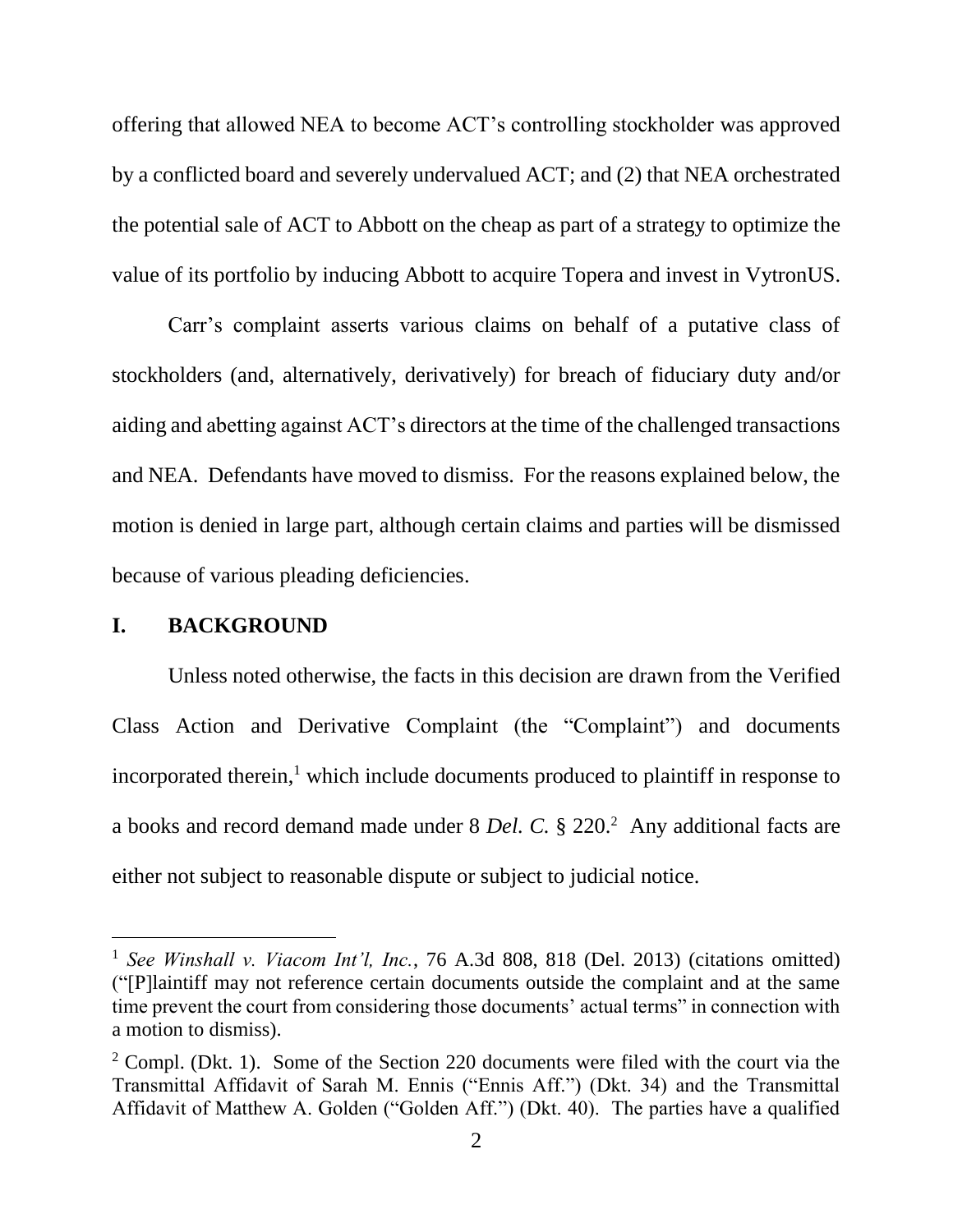#### **A. The Parties and Relevant Non-Parties**

Plaintiff Kenneth Carr is an inventor in the area of microwave radiometry technology and ablation catheter devices. In or about 2007, he co-founded nominal defendant Advanced Cardiac Therapeutics, Inc. At all relevant times, Carr held approximately 960,000 shares of ACT common stock. When the Company was founded, Carr held an approximately 30% interest in ACT. Subsequent rounds of financing have diluted that interest.

The Company is a Delaware, pre-commercial, medical device company that designs and manufactures a catheter-based system for the treatment of patients with atrial fibrillation, commonly known as AFIB, which is characterized by an irregular, often rapid heart rate. ACT collaborates with and licenses technology from Meridian Medical Systems, another company that Carr founded.

Defendant NEA is a Delaware corporation that holds itself out as the world's largest venture capital fund with more than \$17 billion in committed capital across fifteen funds. Defendants New Enterprise Associates 14, L.P., NEA Partners 14, Limited Partnership, NEA 14 GP, Limited Partnership, and NEA Ventures 2014,

agreement that, if a Section 220 document is relied upon in a later complaint, all documents produced in response to that category of documents shall be incorporated by reference in the complaint. Golden Aff. Ex. H  $\P$  8. The agreement, however, does not specifically address whether the court may assume the truth of information in the documents in that circumstance. Accordingly, while I consider the actual terms of these documents, I do not assume their truth.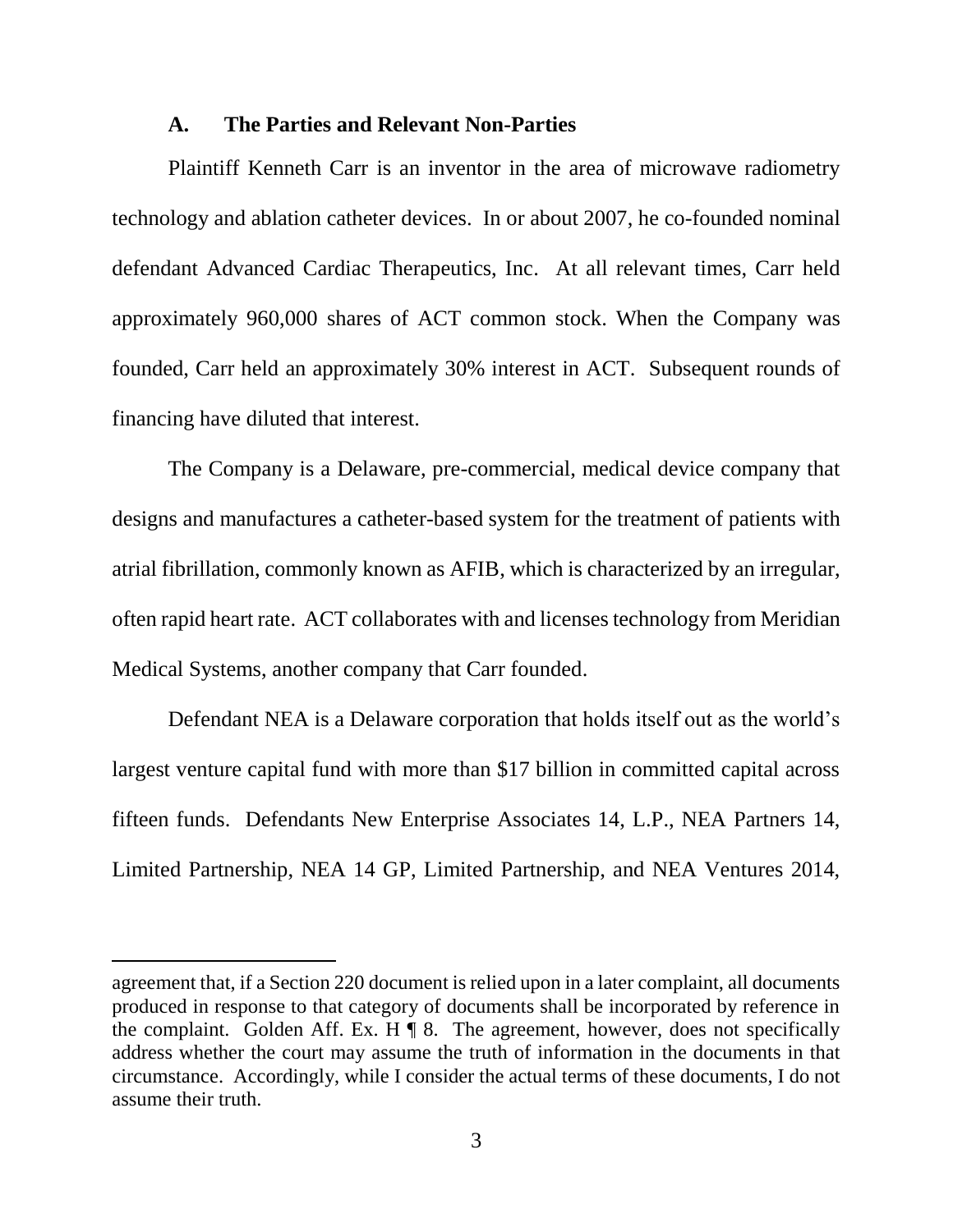Limited Partnership are limited partnerships controlled by NEA. I refer to these entities hereafter, collectively, as "NEA" and, at times, to one or more of them as an "NEA entity" or "NEA entities."

NEA holds interests in numerous "portfolio companies" in addition to ACT. Relevant to this action, in or about April 2013, NEA and an affiliate of Abbott coinvested in Topera, a cardiac arrhythmia mapping company that specializes in mapping electrical signals of the heart. Another NEA portfolio company relevant to this action is known as VytronUS, which describes itself as having been "formed in 2006 to harness the imaging and therapeutic capabilities of ultrasound energy to treat cardiac arrhythmias, starting with atrial fibrillation." 3 ACT's outside counsel regularly represents and advises NEA.

NEA became ACT's controlling stockholder in April 2014 as a result of its purchase of Series A-2 preferred stock, defined below as the "Series A-2 Financing." Carr contends that, even before the Series A-2 Financing, NEA and defendants Duke S. Rohlen and Kendell Simpson Rohlen, as Trustees or Successor Trustee, of the Rohlen Revocable Trust Dated U/A/D 6/12/98 (the "Trust"), together constituted the controlling stockholder of ACT. 4

<sup>3</sup> *About Us: Company*, VYTRONUS, http://www.vytronus.com/company.html (last visited Mar. 23, 2018).

<sup>4</sup> *See infra.* III.C.1.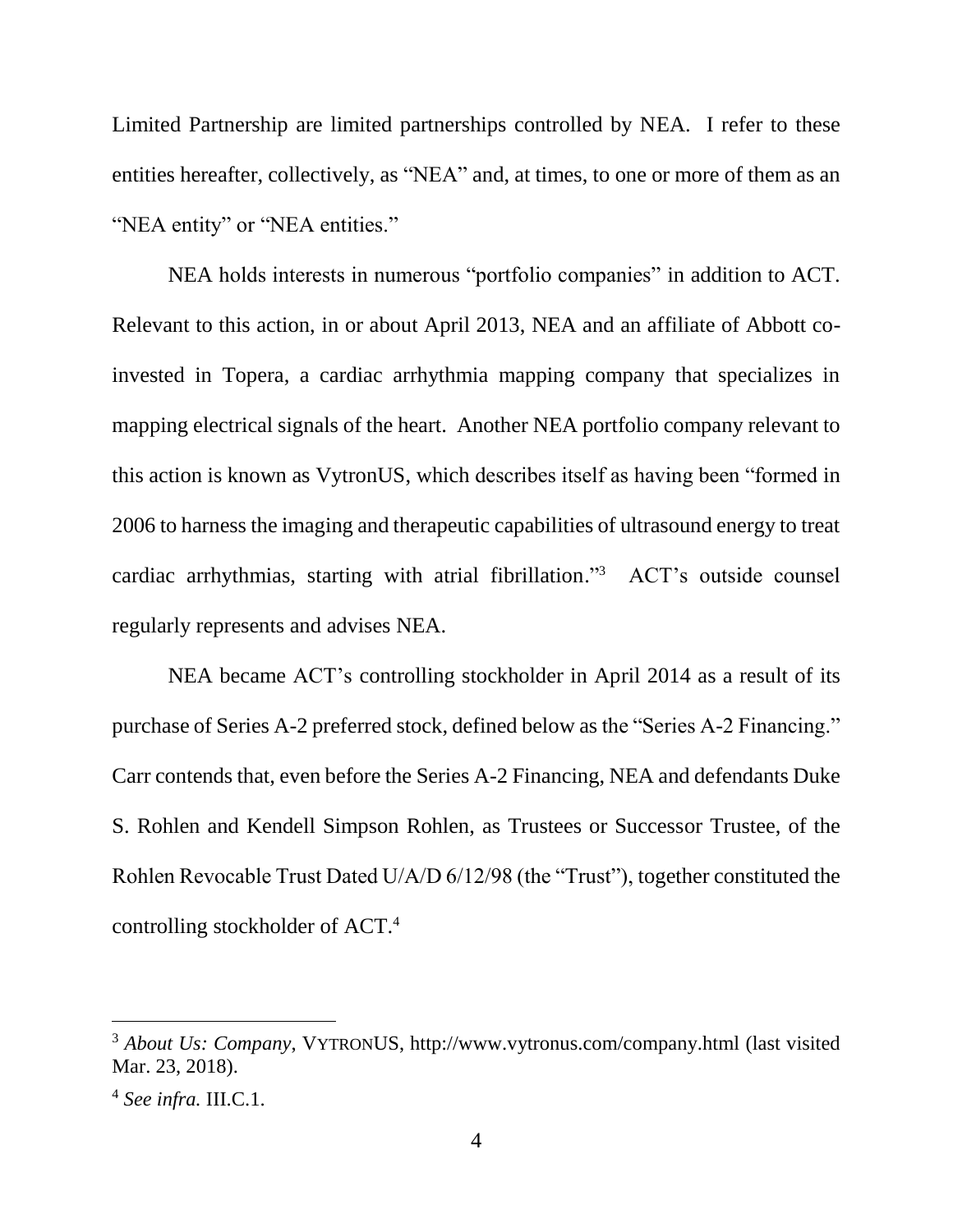The Complaint names as defendants the following six individuals who constituted the six members of ACT's board of directors (the "Board") at the time of the challenged transactions (*i.e.*, the Series A-2 Financing and, as defined below, the Warrant Transaction): Peter Justin Klein, Roy T. Tanaka, Duke S. Rohlen, Aris Constantinides, William Olson, and Michael J. Pederson (collectively, the "Director Defendants"). Three of these individuals (Klein, Tanaka, and Rohlen) remained on the Board when this action was filed, while the other three (Constantinides, Olson, and Pederson) had left the Board by that date. At the time the Complaint was filed, the Board consisted of Klein, Tanaka, Rohlen, and non-party Ryan Drant.

The Complaint describes a variety of affiliations between and among the Director Defendants and NEA apart from their service as directors of the Company, including the following:

- **Peter Justin Klein** is a partner on NEA's healthcare team who has served at various times on the boards of numerous NEA portfolio companies, including Topera and VytronUS.
- **Roy T. Tanaka** has served at relevant times on the board of VytronUS.
- **Duke S. Rohlen** was appointed to serve as the Company's President and CEO on March 11, 2014, at which time he was serving as ACT's Chairman of the Board. At that time, Rohlen also served as the CEO of Ajax Vascular, another NEA portfolio company. In addition, Rohlen previously served as CEO of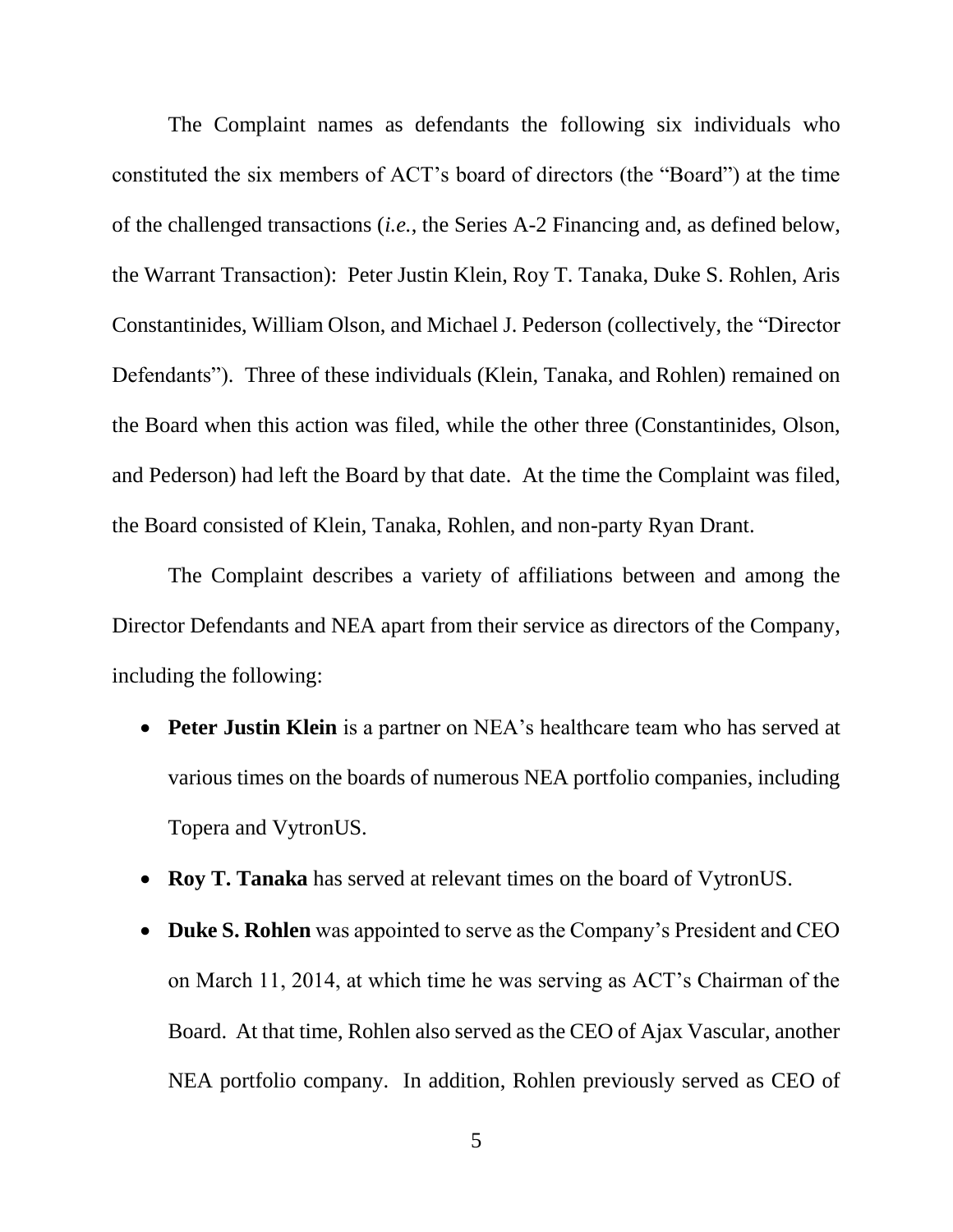CV Ingenuity and the President of FoxHollow Technologies, two other NEA portfolio companies. NEA has held Rohlen out as a "serial entrepreneur within the NEA family."<sup>5</sup>

- **Aris Constantinides** was a venture capital fund partner at an entity known at the time as NBGI, the private equity arm of the National Bank of Greece. Constantinides is connected to NEA and Klein through various venture capital investments in the medical device industry. NEA permitted NBGI to participate in the Series A-2 Financing.
- **William Olson** was the Company's CEO before Rohlen. Olson was removed as CEO pursuant to a March 2014 Separation Agreement. Olson and ACT also are parties to a Consulting Agreement.<sup>6</sup> Olson served previously as a Vice President at FoxHollow Technologies.
- **Michael J. Pederson** served, at relevant times, as the President and CEO of VytronUS.

 $5$  Compl.  $\P$  28.

<sup>6</sup> The Consulting Agreement made Olson report to Rohlen and provided compensation to Olson in the form of a \$60,000 lump-sum payment and non-statutory options equal to 2% of the Company's fully diluted capitalization subject to approval by the Board. The options would not vest for five months from the effective date of the Consulting Agreement (March 1, 2014) and would vest only if Olson continued to provide services. Compl. ¶¶ 30, 45.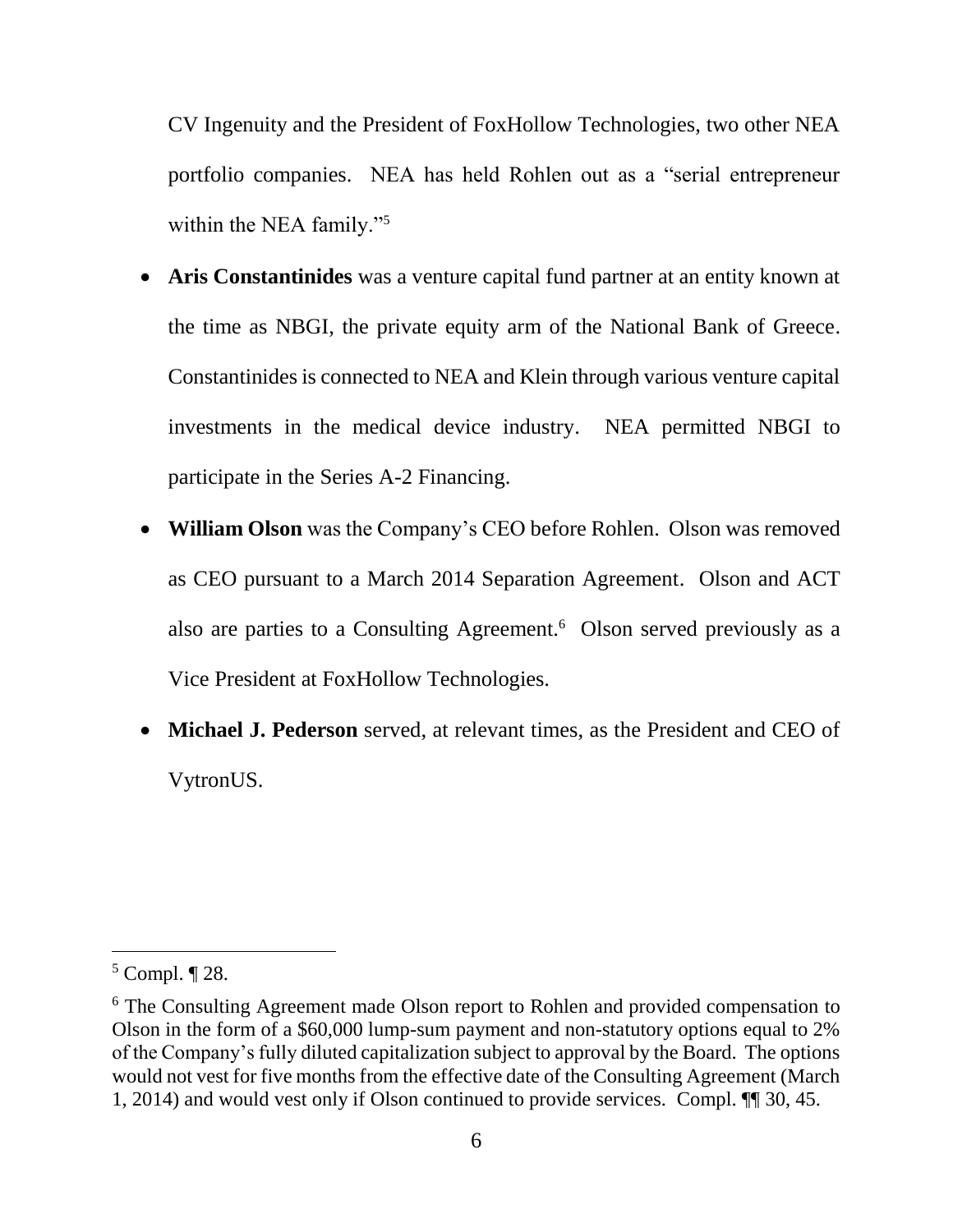#### **B. NEA's Early Involvement in ACT**

In January 2014, an NEA entity purchased Series A-1 preferred stock from the Company and entered into an Amended and Restated Voting Agreement (the "Voting Agreement").<sup>7</sup> The Complaint alleges that, following the Series A-1 transaction, "NEA began causing changes in the Company's management to further increase its power over the Company."<sup>8</sup>

In March 2014, Olson was removed as CEO and replaced by Rohlen, although Olson stayed on as a director and consultant. At this time, NEA and the Trust together held a majority of the Company's preferred stock, which had the right to appoint two of the seven director positions on the Board. $9$  On or about March 17, 2014, an NEA entity and the Trust amended the Voting Agreement to provide that one of the preferred designees to the Board would be Pederson, and the other director seat would remain vacant.<sup>10</sup>

### **C. The Series A-2 Financing**

On April 2, 2014, the Board—composed of the six Director Defendants signed a written consent (the "April 2014 Consent") providing for the issuance of 265,780,730 shares of Series A-2 preferred stock for \$0.0301 per share (the "Series

<sup>7</sup> *See* Golden Aff. Ex. C. at ACT\_220\_000016 (first recital).

 $8$  Compl.  $\P$  44.

<sup>&</sup>lt;sup>9</sup> Golden Aff. Ex. C.

 $10$  Golden Aff. Ex. C.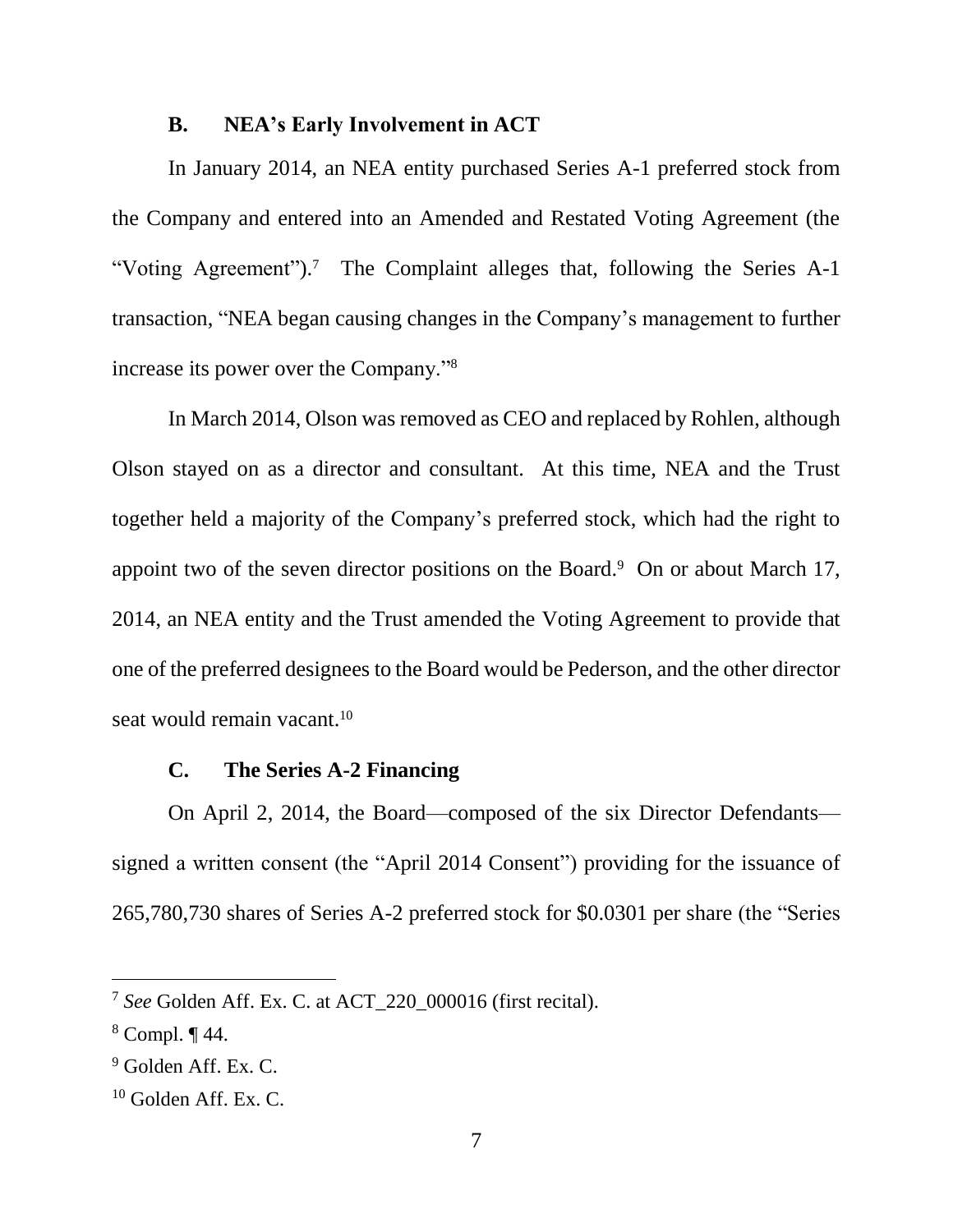A-2 Financing"). This issuance placed a valuation on the Company of approximately \$15 million. NEA obtained nearly 90% of the Series A-2 preferred stock, which, combined with its other equity holdings, resulted in NEA acquiring more than 65% of ACT's stock on an as-converted basis and becoming its controlling stockholder. The Series A-2 preferred stock was not offered to more than 30 stockholders who previously invested in Act, including Carr.

The April 2014 Consent expressly acknowledges that four of the six directors who approved the Series A-2 Financing participated in the transaction personally or through entities in which they had material financial interests:

It is hereby disclosed or made known to the Board that (i) Aris Constantinides is a director of the Company and is associated with, and/or has a material financial interest in NBGI Technology Fund II, L.P., or its affiliates ("*NBGI*"); (ii) Justin Klein is a director of the Company and is associated with, and/or has a material financial interest in New Enterprise Associates 14, L.P. ("*NEA*"), (iii) Duke Rohlen is a director and officer of the Company, and (iv) Michael Pederson is a director of the Company, such that the Financing is an Interested Party Transaction since NBGI, NEA, Duke Rohlen and Michael Pederson will be participating in the Financing.<sup>11</sup>

On April 3, 2014, the day after the Board approved the Series A-2 Financing,

an NEA entity executed a new Amended and Restated Voting Agreement with

<sup>&</sup>lt;sup>11</sup> Ennis Aff. Ex. 3 at ACT 220 000038 (emphasis in original); Compl.  $\P\P$  26, 28, 29, 31, 54. According to defendants, NBGI ultimately did not participate in the Series A-2 Financing. NEA Defs.' Opening Br. 29 n.15 (Dkt. 35); Ennis Aff. Ex. 11 at ACT\_220\_000844-45.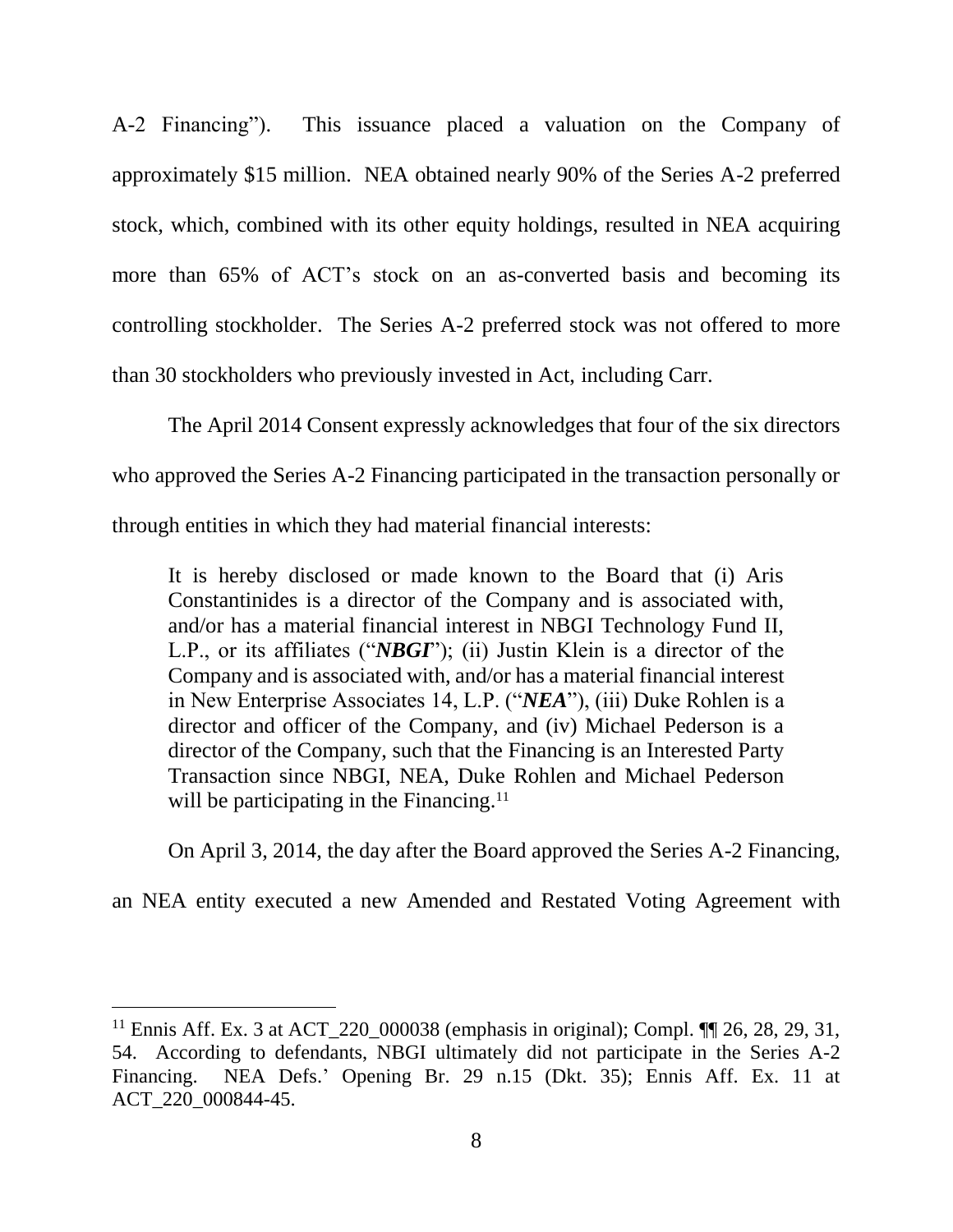certain other ACT stockholders (the "Restated Voting Agreement"), which provides for the seven positions on the Board to be selected as follows:<sup>12</sup>

- **The Rohlen Designee**: Rohlen was entitled to appoint a director as long as he or his affiliate continued to hold at least 25% of his originally acquired Series A-1 preferred shares. He appointed himself.
- **The NEA Designee**: An NEA entity was entitled to appoint a director as long as it or its affiliate continued to hold at least 25% of its originally acquired Series A-1 preferred shares. It appointed Klein.
- **The Series 1 Designee**: The holders of the Series 1 preferred stock were entitled to appoint a director. NBGI held a majority of these shares and appointed Constantinides.
- **The CEO Designee**: The CEO Designee was the then-serving CEO, which was Olson.
- **The Preferred Designees**: The holders of the preferred stock were entitled to appoint two directors. NEA held a majority of the preferred stock and it appointed Pederson and left one vacancy.
- **The Mutual Designee**: This director was to be appointed unanimously by the other directors serving at that time. The other directors appointed Tanaka.

<sup>12</sup> Compl. ¶ 52; Golden Aff. Ex. A at ACT\_220\_000147-50.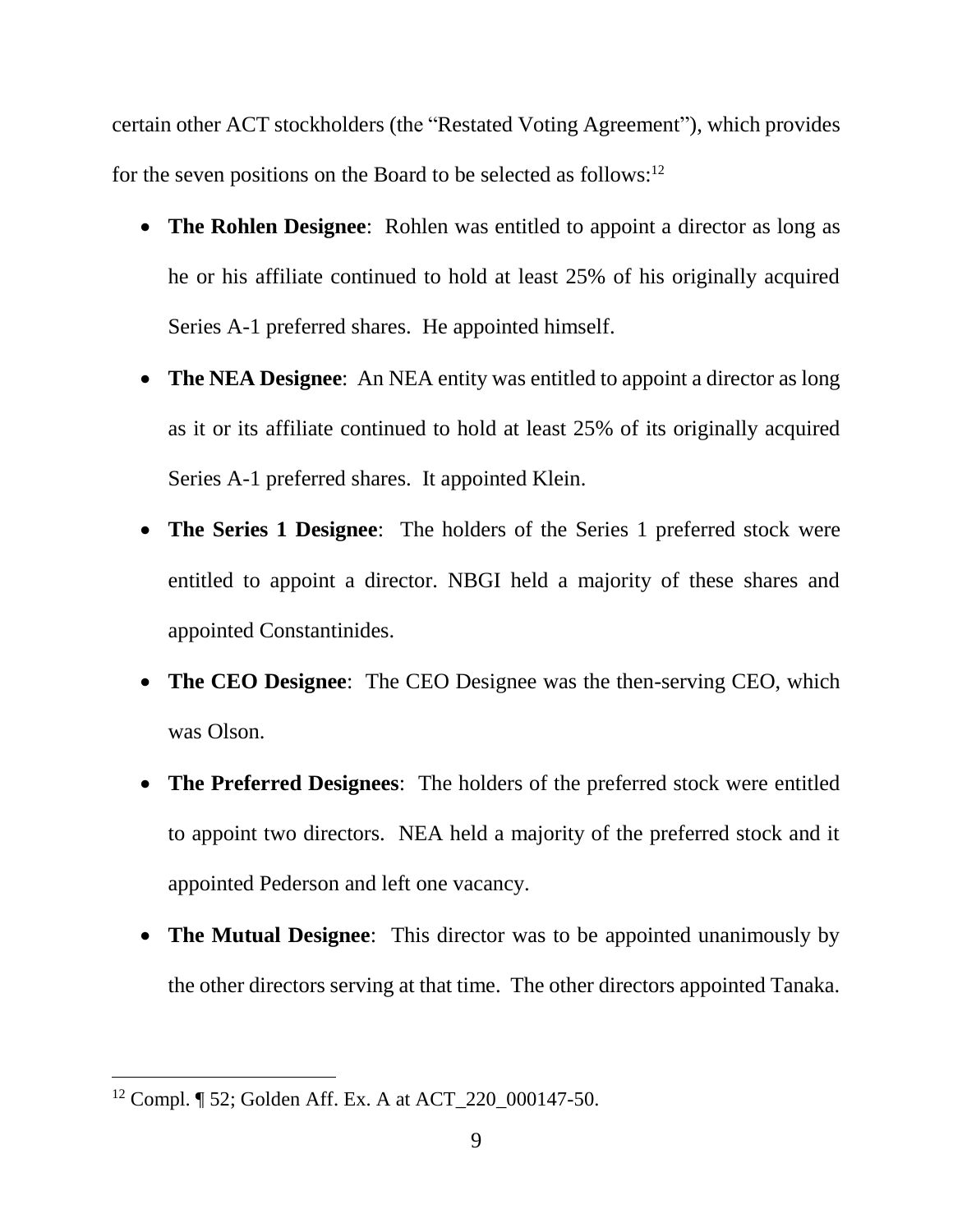The Restated Voting Agreement also provided drag-along rights that permitted the holders of a majority of ACT's preferred stock on an as-converted basis—at that time, NEA—to cause other stockholders to vote in favor of a sale of the Company.

After the Series A-2 Financing, the Board granted Rohlen and Pederson options, 23,256,940 and 13,954,164, respectively, with a retroactive vesting schedule that started on October 2, 2013. Rohlen exercised his options on or about July 8, 2014, and Pederson exercised his options on or about June 4, 2014, which, according to the Complaint, was "contrary" to their vesting schedules. 13

### **D. Abbott and Medtronic Make Proposals to Acquire the Company**

On June 30, 2014, Abbott submitted a letter of intent for an option to purchase ACT. In the letter of intent, Abbott proposed a \$25 million purchase price for a warrant (the "Warrant") with a \$75 million exercise price and up to \$85 million in potential milestone payments, for total consideration up to \$185 million.<sup>14</sup> The proposal was conditioned on the completion of Abbott's purchase of Topera.

The June 30 proposal included an exclusivity period of up to 60 days for Abbott and ACT to negotiate a transaction, but also recognized that ACT had an agreement with Medtronic, an Abbott competitor, which required ACT to give Medtronic notice of certain proposals. Specifically, the June 30 proposal included a

<sup>13</sup> Compl. ¶¶ 56-57.

<sup>14</sup> Compl. ¶ 59; Ennis Aff. Ex. 4.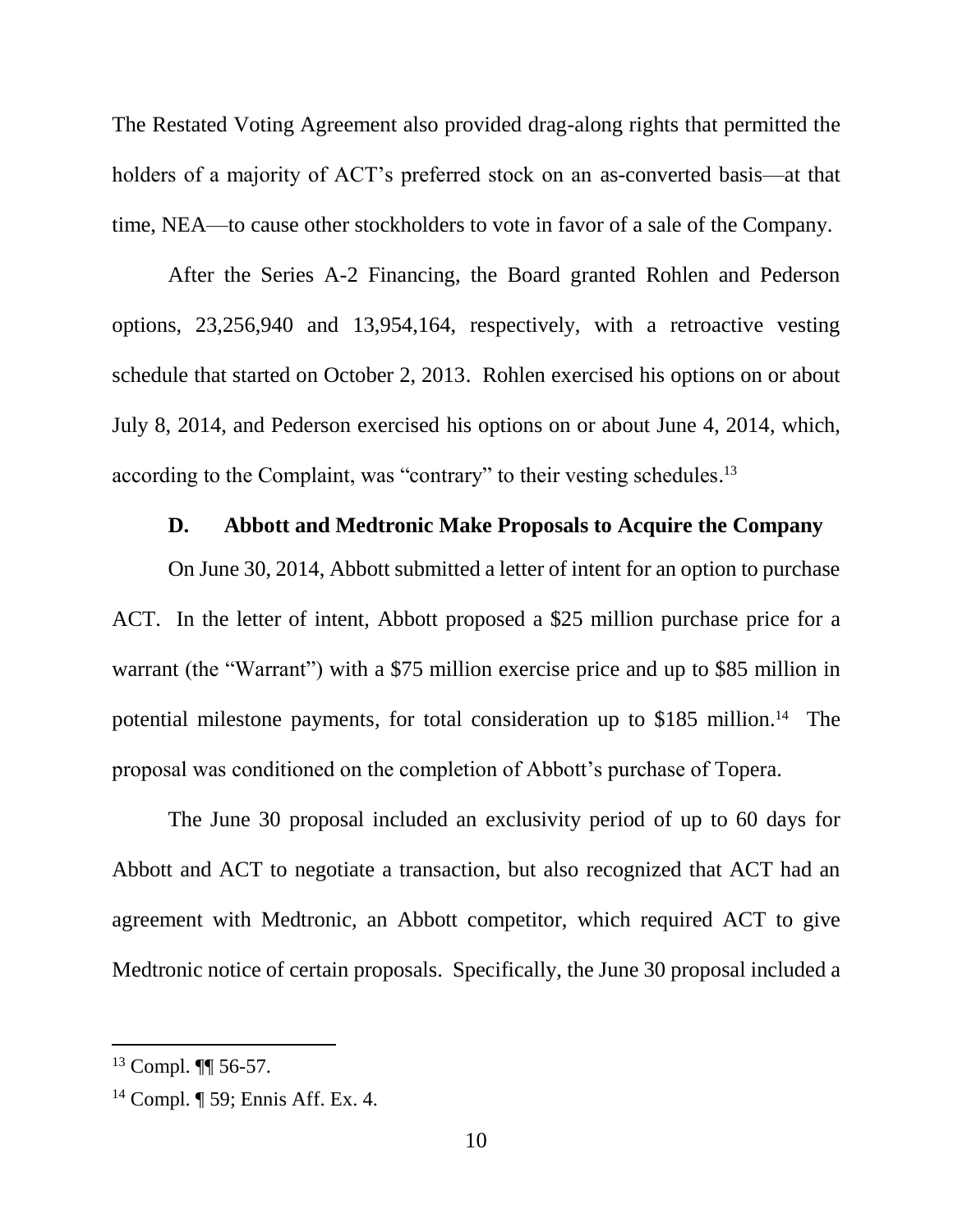provision contemplating that ACT would negotiate exclusively with Abbott "except as may otherwise be required to comply with the terms . . . of that certain Master Development Agreement, dated July 2013 (as amended to extend its term to July 26, 2015), between ACT and Medtronic, Inc." 15

On July 12, 2014, Abbott submitted an updated letter of intent proposing the same high-level economic terms, *i.e.*, a \$25 million purchase price for a warrant with a \$75 million exercise price and up to \$85 million in potential milestone payments, for total consideration up to \$185 million. <sup>16</sup> The July 12 proposal also was conditioned on the completion of Abbott's proposed purchase of Topera and contained the same exclusivity language as the June 30 proposal. 17

Later on July 12, 2014, the Board met telephonically and discussed Abbott's July 12 letter of intent and the timing of Medtronic's right to receive notice under the Company's agreement with Medtronic. Five of the six ACT directors participated in the meeting; Tanaka was not present.<sup>18</sup> The Board approved the July 12 letter of intent at the July 12 meeting before giving notice to Medtronic.

On or about July 25, 2014, after ACT gave Medtronic the required notice and during Abbott's 60-day exclusivity period, Medtronic submitted its own letter of

<sup>&</sup>lt;sup>15</sup> Ennis Aff. Ex.  $4 \frac{8}{9}$  8.

<sup>16</sup> Compl. ¶ 60; Ennis Aff. Ex. 5.

<sup>&</sup>lt;sup>17</sup> Compl.  $\P$  60; Ennis Aff. Ex. 5  $\S$  8.

 $18$  Ennis Aff. Ex. 6.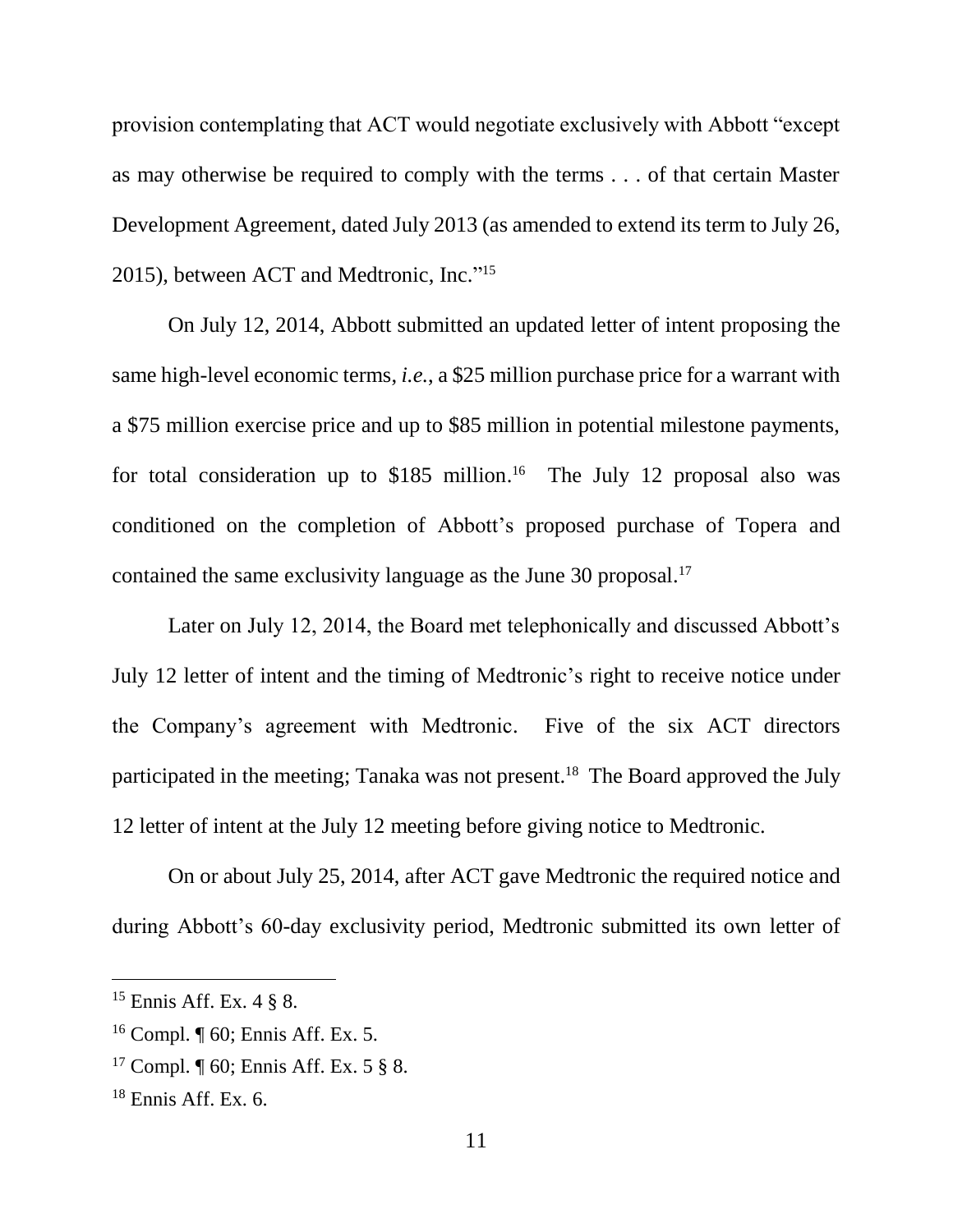intent for an option to buy the Company. The Medtronic letter of intent proposed a \$30 million payment for an option with a \$100 million exercise price, and milestone payments that could bring the total payments up to \$300 million.<sup>19</sup> Medtronic's proposal was not conditioned on Medtronic's purchase of any other entity.

#### **E. NEA Executes Three Simultaneous Transactions with Abbott**

On October 14, 2014, the Board met and discussed a series of transactions in which Abbott would purchase the Warrant (the "Warrant Transaction"), acquire Topera, and invest in VytronUS. The Warrant Transaction was conditioned expressly on the sale of Topera to Abbott.<sup>20</sup> At the time, NEA was the largest and only institutional investor in Topera alongside Abbott.

During the October 14 Board meeting, Pederson formally disclosed that he was the President and CEO of VytronUS and was discussing potential employment with Abbott.<sup>21</sup> Klein disclosed that he, as a NEA partner, had a material interest in the Topera and VytronUS portions of the deal. The Board then voted to approve the Warrant Transaction but did not submit it to a full stockholder vote.

<sup>19</sup> Compl. ¶ 61; Ennis Aff. Ex. 7 §§ 1, 3.

 $20$  Compl.  $\P$  66.

<sup>&</sup>lt;sup>21</sup> Compl.  $\P$  66. After the Warrant Transaction, Pederson began to work for Abbott while also sitting on the Board. Compl. ¶¶ 31, 71, 74.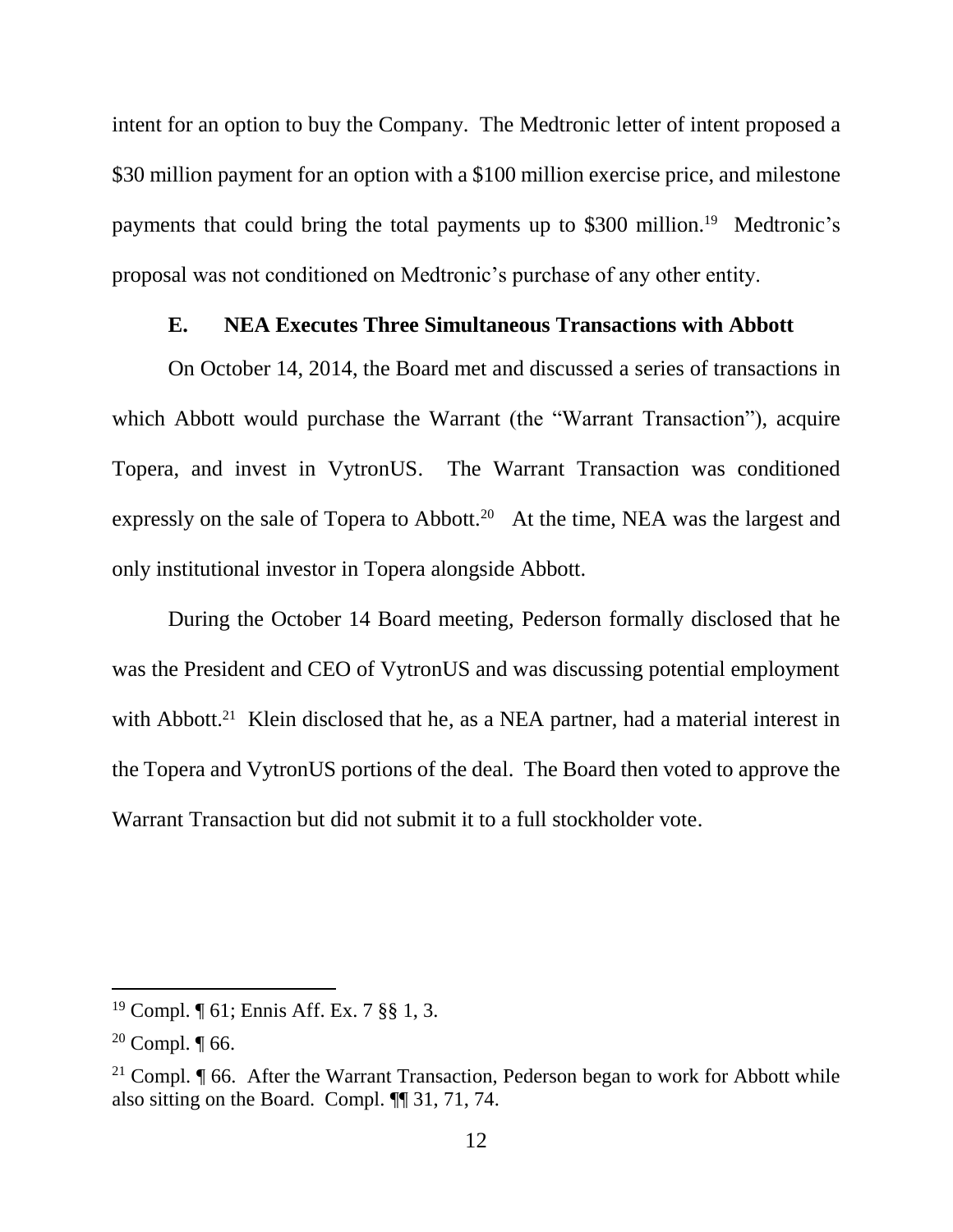The Warrant, dated October 27, 2014,<sup>22</sup> locked up ACT for a potential purchase by Abbott until March 2017. It also included terms that would have allowed for a distribution by ACT of up to \$12.5 million of the \$25 million payment by Abbott, although no distribution is alleged to have occurred.<sup>23</sup>

NEA issued a public announcement concerning the Warrant Transaction and the transactions involving Topera and VytronUS, which stated:

With NEA as the largest institutional investor in each of these companies—and the only investor to be involved in all three—we are proud to share some insight into this seemingly unprecedented suite of transactions that, for the first time in the medical device sector's history, feature a large corporate acquirer partnering with multiple portfolio companies in a single VC's portfolio to establish a path to building a market leader in a major diagnostic and therapeutic category.<sup>24</sup>

The announcement also lauded "NEA's internal legal and accounting teams and the outside firms who advised each company involved in these transactions."<sup>25</sup> The Complaint alleges that, "[a]s a result of NEA's three-headed deal with Abbott, NEA and its affiliates enjoyed a \$250 million payment from Abbott for Topera," and that VytronUS "received \$31.5 million in funding from Abbott's investment arm, Abbott Ventures."<sup>26</sup>

- <sup>24</sup> Compl. ¶ 70.
- <sup>25</sup> Compl.  $\P$  70.
- <sup>26</sup> Compl. ¶¶ 13, 84.

<sup>22</sup> Ennis Aff. Ex. 9 at ACT\_220\_000270.

<sup>&</sup>lt;sup>23</sup> Compl.  $\P$  75.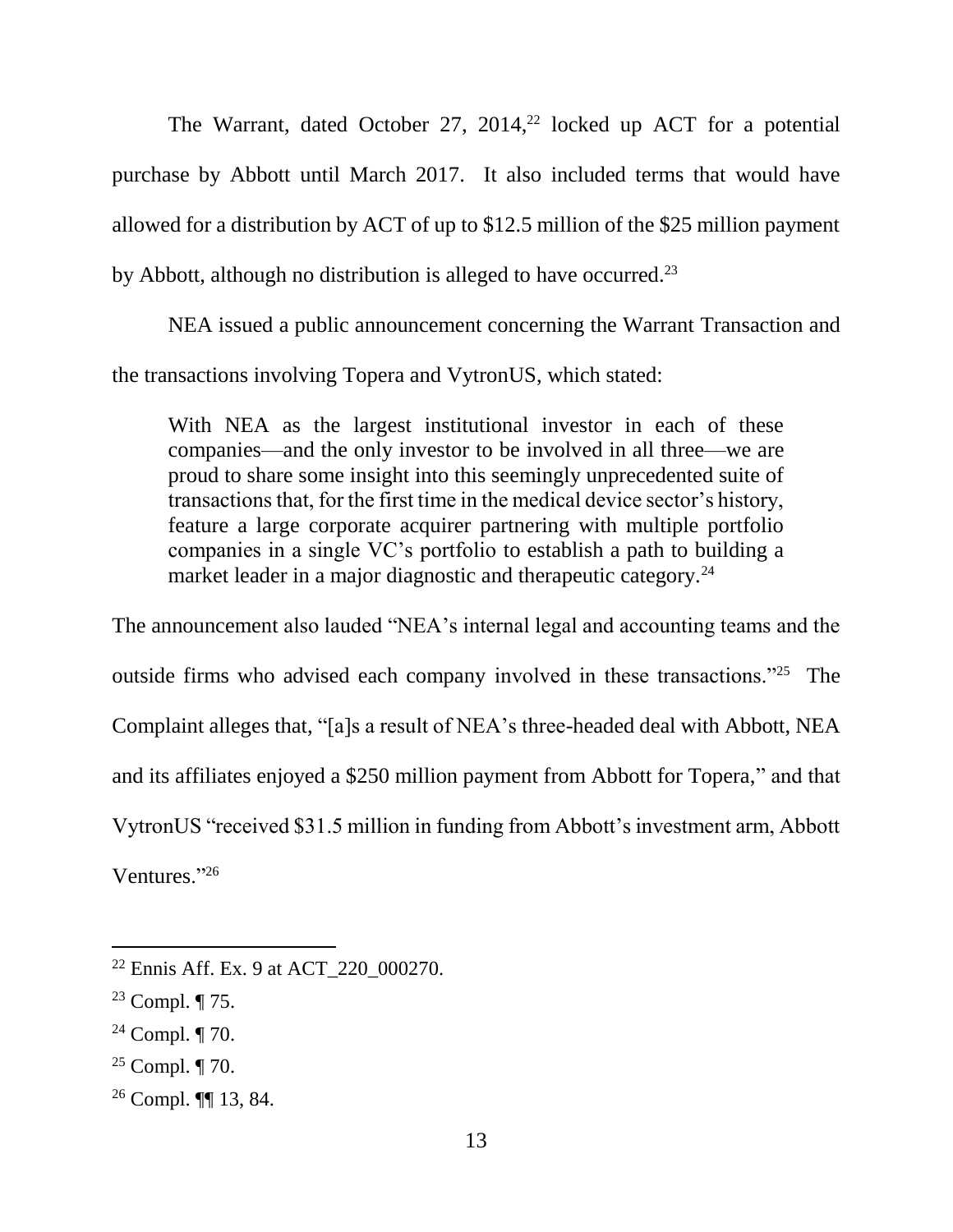The mechanics of how an exercise of the Warrant would allow Abbott to gain 100% control of ACT's equity are not clear from the pleadings, but the terms of the Warrant agreement provide that a group of "Key Stockholders,"<sup>27</sup> collectively holding not less than 89% of outstanding Company common stock on an asconverted basis, would sign a stockholders agreement with Abbott.<sup>28</sup> ACT also agreed that "[t]he Company shall have taken all actions necessary to cause each Equity Participation Right of the Company that is outstanding immediately prior to the Warrant Exercise Closing and has not been exercised to be cancelled, terminated and no longer outstanding."<sup>29</sup> Thus, the terms of the Warrant indicate, consistent with the Complaint, that Abbott's exercise of the Warrant would result in Abbott acquiring complete control of ACT.

#### **F. ACT Repurchases the Warrant**

In 2016, Abbott acquired St. Jude Medical, which also had an ablation catheter business. The Federal Trade Commission "took issue with Abbott's plan to purchase

<sup>&</sup>lt;sup>27</sup> "Key Stockholders" is defined to include an NEA entity, NBGI, Rohlen, the Trust, Olson, Pederson, and Tanaka. Ennis Aff. Ex. 9 at ACT\_220\_000284.

<sup>28</sup> *Id*. at ACT\_220\_000301 (Art. 2.1(f)).

<sup>&</sup>lt;sup>29</sup> *Id.* at ACT 220 000308 (Art. 2.3(b)(xi)). "Equity Participations" is defined to mean "any . . . share, security, equity participation right and any other present or future right entitling the holder, absolutely or contingently . . . , to participate in the equity ownership, dividends or equity appreciation" of ACT. *Id*. at ACT\_220\_000280.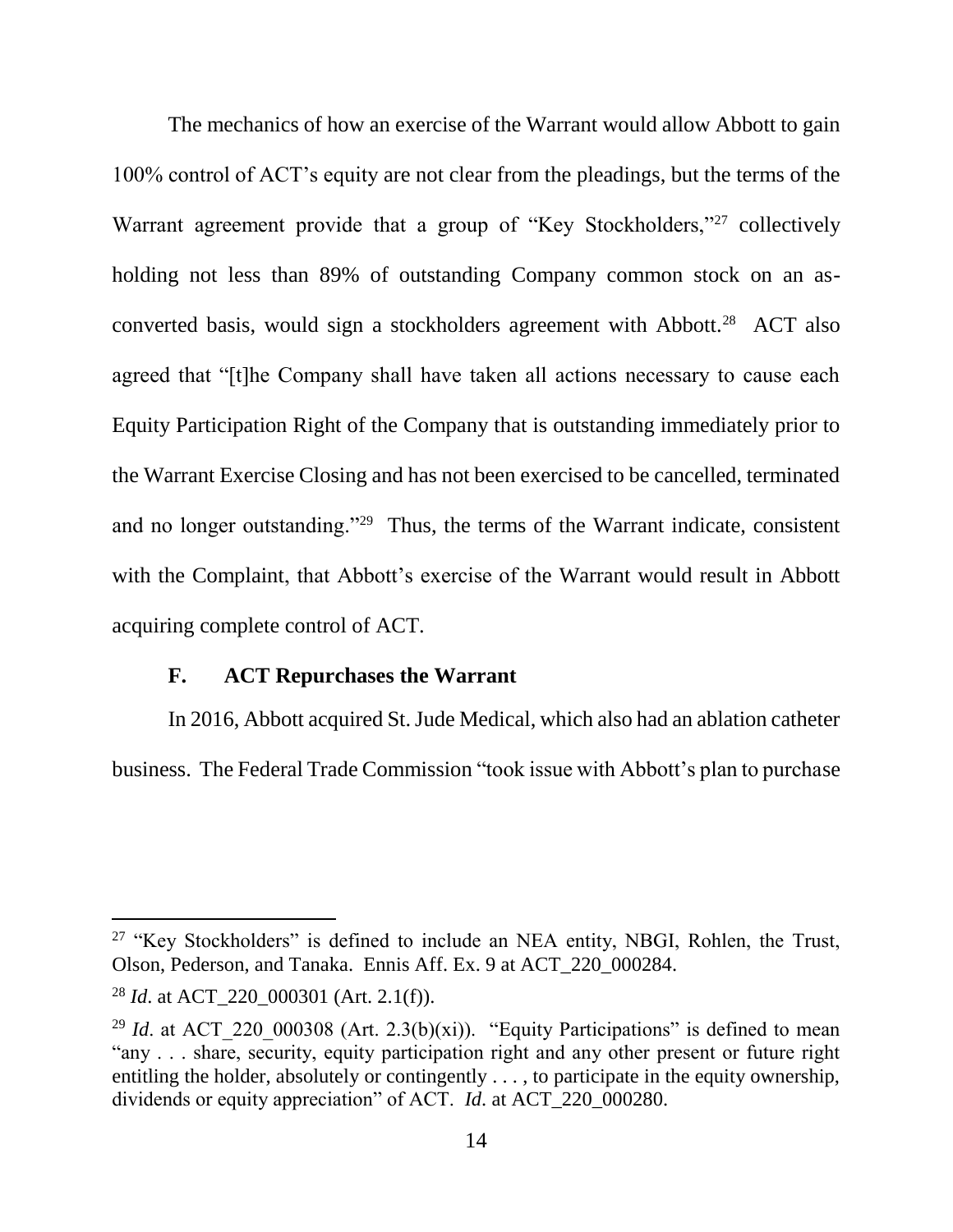St. Jude Medical, finding that, in light of Abbott's right to purchase ACT's business, the acquisition of St. Jude Medical would substantially lessen competition."<sup>30</sup>

In October 2016, ACT and Abbott entered into a "settlement agreement" in which ACT agreed to repurchase the Warrant, paying Abbott \$6 million in cash and \$19 million via a secured promissory note—the same total amount as the original purchase price of the Warrant.<sup>31</sup> On or about December 27, 2016, Abbott reached an agreement with the FTC that allowed its proposed acquisition of St. Jude Medical to proceed, with Abbott agreeing not to purchase any product line from ACT without giving prior notice to the FTC.

#### **II. PROCEDURAL HISTORY**

On May 18, 2017, Carr filed the Complaint, asserting six claims, all of which are premised on the same theory: that the Series A-2 Financing impermissibly diluted ACT stockholders and allowed NEA to gain control of the Company for less than fair value, and that NEA used its control to sell the Warrant to Abbott at an unreasonably low price in order to facilitate the Topera and VytronUS transactions for NEA's benefit.<sup>32</sup> Carr views the Series A-2 Financing and the Warrant

<sup>30</sup> Compl. ¶ 79.

 $31$  Compl.  $\P$  81.

<sup>32</sup> Compl. ¶¶ 1, 105.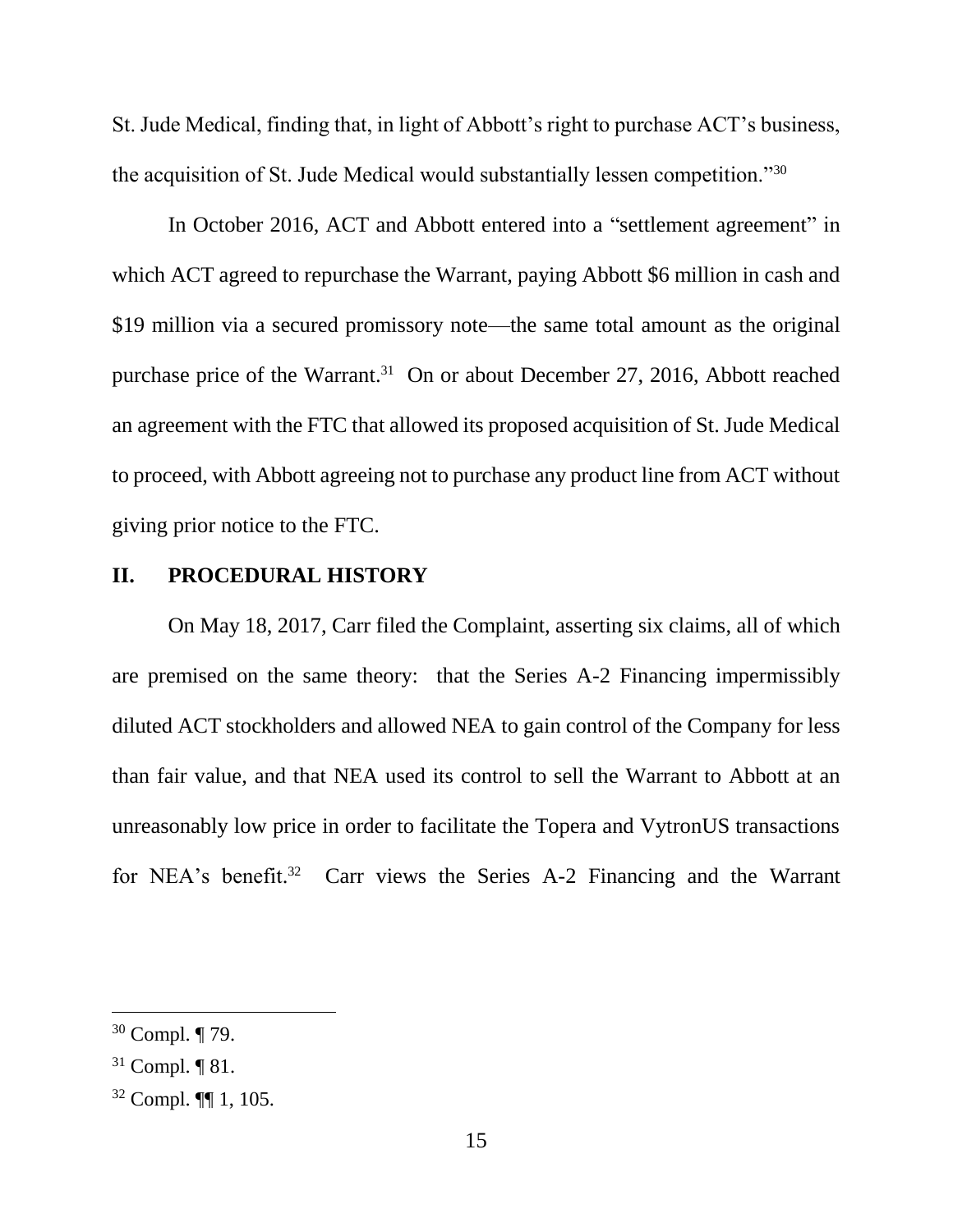Transaction as part of a "unitary plan" that he challenges together in six claims, pled directly and, in the alternative, derivatively.

Counts I and IV assert directly and derivatively, respectively, that NEA breached its fiduciary duty as the controlling stockholder of the Company.<sup>33</sup> Counts II and V assert, directly and derivatively, respectively, that the Director Defendants breached their fiduciary duties.<sup>34</sup> Counts III and VI assert, directly and derivatively, that NEA aided and abetted the Board's breach of its fiduciary duty.<sup>35</sup> Carr did not make a demand on the Board with respect to any putative derivative claims, arguing that such a demand would have been futile.<sup>36</sup>

On July 25, 2017, the Director Defendants filed a motion to dismiss under Court of Chancery Rules 12(b)(6) and 23.1 for failure to state a claim and failure to make a demand on the Board.<sup>37</sup> On July 26, 2017, NEA filed an analogous motion.<sup>38</sup> The court heard argument on the motions on November 7, 2017, during which the

l

### <sup>38</sup> Dkt. 35.

<sup>33</sup> Compl. ¶¶ 108-11, 120-23.

<sup>34</sup> Compl. ¶¶ 112-14, 124-26.

<sup>35</sup> Compl. ¶¶ 115-19, 127-31.

<sup>36</sup> Compl. ¶¶ 100-07.

<sup>37</sup> Dkt. 33.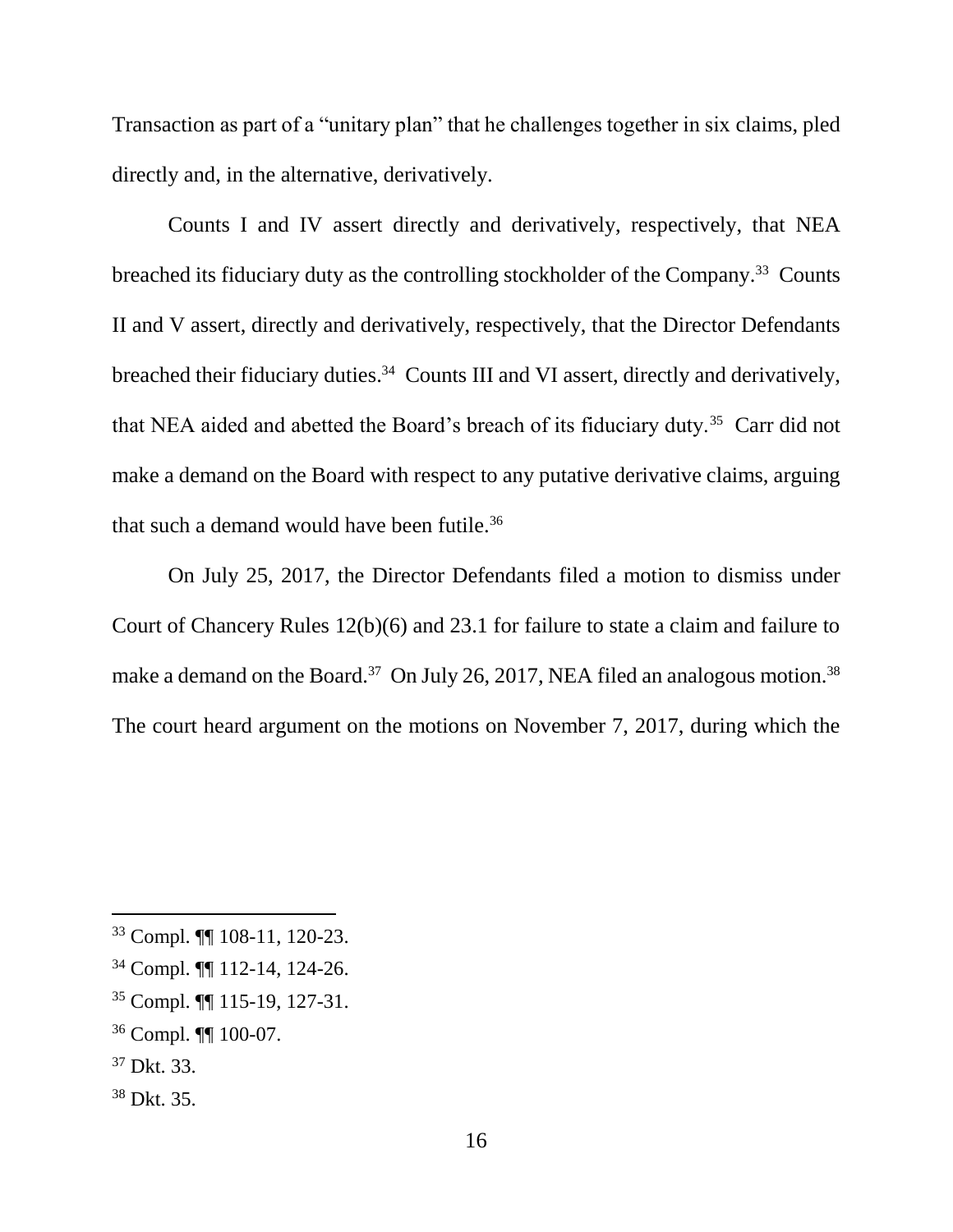court requested supplemental briefing on whether *Revlon* duties apply to the Warrant Transaction.<sup>39</sup> The supplemental submissions were filed on December 8, 2017.<sup>40</sup>

#### **III. ANALYSIS**

A threshold issue to analyzing the six claims in the Complaint is whether the Series A-2 Financing and Warrant Transaction should be analyzed together as part of a unitary plan, as Carr proposes, or as separate transactions, as defendants argue. I address this issue first.

## **A. The Series A-2 Financing and the Warrant Transaction Shall Be Treated as Separate Transactions**

Delaware courts sometimes will view multiple transactions as part of a unitary plan under the step-transaction doctrine, which "treats the 'steps' in a series of formally separate but related transactions involving the transfer of property as a single transaction, if all the steps are substantially linked. Rather than viewing each step as an isolated incident, the steps are viewed together as components of an overall plan."<sup>41</sup> This doctrine applies if the transactions at issue meet one of three tests:

First, under the end result test, the doctrine will be invoked if it appears that a series of separate transactions were prearranged parts of what was a single transaction, cast from the outset to achieve the ultimate result. Second, under the interdependence test, separate transactions will be

<sup>39</sup> Dkt. 53. *See Revlon, Inc. v. MacAndrews & Forbes Holdings, Inc.*, 506 A.2d 173 (Del. 1986).

 $40$  Dkts. 60-61.

<sup>41</sup> *Noddings Inv. Grp., Inc. v. Capstar Commc'ns, Inc.*, 1999 WL 182568, at \*6 (Del. Ch. Mar. 24, 1999) (citation and internal quotation marks omitted).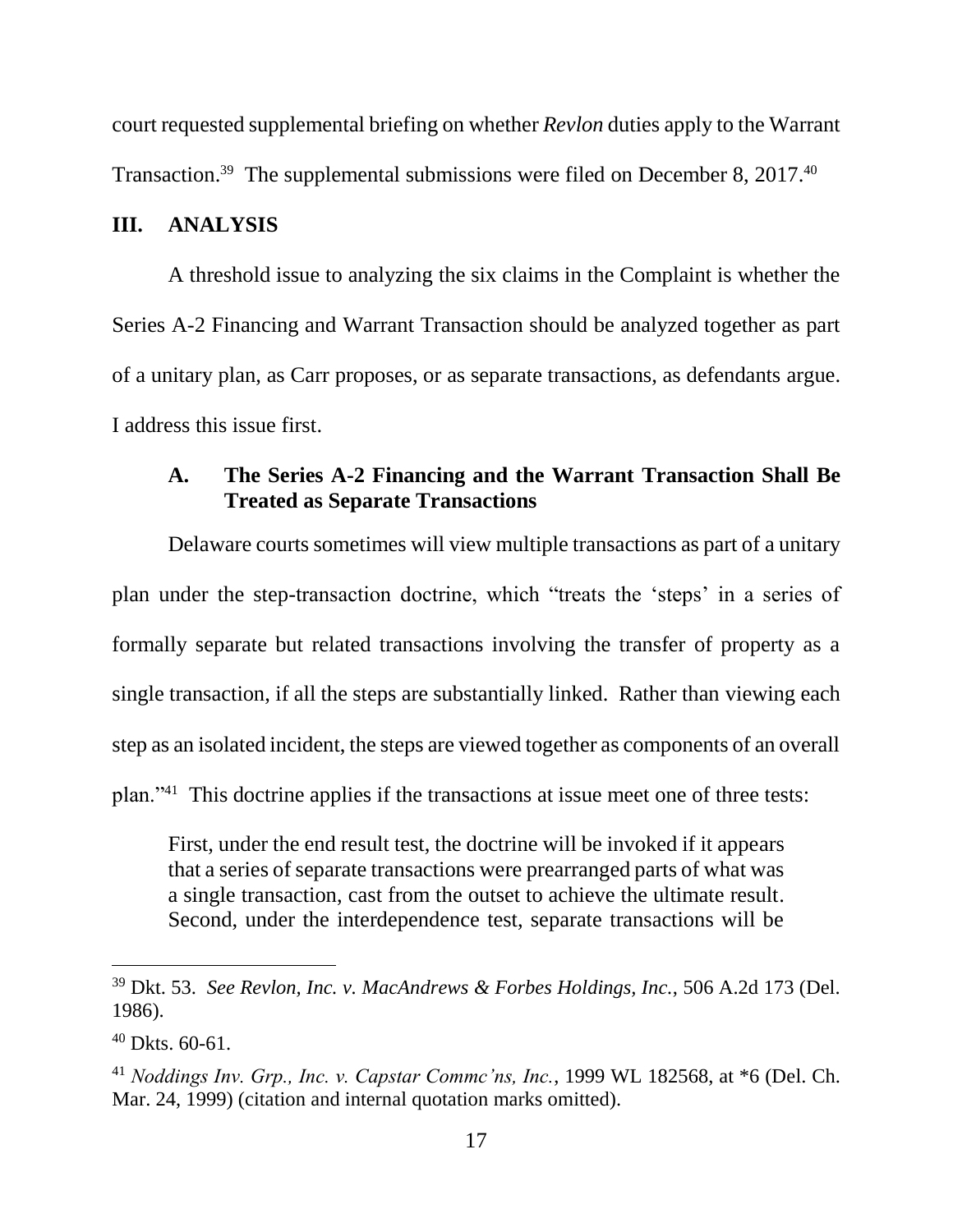treated as one if the steps are so interdependent that the legal relations created by one transaction would have been fruitless without a completion of the series. The third and most restrictive alternative is the binding-commitment test under which a series of transactions are combined only if, at the time the first step is entered into, there was a binding commitment to undertake the later steps.<sup>42</sup>

I decline to view the Series A-2 Financing and the Warrant Transaction as a single transaction because, under the facts alleged, none of the three tests has been met. The binding commitment test does not apply because Carr has not alleged that there was a contractual tie between the two transactions. The interdependency test does not compel aggregation because the Series A-2 Financing and the Warrant Transaction were executed about seven months apart and each transaction had its own standalone strategic business rationale. 43 Finally, the end result test has not been met because Carr's allegations that the two transactions were part of a unitary plan "*cast from the outset to achieve the ultimate result*" are wholly conclusory.<sup>44</sup>

<sup>42</sup> *Bank of New York Mellon Tr. Co., N.A. v. Liberty Media Corp.*, 29 A.3d 225, 240 (Del. 2011) (citations and internal quotation marks omitted).

<sup>43</sup> *See Liberty Media Corp. v. Bank of New York Mellon Tr. Co., N.A.*, 2011 WL 1632333, at \*16 (Del. Ch. Apr. 29, 2011) ("Each of the transactions was a distinct corporate event separated from the others by a matter of years. . . . Each of the transactions stood on its own merits. None was so interdependent on another that it would have been fruitless in isolation.").

<sup>44</sup> *Bank of New York Mellon v. Liberty Media*, 29 A.3d at 240 (emphasis added). *See In re Nat'l Auto Credit, Inc. S'holders Litig.*, 2003 WL 139768, at \*9 (Del. Ch. Jan. 10, 2003) (citations omitted) ("In deciding whether to consider a sequence of transactions separately or collectively, the Court reviews the circumstances surrounding the challenged transaction, as alleged by the particularized facts of the complaint, to decide whether it can be reasonably inferred that those transactions constituted a single, self-interested scheme. The timing of the transactions factors significantly into the Court's decision.").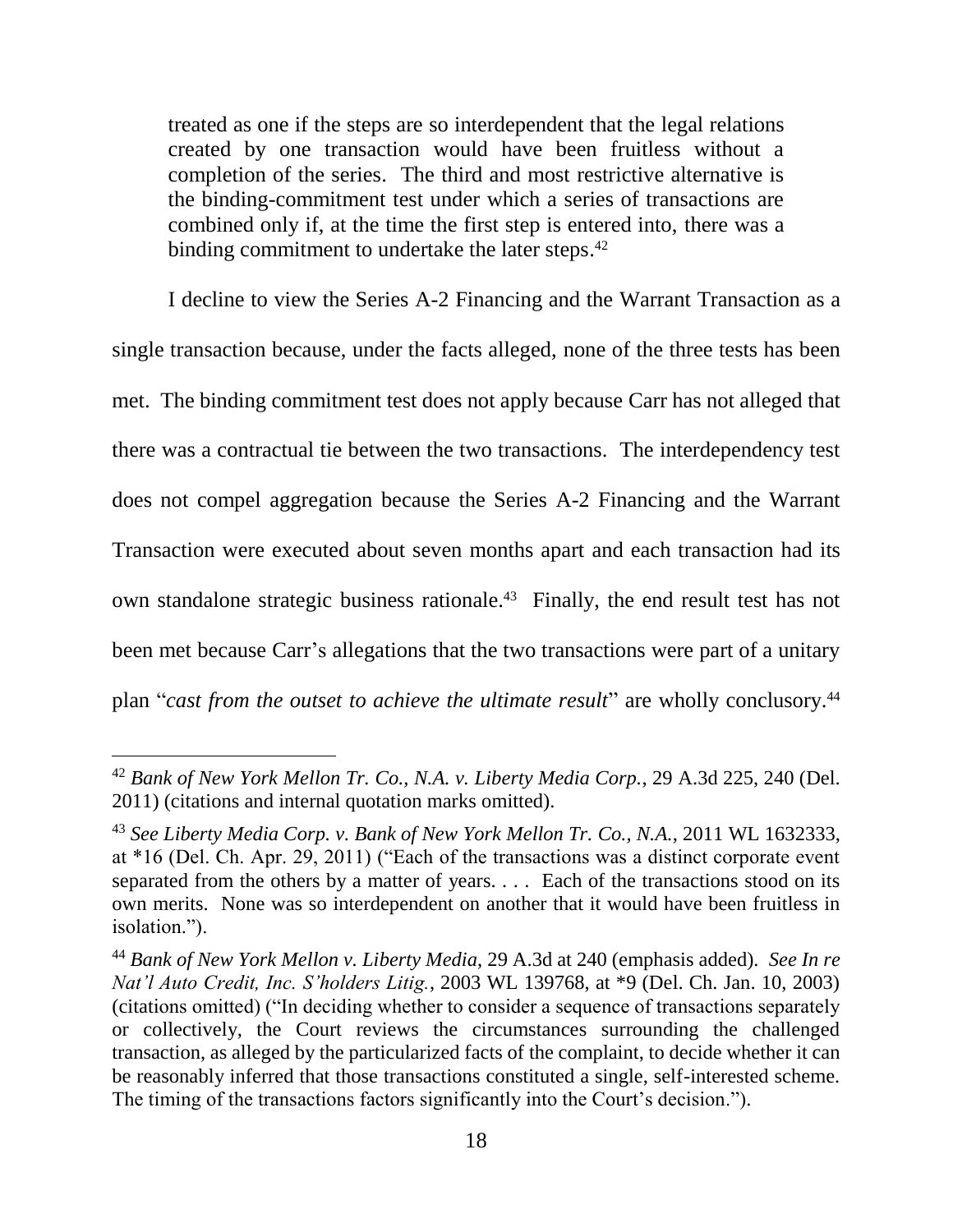Carr simply has not alleged a reasonably conceivable set of facts supporting an inference that NEA and the Director Defendants concocted a scheme *as of April 2014* to: (1) allow NEA to gain control of ACT while diluting the other stockholders; and (2) use NEA's control of the Company as a bargaining chip with Abbott *almost seven months later* to facilitate Abbott's transactions with two other NEA portfolio companies. 45 Accordingly, the ensuing analysis focuses on each of the transactions individually.<sup>46</sup>

### **B. The Warrant Transaction Claims are not Moot**

l

Viewing the transactions separately, defendants assert that the claims regarding the Warrant Transaction are moot because Abbott never exercised the Warrant, which ACT repurchased in 2016. I disagree.

"Under Delaware law, a plaintiff's cause of action accrues at the moment of the wrongful act—not when the harmful effects of the act are felt—even if the

<sup>45</sup> *Cf. Nat'l Auto*, 2003 WL 139768, at \*9 & n.58 (finding a single plan where "the resolutions were adopted at the same meeting, within minutes of each other . . . as a *quid pro quo*, and, as they amount to a single plan furthering the individual interests of the Defendant Directors, they are to be considered together for purposes of deciding demand futility").

 $46$  Carr argues that "[a]t the very least, discovery should be allowed into the relationship between NEA and Abbott at Topera before foreclosing the conceivability that the NEA-Abbott relationship had been developing  $\dots$  by the time of the time of the A-2 dilution." Pl.'s Answering Br. 47 (Dkt. 40). Because Carr has stated claims challenging the Series A-2 Financing and the Warrant Transaction separately, discovery into both transactions will proceed and the court may revisit later whether a factual basis exists to view both transactions as part of a unitary plan.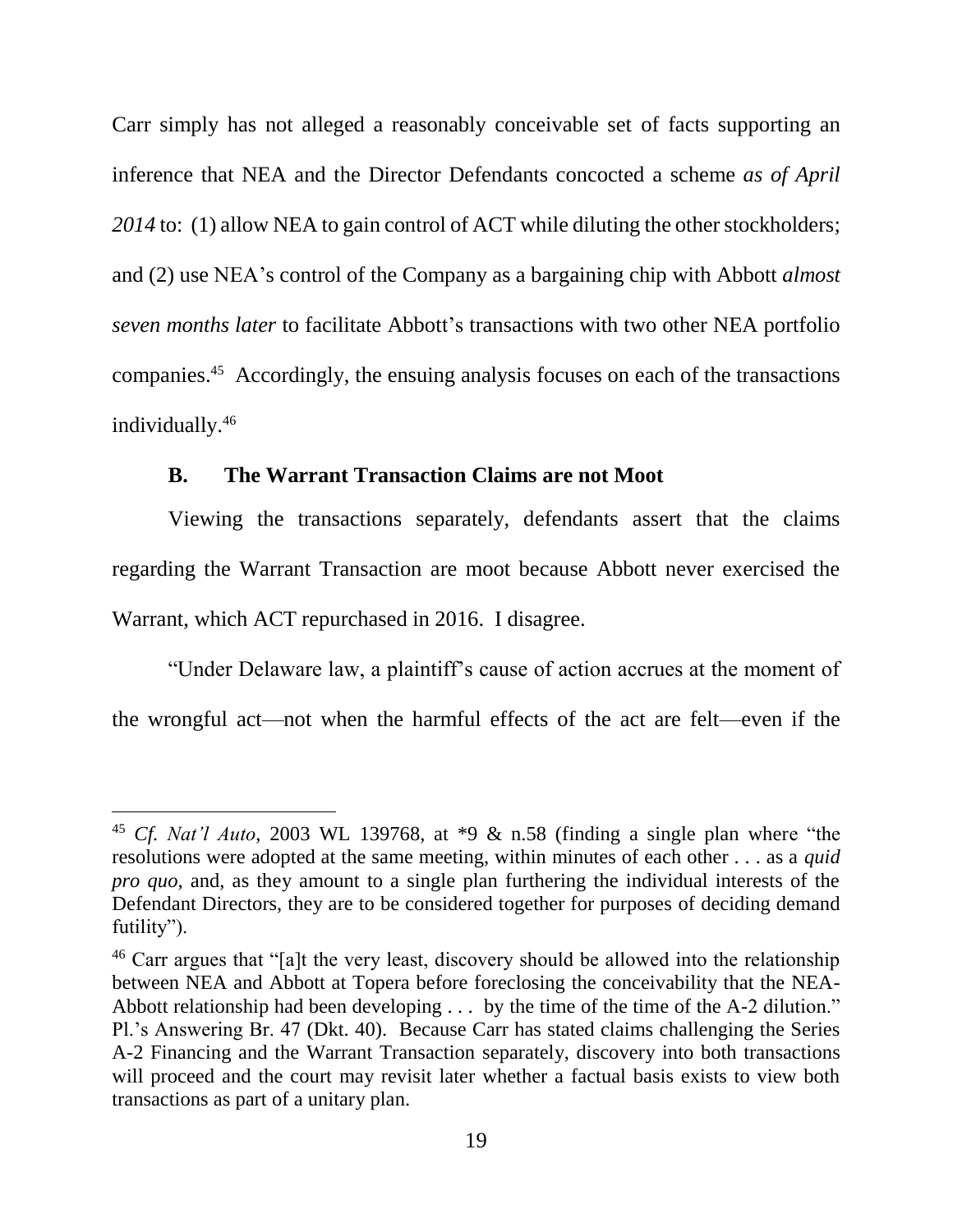plaintiff is unaware of the wrong."<sup>47</sup> Any challenge to the Warrant Transaction thus accrued upon the execution of the underlying transaction, and not upon a later exercise of the Warrant. Accordingly, even if the Warrant was never exercised, any claims relating to its issuance would not be rendered moot. The court's reasoning in *In re Sirius XM Shareholder Litigation* is instructive on this point.<sup>48</sup>

In that case, Sirius XM Radio Inc. negotiated an Investment Agreement in 2009 whereby Liberty Media received preferred stock in Sirius that was convertible into a 40% common equity interest.<sup>49</sup> Sirius also negotiated contractual provisions limiting Liberty Media's ability to take control of Sirius for three years, but once that standstill period expired, the Investment Agreement prohibited Sirius from using a poison pill or any other charter or bylaw provision to interfere with Liberty Media's ability to purchase additional Sirius stock.<sup>50</sup> In 2012, after the standstill period expired, Liberty Media announced its intention to acquire majority control of Sirius.<sup>51</sup>

After this announcement, Sirius stockholders filed suit, complaining that the Sirius board had breached its fiduciary duty by adhering to the contract with Liberty

l

<sup>51</sup> *Id*.

<sup>47</sup> *In re Coca-Cola Enters., Inc.*, 2007 WL 3122370, at \*5 (Del. Ch. Oct. 17, 2007).

<sup>48</sup> 2013 WL 5411268 (Del. Ch. Sept. 27, 2013) (Strine, C.).

<sup>49</sup> *Id*. at \*1.

<sup>50</sup> *Id*.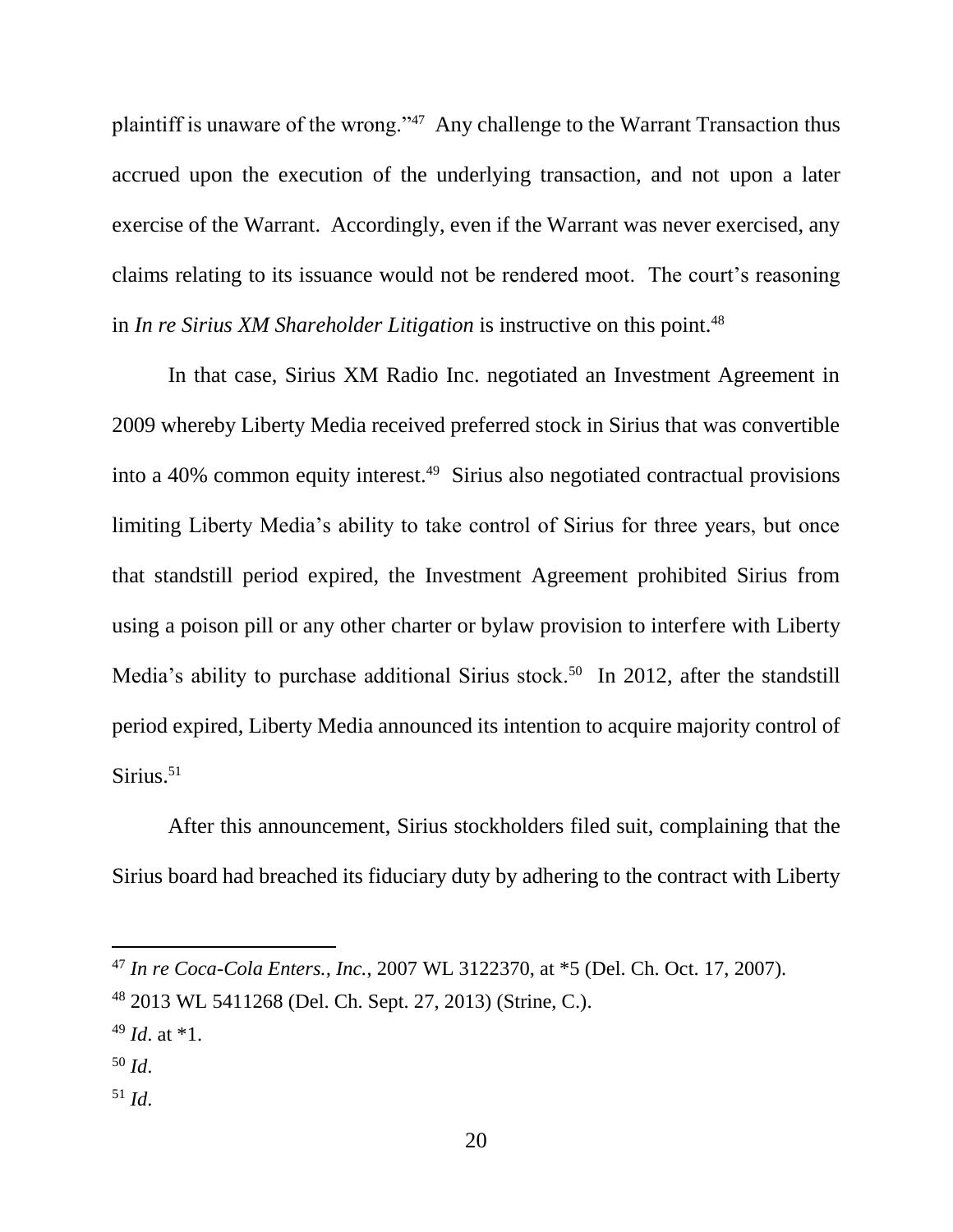Media and not blocking its takeover attempt.<sup>52</sup> Chief Justice Strine, writing as Chancellor, held that plaintiffs' claims for breach of fiduciary duty were time-barred because they had accrued over three years earlier in 2009 when Sirius and Liberty Media entered into the Investment Agreement:

Here, the board made the decision to take Liberty Media's capital in 2009, and, in an arm's-length transaction, agreed that in exchange they would not adopt a poison pill or any other anti-takeover measures against Liberty Media after the standstill period expired. The terms of that deal were fully disclosed in 2009. The board's actions in 2012 were anticipated by and, in fact, required under the Investment Agreement. Therefore, the board's inability to block Liberty Media's so-called "creeping takeover" was merely the manifestation of the bargain struck between Sirius and Liberty Media in 2009. If the plaintiffs ever had a meritorious claim that the Anti-Takeover Provisions in the Investment Agreement were enforceable . . . then they had it in 2009.<sup>53</sup>

Applying the logic of the *Sirius* court here, an exercise of the Warrant by Abbott merely would have been a product of the bargain it struck with ACT in October 2014. Any potential breach of fiduciary duty with respect to the Warrant Transaction thus occurred then, irrespective of whether Abbott actually exercised the Warrant at some later time. To be sure, quantifying the damages resulting from entering into the Warrant Transaction may be a difficult task, but that does not mean that a breach of fiduciary duty claim challenging the transaction becomes moot just

 $\overline{a}$ <sup>52</sup> *Id*.

<sup>53</sup> *Id*. at \*5.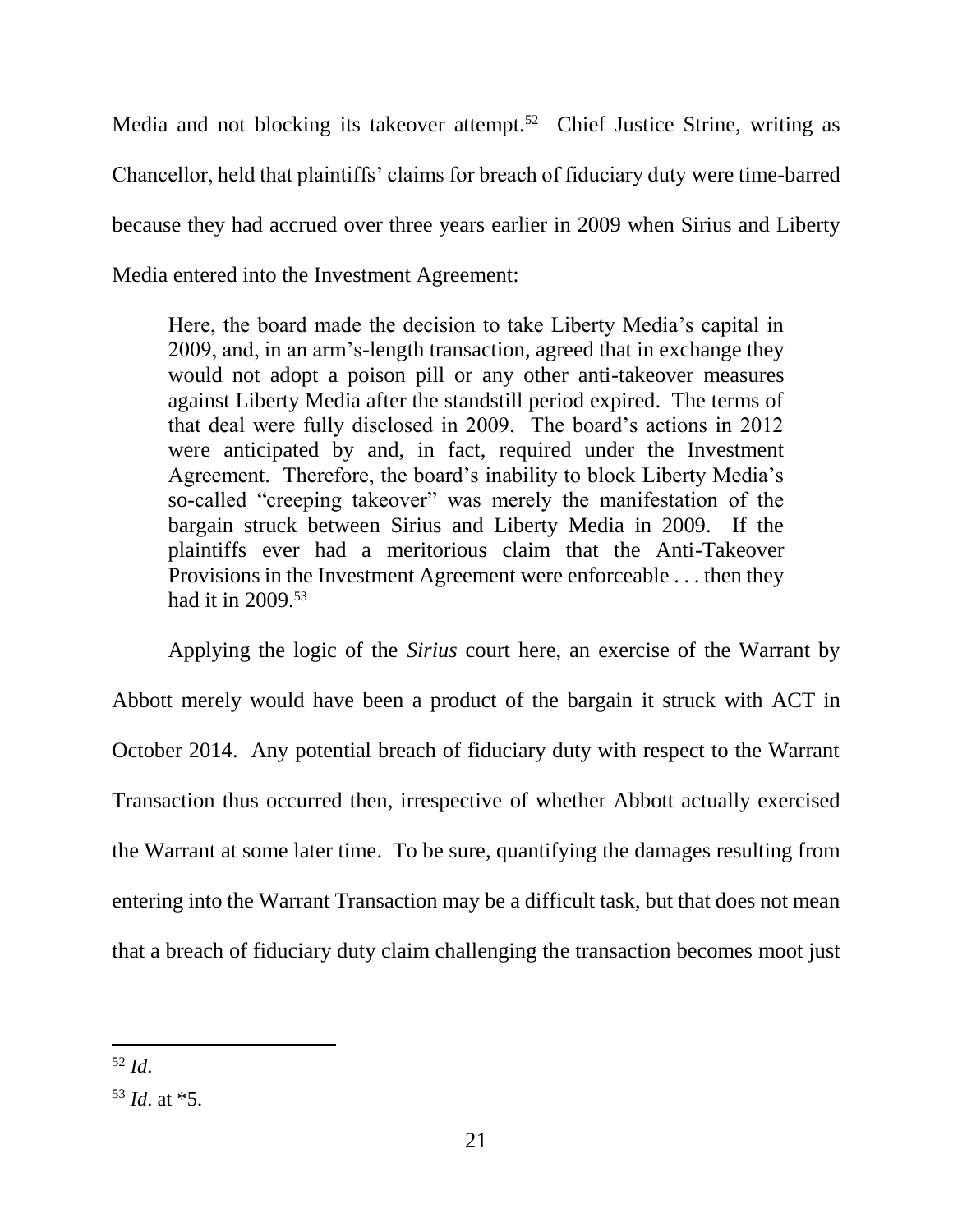because the Warrant was never exercised. Accordingly, I decline to dismiss the claims challenging the Warrant Transaction on mootness grounds.

I turn next to considering whether the claims challenging the Series A-2 Financing and the Warrant Transaction are direct or derivative.

### **C. The Series A-2 Financing Claims are Derivative and the Warrant Transaction Claims are Direct**

"In every case the court must determine from the complaint whether the claims are direct or derivative."<sup>54</sup> Whether a claim is direct or derivative "must turn *solely* on the following questions: (1) who suffered the alleged harm (the corporation or the suing stockholders, individually); and (2) who would receive the benefit of any recovery or other remedy (the corporation or the stockholders, individually)?"<sup>55</sup> "[A] court should look to the nature of the wrong and to whom the relief should go. The stockholder's claimed direct injury must be independent of any alleged injury to the corporation. The stockholder must demonstrate that the duty breached was owed to the stockholder and that he or she can prevail without showing an injury to the corporation."<sup>56</sup> For the reasons explained below, I conclude that Carr's claims

<sup>54</sup> *Anglo Am. Sec. Fund, L.P. v. S.R. Glob. Int'l Fund, L.P.*, 829 A.2d 143, 150 (Del. Ch. 2003).

<sup>55</sup> *Tooley v. Donaldson, Lufkin & Jenrette, Inc.*, 845 A.2d 1031, 1033 (Del. 2004).

<sup>56</sup> *Id*. at 1039.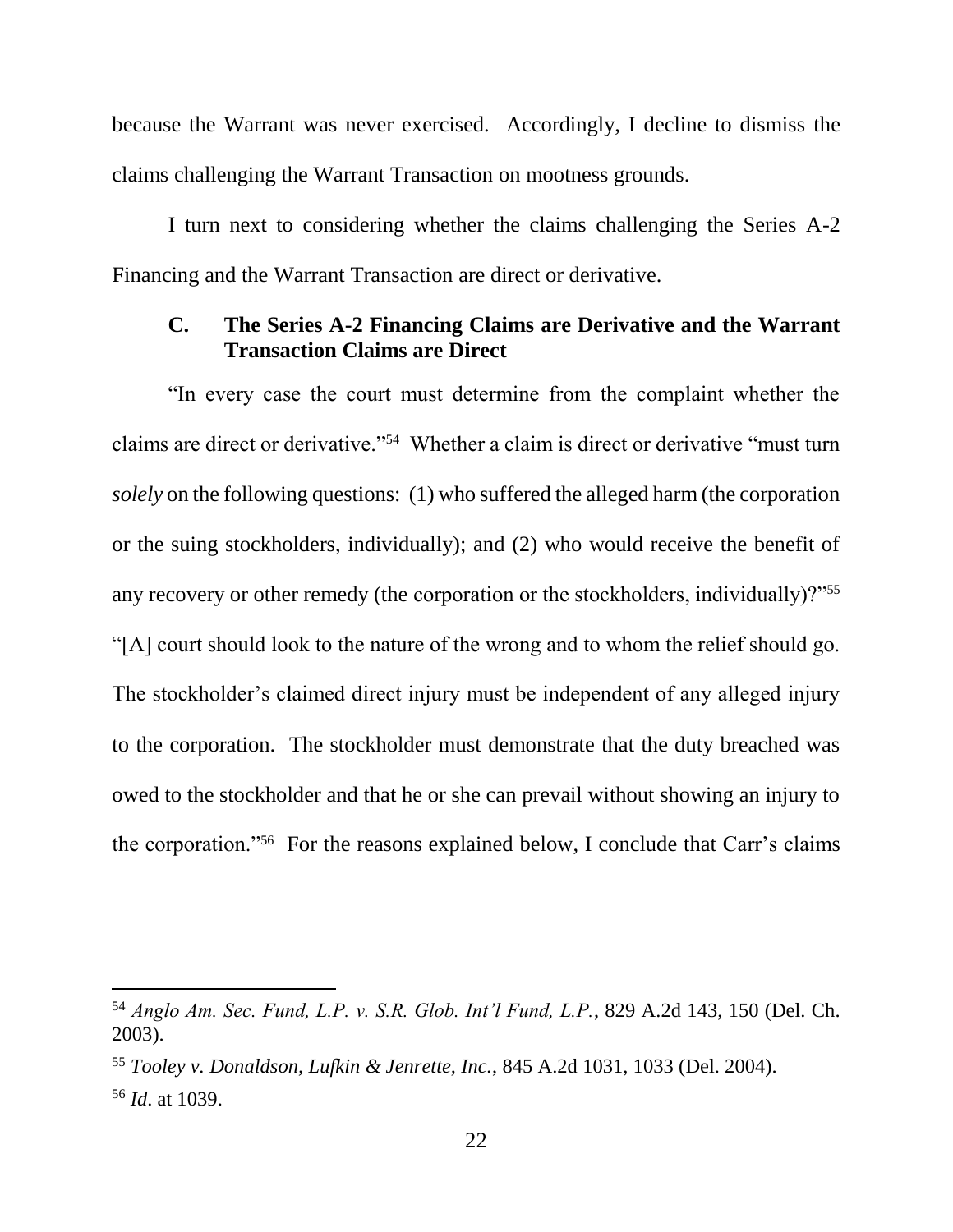with respect to the Series A-2 Financing are derivative and his claims with respect to the Warrant Transaction are direct.

#### **1. The Series A-2 Financing**

Carr contends that defendants executed the Series A-2 Financing to dilute unfairly certain other ACT stockholders, including himself.<sup>57</sup> A claim for improper dilution is "a quintessential example of a derivative claim." 58 In *Gentile v. Rossette*, however, the Delaware Supreme Court announced "one transactional paradigm" where an alleged improper dilution could be both direct and derivative in nature.<sup>59</sup> This dual status may exist where: "(1) a *stockholder having majority or effective control* causes the corporation to issue 'excessive' shares of its stock in exchange for assets of the controlling stockholder that have a lesser value; and (2) the exchange causes an increase in the percentage of the outstanding shares owned *by the controlling stockholder*, and a corresponding decrease in the share percentage owned by the public (minority) stockholders."<sup>60</sup> In other words, as the emphasized language

<sup>57</sup> Compl. ¶ 58.

<sup>58</sup> *El Paso Pipeline GP Co., LLC v. Brinkerhoff*, 152 A.3d 1248, 1265 (Del. 2016) (Strine, C.J., concurring); *see also Green v. LocatePlus Holdings, Corp.*, 2009 WL 1478553, at \*2 (Del. Ch. May 15, 2009) (citations omitted) ("Classically, Delaware law has viewed as derivative claims by shareholders alleging that they have been wrongly diluted by a corporation's overpayment of shares.").

<sup>59</sup> 906 A.2d 91, 99 (Del. 2006).

<sup>60</sup> *Id*. at 100 (emphasis added and citation omitted).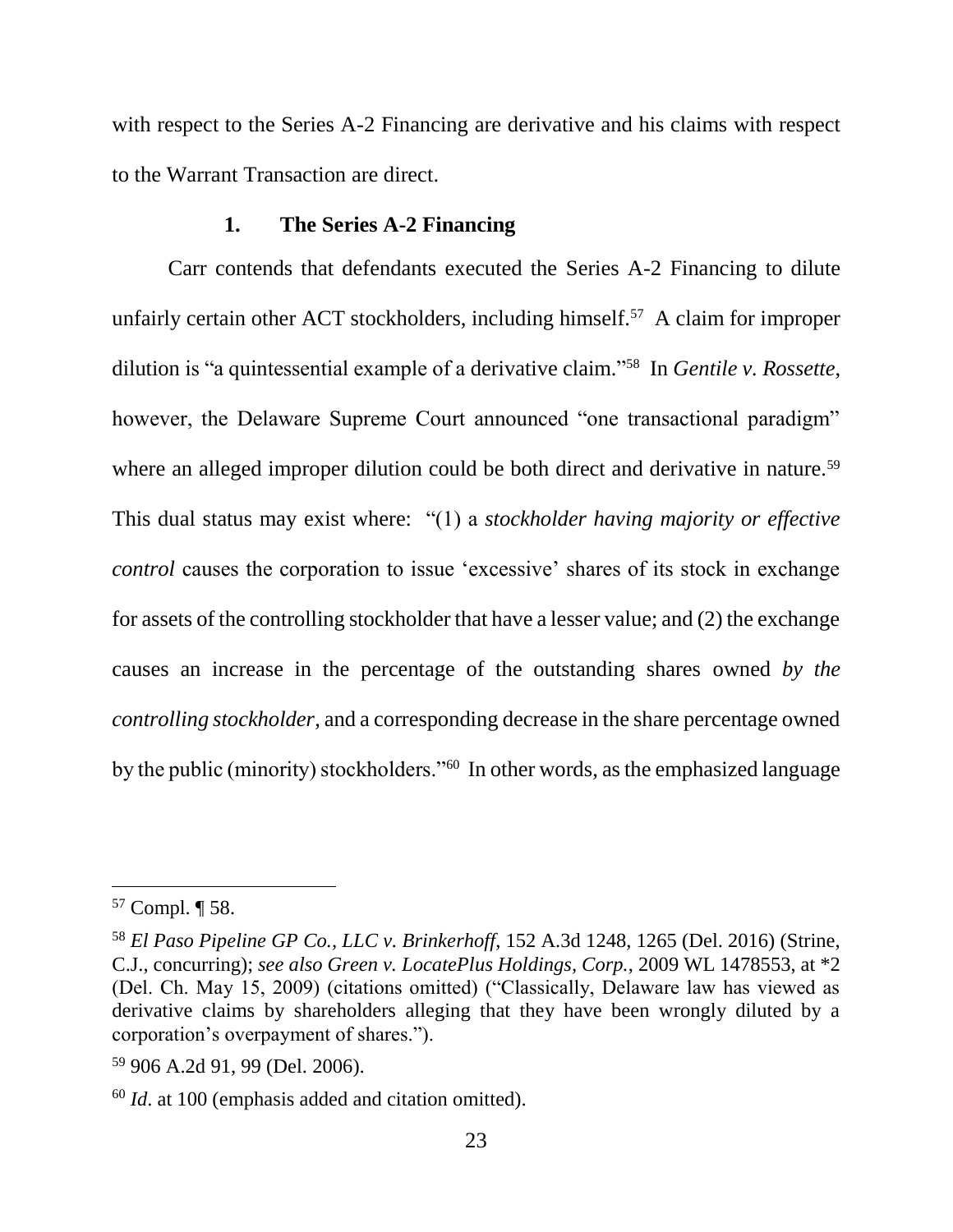in the preceding quotation makes clear, to invoke the dual dynamic recognized in *Gentile*, a controlling stockholder must exist *before* the challenged transaction.

Here, Carr's invocation of *Gentile* to characterize as direct his claims challenging the Series A-2 Financing fails because the Complaint is devoid of any well-pled facts supporting the assertion that there was a controlling stockholder at the time of that transaction. The Complaint does not allege that NEA was a controlling stockholder before the Series A-2 Financing but rather that the Series A-2 Financing "*resulted in* NEA gaining ownership of more than 65% of ACT's stock an as-converted basis."<sup>61</sup> Carr also has failed to plead facts supporting his assertion that NEA and the Trust together constituted a controlling stockholder group before the Series A-2 Financing.

To adequately plead the existence of a control group, a plaintiff must allege that its members:

[B]e connected in some legally significant way—such as by contract, common ownership, agreement, or other arrangement—to work together toward a shared goal. The law does not require a formal written agreement, but there must be some indication of an actual agreement. Plaintiffs must allege more than mere concurrence of self-

<sup>61</sup> Compl. ¶ 51 (emphasis added). NEA concedes it became ACT's controlling stockholder as a result of the Series A-2 Financing. *See* NEA Defs.' Opening Br. 22 n.12 ("As a result of the Series A-2 Financing, NEA owned 65% of ACT's issued and outstanding stock on an as-converted basis, and thus would be considered a controlling stockholder after that point in time.").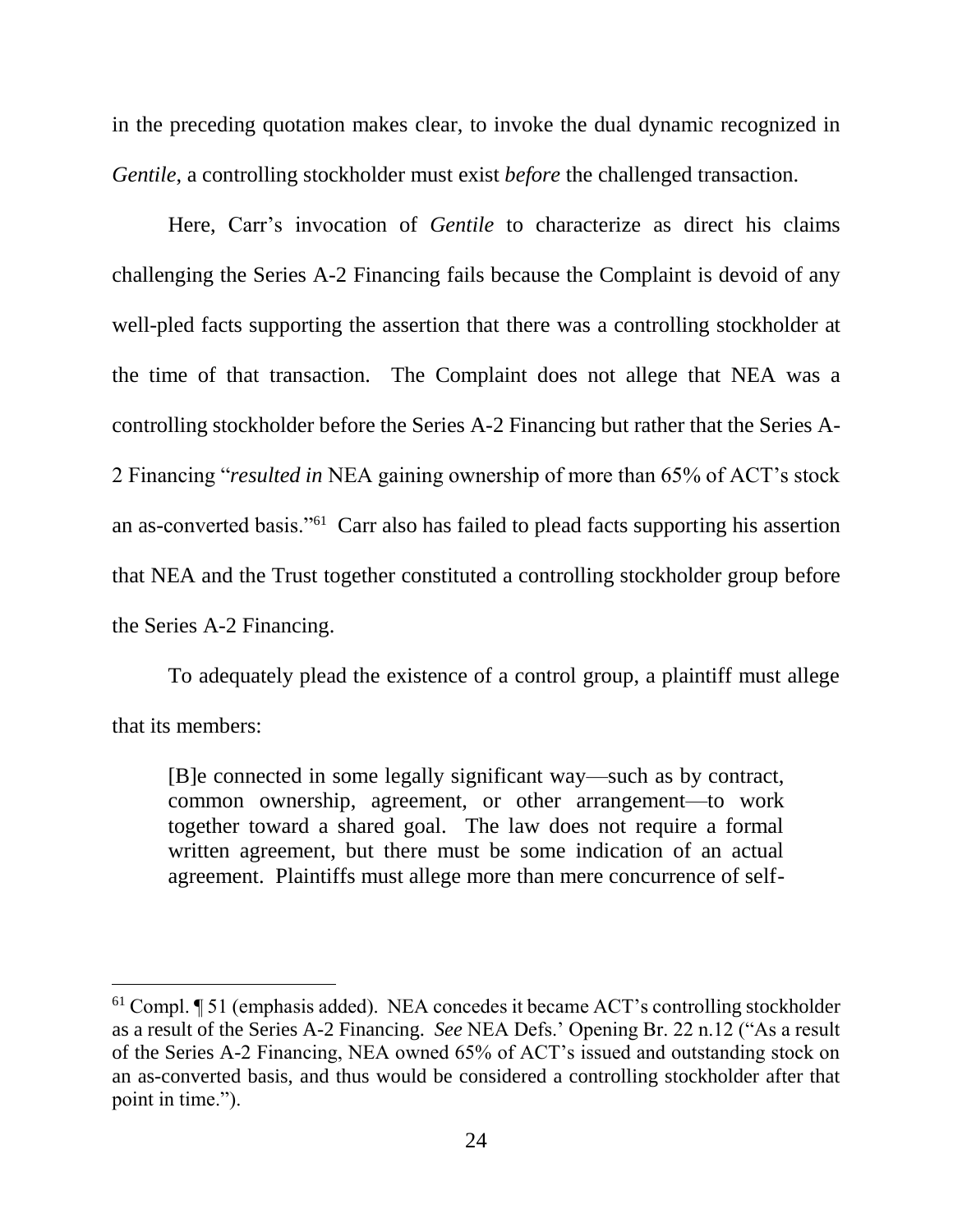interest among certain stockholders to state a claim based on the existence of a control group.<sup>62</sup>

Carr contends that "[b]y March 17, 2014, shortly in advance of a refinancing led by NEA, the Defendants amended ACT's Amended and Restated Voting Agreement in a manner that changed the structure of the board of directors and, as a contractual matter, gave NEA complete control of [*sic*] over the board and reduced voting power from other stockholders."<sup>63</sup> But this allegation mischaracterizes the plain terms of the March 17 amendment of the Voting Agreement. 64

The March 17 amendment merely provides that NEA and the Trust agree that the "Preferred Designees" "shall be elected by the holders of a majority of the outstanding Preferred Stock of the Company" and that the initial "Preferred Designees" would be Pederson and one vacancy.<sup>65</sup> Thus, the March 17 amendment only concerned two of the seven authorized slots on ACT's Board and plainly did not afford NEA and the Trust complete control over the Board. Nothing else in the

<sup>62</sup> *In re Crimson Expl. Inc. Stockholder Litig.*, 2014 WL 5449419, at \*15 (Del. Ch. Oct. 24, 2014) (citations and internal quotation marks omitted); *see also In re PNB Holding Co. S'holders Litig.*, 2006 WL 2403999, at \*10 (Del. Ch. Aug. 18, 2006) (Strine, V.C.) ("Glomming share-owning directors together into one undifferentiated mass with a single hypothetical brain would result in an unprincipled Frankensteinian version of the already debatable 800-pound gorilla theory of the controlling stockholder.").

 $63$  Compl.  $\P$  47.

<sup>64</sup> Ennis Aff. Ex. 12.

<sup>65</sup> *Id*.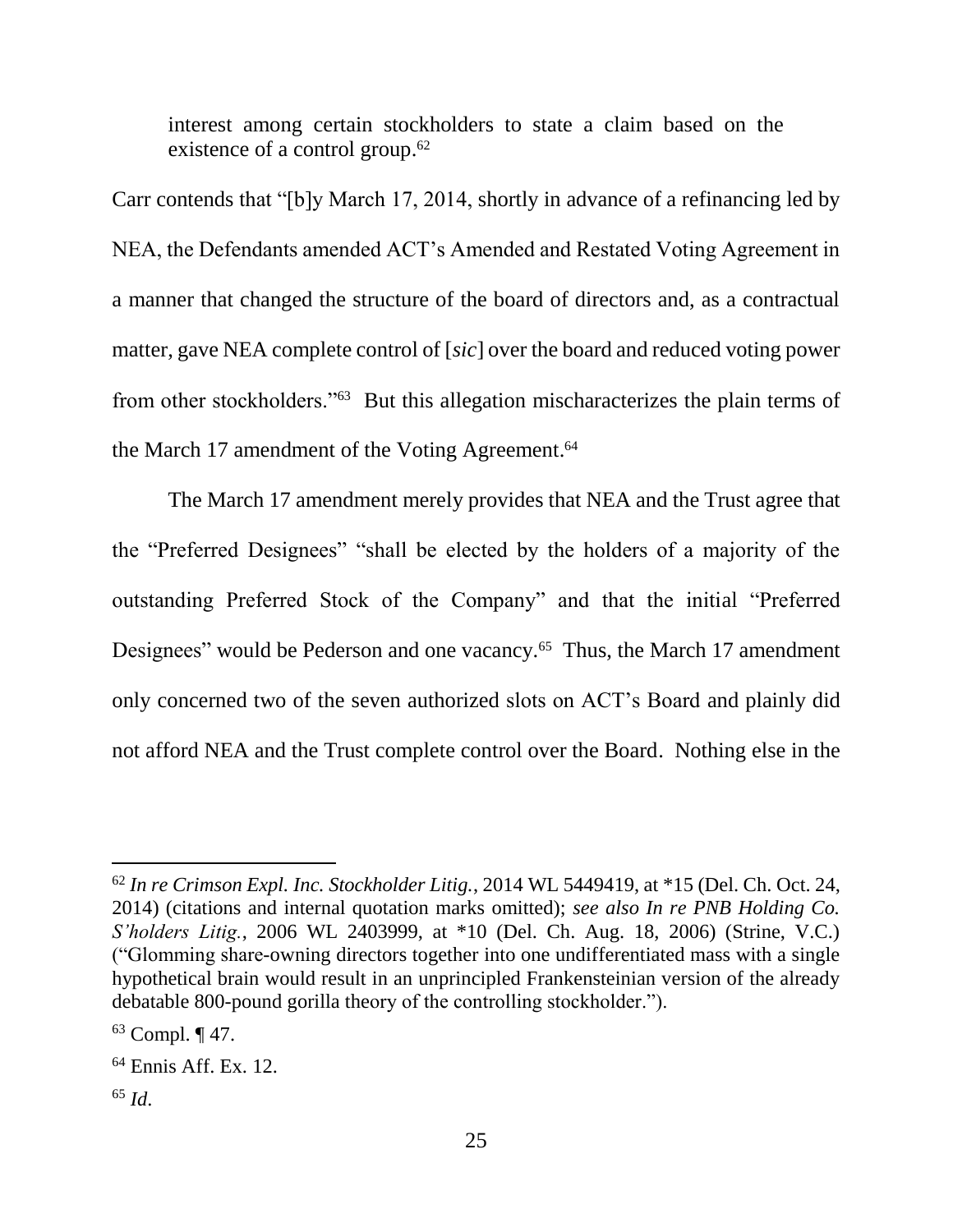March 17 amendment, moreover, otherwise could be said to constitute a pact for NEA and the Trust to work together to dilute unfairly ACT's other stockholders.

In sum, because Carr has not adequately pled that there was a controller at the time of the Series A-2 Financing, the transaction does not meet the paradigm described in *Gentile*, and his claims for improper dilution resulting from the Series A-2 Financing are derivative. Parenthetically, because the Complaint's allegations that the Trust was part of a control group with NEA are not well-plead, the Trust will be dismissed from this case because the only claims asserted against the Trust flow from this unsubstantiated premise.<sup>66</sup>

### **2. The Warrant Transaction**

Carr argues that the sale of the "[W]arrant and the process (or lack of process) underlying it were the equivalent of an end-stage transaction in which a plaintiff alleges that breaches of fiduciary duty resulted in a change-of-control despite inadequate merger consideration and without adequate protections for individual stockholders who thus may bring claims directly."<sup>67</sup> Carr is correct that claims challenging the validity of a merger, usually by alleging breach of fiduciary duty, give rise to a direct claim.<sup>68</sup> The transaction here, however, is different from the

<sup>66</sup> *See* Compl. ¶¶ 109 (Count I), 121 (Count IV).

<sup>67</sup> Pl.'s Answering Br. 79.

<sup>68</sup> *See Parnes v. Bally Entm't Corp.*, 722 A.2d 1243, 1245 (Del. 1999) ("A stockholder who directly attacks the fairness or validity of a merger alleges an injury to stockholders, not the corporation, and may pursue such a claim even after the merger at issue has been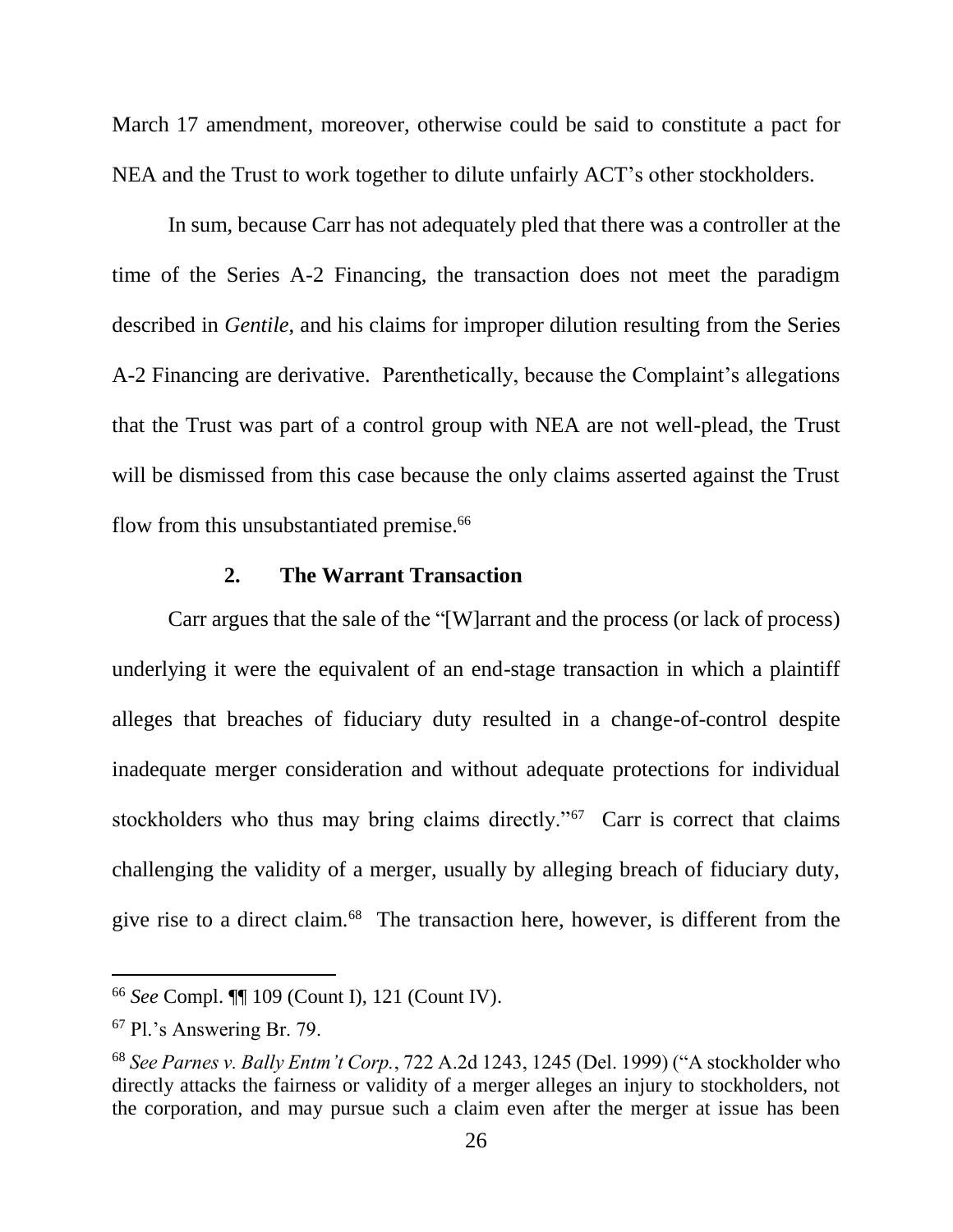"fairly standard" ones "wherein the stockholders of one corporation (the 'target') receive consideration for agreeing to give up their shares in a merger with another corporation (the 'acquiror')."<sup>69</sup>

Here, in exchange for \$25 million, Abbott purchased the *right* to buy ACT for a period of time for an up-front payment of \$75 million plus potential milestone payments capped at total consideration of \$185 million. Thus, the operative question is whether Carr "suffered harm independent of any injury to the corporation that would entitle him to an individualized recovery" due to the Warrant Transaction.<sup>70</sup> In my view, he has, so his claim is direct. $71$ 

If Carr was merely challenging the fairness of the \$25 million purchase price of the Warrant, then his claims would fit the classic derivative mold of a company selling an asset too cheaply, because that consideration flowed directly to the Company, not the ACT stockholders.<sup>72</sup> The Warrant transaction was more

consummated. . . . In order to state a direct claim with respect to a merger, a stockholder must challenge the validity of the merger itself, usually by charging the directors with breaches of fiduciary duty resulting in unfair dealing and/or unfair price.").

<sup>69</sup> *Golaine v. Edwards*, 1999 WL 1271882, at \*4 (Del. Ch. Dec. 21, 1999) (Strine, V.C.).

<sup>70</sup> *Feldman v. Cutaia*, 951 A.2d 727, 732 (Del. 2008).

<sup>71</sup> *See id*. at 733 ("In order to state a direct claim, the plaintiff must have suffered some individualized harm not suffered by all of the stockholders at large.").

<sup>72</sup> *See id.* (citation omitted) ("Where all of a corporation's stockholders are harmed and would recover *pro rata* in proportion with their ownership of the corporation's stock solely because they are stockholders, then the claim is derivative in nature."); *Cf. Metro Commc'ns Corp. BVI v. Advanced Mobilecomm Techs. Inc.*, 854 A.2d 121, 168 (Del. Ch. 2004) (Strine, V.C.) (citing *Tooley*, 845 A.2d 1031) ("Metro's complaint seeks damages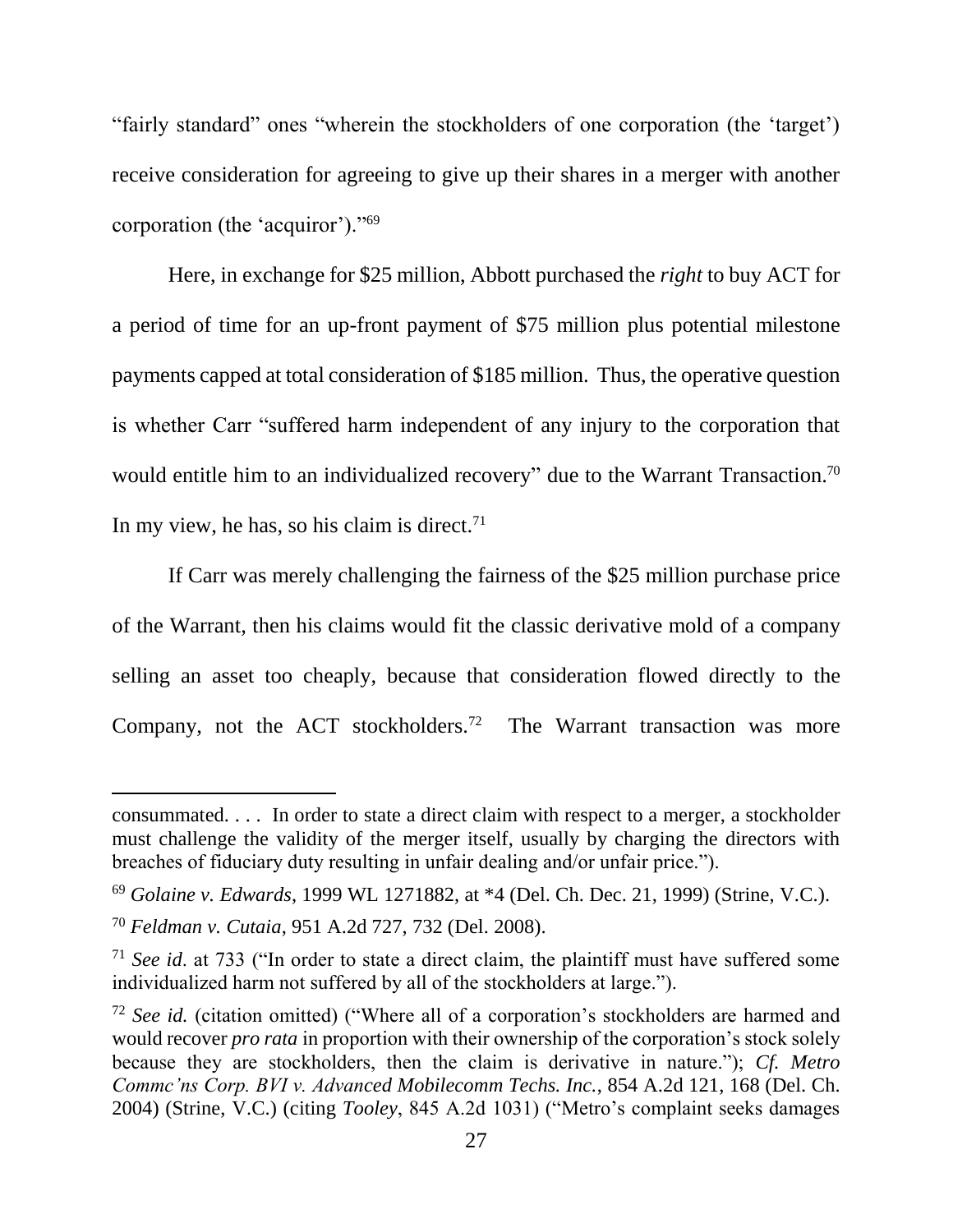complicated than that, however, with the Board locking in an exercise price and milestone payments and providing Abbott the exclusive ability to buy the Company for approximately 30 months. Thus, the Warrant Transaction established the maximum price that the ACT stockholders might receive in an end-game transaction. To repeat, quantifying the alleged damages from approving the Warrant Transaction might be difficult, but Carr's underlying breach of fiduciary duty claims concerning the Warrant Transaction are akin to challenging the outcome of a merger and thus are direct.

\* \* \* \* \*

As noted above, all six claims in the Complaint challenge the Series A-2 Financing and the Warrant Transaction together, with Counts I-III pled as direct claims and Counts IV-VI pled, in the alternative, as derivative claims. Each group of three claims also pleads claims in the alternative against NEA: Counts I and IV (breach of fiduciary duty) flow from the premise that NEA is a controlling stockholder of ACT and thus owes a fiduciary duty as a controller, while Counts III and VI (aiding and abetting) flow from the premise that it is not.

for lost profits because the bribery scheme deprived Fidelity Brazil of the possibility of going public. Distilled down, its theory is that the bribery scheme destroyed the economic value of Fidelity Brazil, preventing it from being a viable enough company to go public. Thus, the injury that Metro alleges, is, in the first instance, an injury to Fidelity Brazil itself and is therefore derivative in nature.").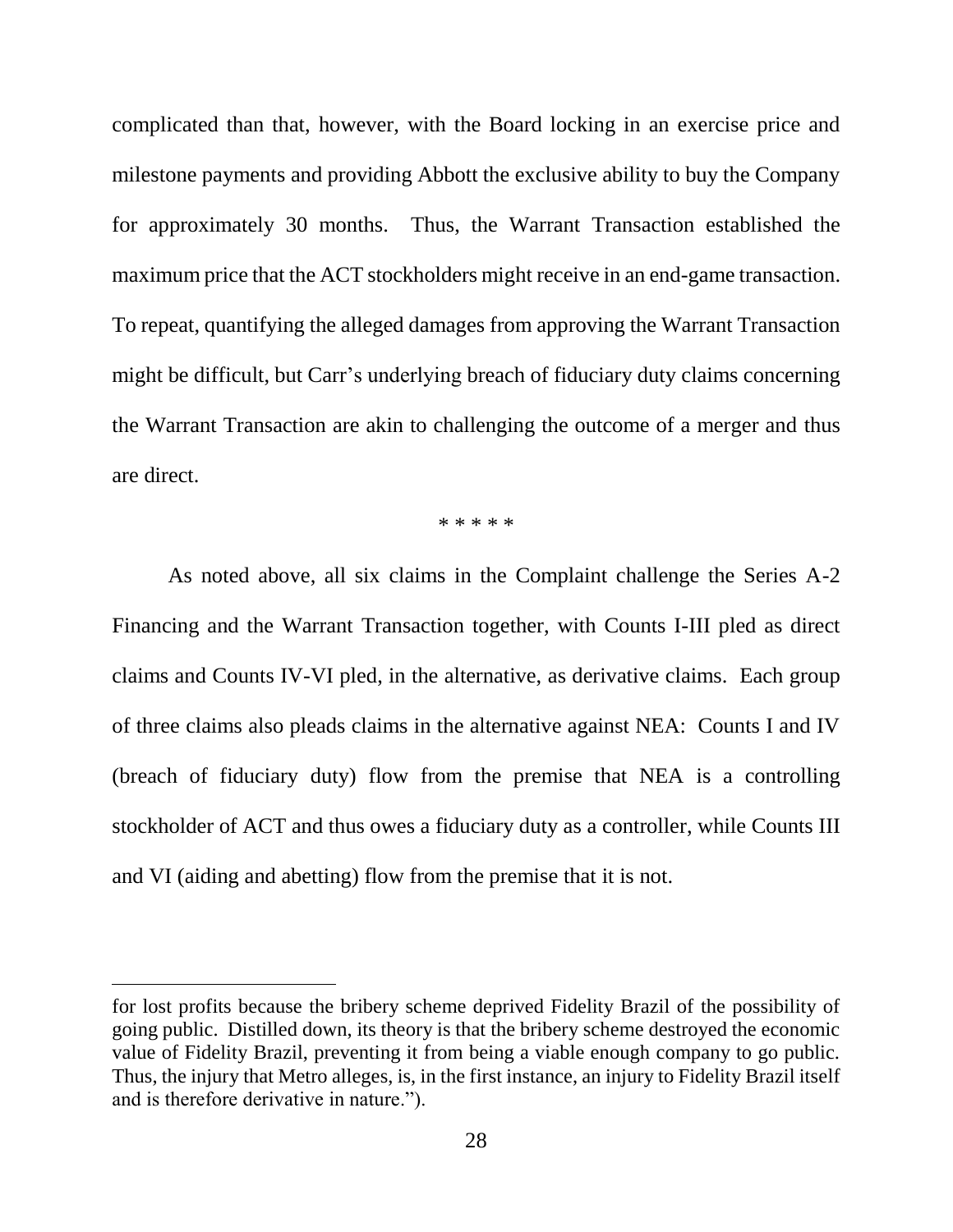Based on the conclusions I have reached so far, many of the claims in the Complaint can be disposed of in whole or in part. First, given my conclusion that the transactions must be analyzed separately and that the claims challenging the Series A-2 Financing are derivative while the claims challenging the Warrant Transaction are direct, Counts I-III must be dismissed insofar as they challenge the Series A-2 Financing and Counts IV-VI must be dismissed insofar as they challenge the Warrant Transaction. Second, given my conclusion that NEA was not a controlling stockholder at the time of the Series A-2 Financing, Count IV fails to state a claim for breach of fiduciary duty against NEA with respect to that transaction and thus Count IV must be dismissed in its entirety.<sup>73</sup> Third, given my conclusion that NEA was a controlling stockholder at the time of the Warrant Transaction, Count III fails to state a claim for aiding and abetting a breach of fiduciary duty against NEA with respect to that transaction and thus Count III must be dismissed its entirety.<sup>74</sup>

This leaves parts of four claims to be analyzed, specifically Counts V and VI with respect to the Series A-2 Financing, which occurred first in time, and Counts I

<sup>73</sup> *See Ivanhoe Partners v. Newmont Min. Corp.*, 535 A.2d 1334, 1344 (Del. 1987) (citations omitted) ("Under Delaware law a shareholder owes a fiduciary duty only if it owns a majority interest in or exercises control over the business affairs of the corporation.").

<sup>74</sup> *See Quadrant Structured Prods. Co., Ltd. v. Vertin*, 102 A.3d 155, 204 (Del. Ch. 2014) ("If a defendant has acted in a fiduciary capacity, then that defendant is liable as a fiduciary and not for aiding and abetting.").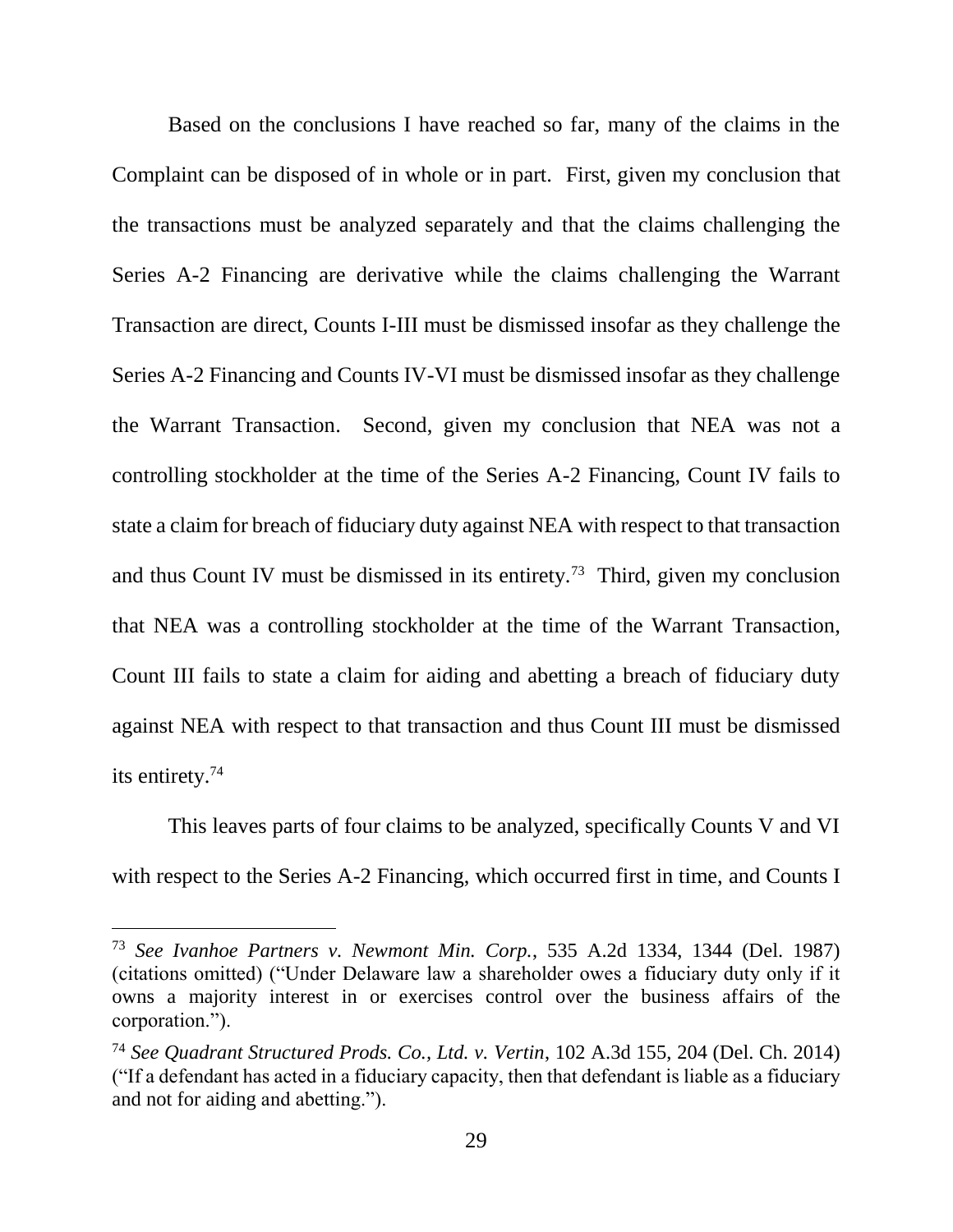and II with respect to the Warrant Transaction. The viability of those claims is addressed in that order in Sections C and D below.

### **D. Counts V and VI of the Complaint State Viable Claims for Relief Concerning the Series A-2 Financing**

Because the claims challenging the Series A-2 Financing are derivative, I address first whether Carr's failure to make a demand on the Board is excused for those claims. After finding for the reasons stated below that demand is excused, I address whether Counts V and VI state claims for relief under Court of Chancery Rule 12(b)(6) for breach of fiduciary duty and aiding and abetting, respectively, with respect to the Series A-2 Financing.

#### **1. Demand Is Excused for the Series A-2 Financing Claims**

"A cardinal precept of the General Corporation Law of the State of Delaware is that directors, rather than stockholders, manage the business and affairs of the corporation."<sup>75</sup> Accordingly, stockholders may not prosecute a claim derivatively on behalf of a corporation unless they: "(1) make a pre-suit demand by presenting the allegations to the corporation's directors, requesting that they bring suit, and showing that they wrongfully refused to do so, or (2) plead facts showing that demand upon the board would have been futile."<sup>76</sup> Making a pre-suit demand is

<sup>75</sup> *Aronson v. Lewis*, 473 A.2d 805, 811 (Del. 1984).

<sup>76</sup> *In re Citigroup Inc. S'holder Derivative Litig.*, 964 A.2d 106, 120 (Del. Ch. Feb. 24, 2009) (citing *Stone v. Ritter*, 911 A.2d 362, 366-67) (Del. 2006)).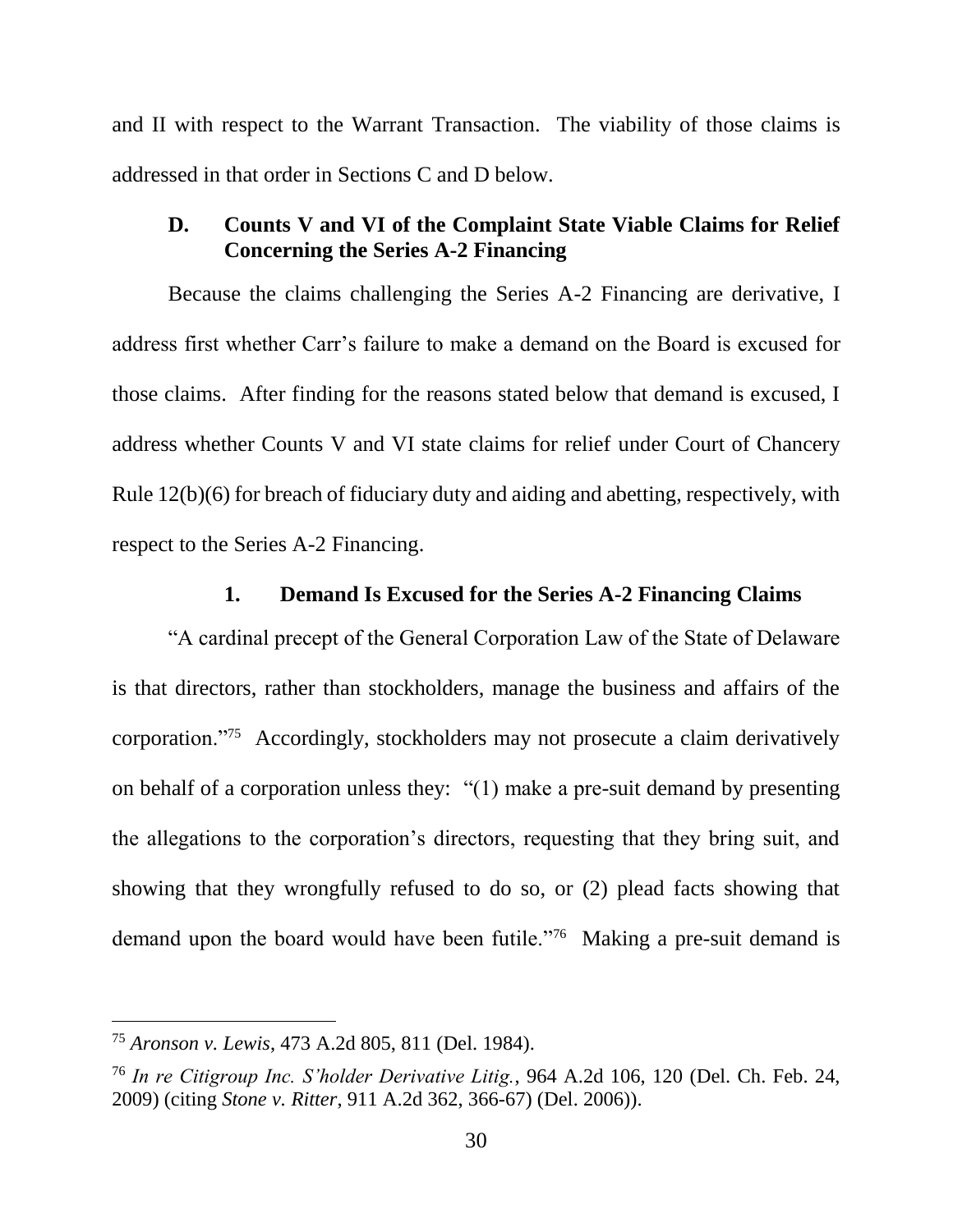futile when the directors upon whom the demand would be made "are incapable of making an impartial decision regarding such litigation."<sup>77</sup>

Because Carr did not make a demand on the Board before initiating this action, he must allege with particularity that his failure to do so with respect to the Series A-2 Financing should be excused.<sup>78</sup> In this analysis, I accept as true Carr's particularized allegations of fact and draw all reasonable inferences that logically flow from those allegations in Carr's favor.<sup>79</sup>

Under Delaware law, depending on the factual scenario, there are two tests for determining whether demand may be excused: the *Aronson* test and the *Rales*  test.<sup>80</sup> The test articulated in *Aronson v. Lewis*<sup>81</sup> applies when "a *decision* of the board of directors is being challenged in the derivative suit."<sup>82</sup> The test set forth in *Rales v. Blasband*, on the other hand, governs when "the board that would be

<sup>77</sup> *Rales v. Blasband*, 634 A.2d 927, 932 (Del. 1993).

<sup>78</sup> Ct. Ch. R. 23.1; Compl. ¶¶ 100-07.

<sup>79</sup> *White v. Panic*, 783 A.2d 543, 549 (Del. 2001).

<sup>80</sup> This court has noted in the past that, although "the *Rales* test looks somewhat different from *Aronson*, in that [it] involves a singular inquiry[,] . . . that singular inquiry makes germane all of the concerns relevant to both the first and second prongs of *Aronson*." *Guttman v. Huang*, 823 A.2d 492, 501(Del. Ch. 2003) (Strine, V.C.).

<sup>81</sup> 473 A.2d 805.

<sup>82</sup> *Rales*, 634 A.2d at 933 (emphasis in original).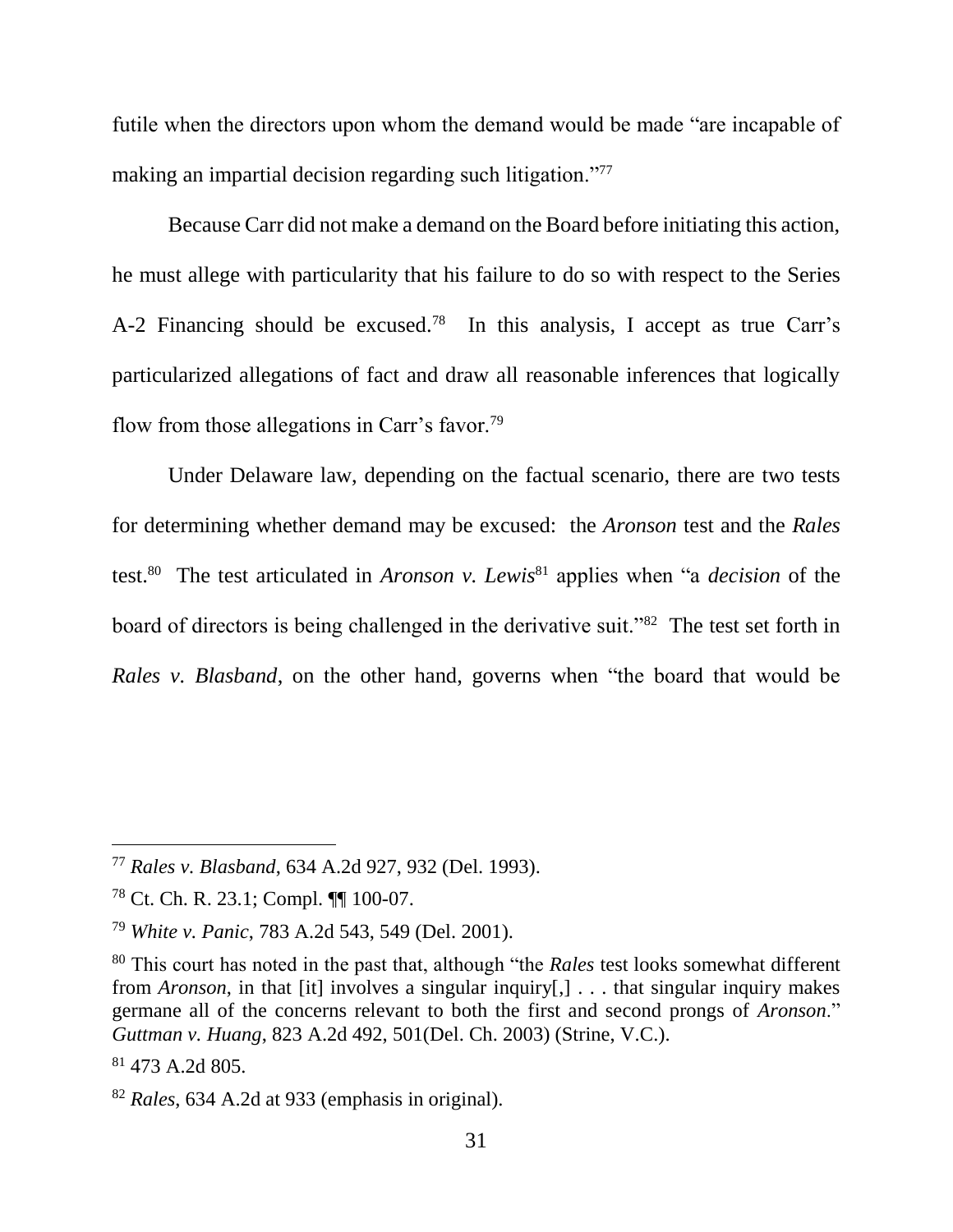considering the demand did not make a business decision which is being challenged in the derivative suit."<sup>83</sup> This situation arises "in three principle scenarios":

(1) where a business decision was made by the board of a company, but a majority of the directors making the decision have been replaced; (2) where the subject of the derivative suit is not a business decision of the board; and (3) where . . . the decision being challenged was made by the board of a different corporation. 84

Taking into account changes in board composition is critical to a demand futility analysis because "[w]hat, in the end, is relevant is not whether the board that approved the challenged transaction was or was not interested in that transaction but whether the present board is or is not disabled from exercising its right and duty to control corporate litigation."<sup>85</sup>

Here, the Board experienced turnover between its approval of the Series A-2 Financing and when Carr filed suit over three years later. On April 2, 2014, when the Series A-2 Financing was approved, the Board consisted of six members: Klein, Rohlen, Tanaka, Olson, Pederson, and Constantinides.<sup>86</sup> On May 18, 2017, when Carr filed the Complaint, the Board consisted of four members: Klein, Rohlen, Tanaka, and Drant. Thus, between these two events, three of six members (Olson, Pederson, and Constantinides) left the Board and a new director (Drant) was added.

<sup>83</sup> *Id.* at 933-34.

<sup>&</sup>lt;sup>84</sup> *Id.* at 934 (citations omitted).

<sup>85</sup> *Harris v. Carter*, 582 A.2d 222, 230 (Del. Ch. 1990) (Allen, C.).

<sup>86</sup> Compl. ¶ 50.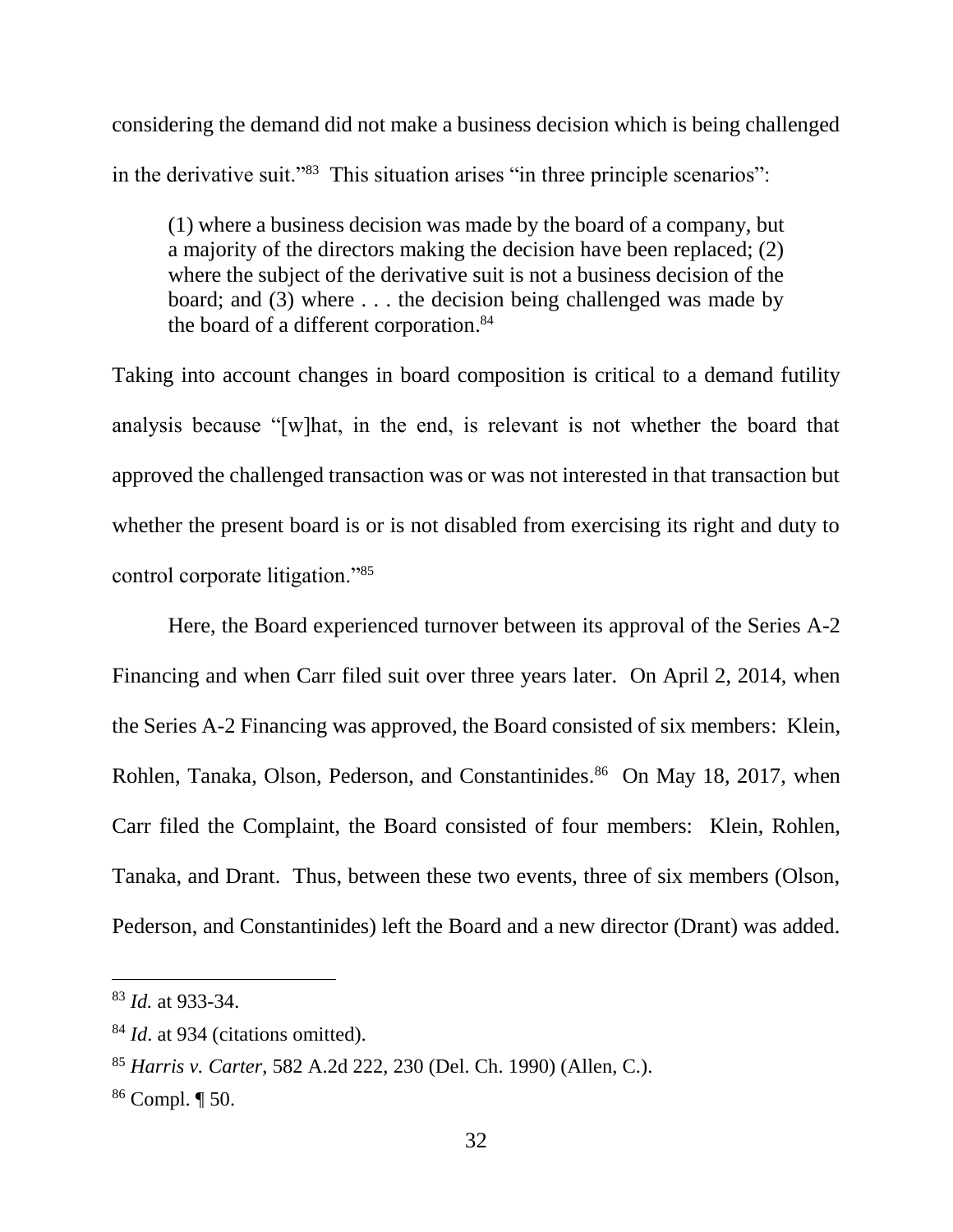Because there was turnover of less than a majority of the directors on the Board between the Series A-2 Financing and when the Complaint was filed, the *Aronson*  test applies for claims concerning that transaction.<sup>87</sup>

To survive a motion to dismiss under the *Aronson* test, a plaintiff must plead facts that "raise a reasonable doubt as to (i) director disinterest or independence or (ii) whether the directors exercised proper business judgment in approving the challenged transaction."<sup>88</sup> The demand futility analysis "is conducted on a claimby-claim basis" under Delaware law. <sup>89</sup> Thus, the court must consider whether the Board, at the time of the Complaint, could have impartially considered bringing actions against those Director Defendants who were on the Board when the Series A-2 Financing was approved (Count V) and against NEA (Count VI).

With respect to the claim against the Director Defendants, Carr has adequately pled that a majority of the four directors on the Board when he filed his Complaint was not disinterested or independent with respect to the Series A-2 Financing.<sup>90</sup> The

<sup>87</sup> *Rales*, 634 A.2d at 933-34.

<sup>88</sup> *Grobow v. Perot*, 539 A.2d 180, 186 (Del. 1998), *overruled on other grounds by Brehm v. Eisner*, 746 A.2d 244 (Del. 2000).

<sup>89</sup> *Cambridge Ret. Sys. v. Bosnjak*, 2014 WL 2930869, at \*4 (Del. Ch. June 26, 2014) (citing *Beam ex rel. Martha Stewart Omnimedia, Inc. v. Stewart*, 833 A.2d 961, 977 n.48 (Del. Ch. 2003) *aff'd*, 845 A.2d 1040 (Del. 2004)).

<sup>90</sup> *See Beam v. Stewart*, 845 A.2d at 1046 n.8 ("If three directors of a six person board are not independent and three directors are independent, there is not a majority of independent directors and demand would be futile.") (citing *Beneville v. York*, 769 A.2d 80, 85-86 (Del. Ch. 2000) (Strine, V.C.)); *In re the Limited, Inc. S'holders Litig.*, 2002 WL 537692, at \*7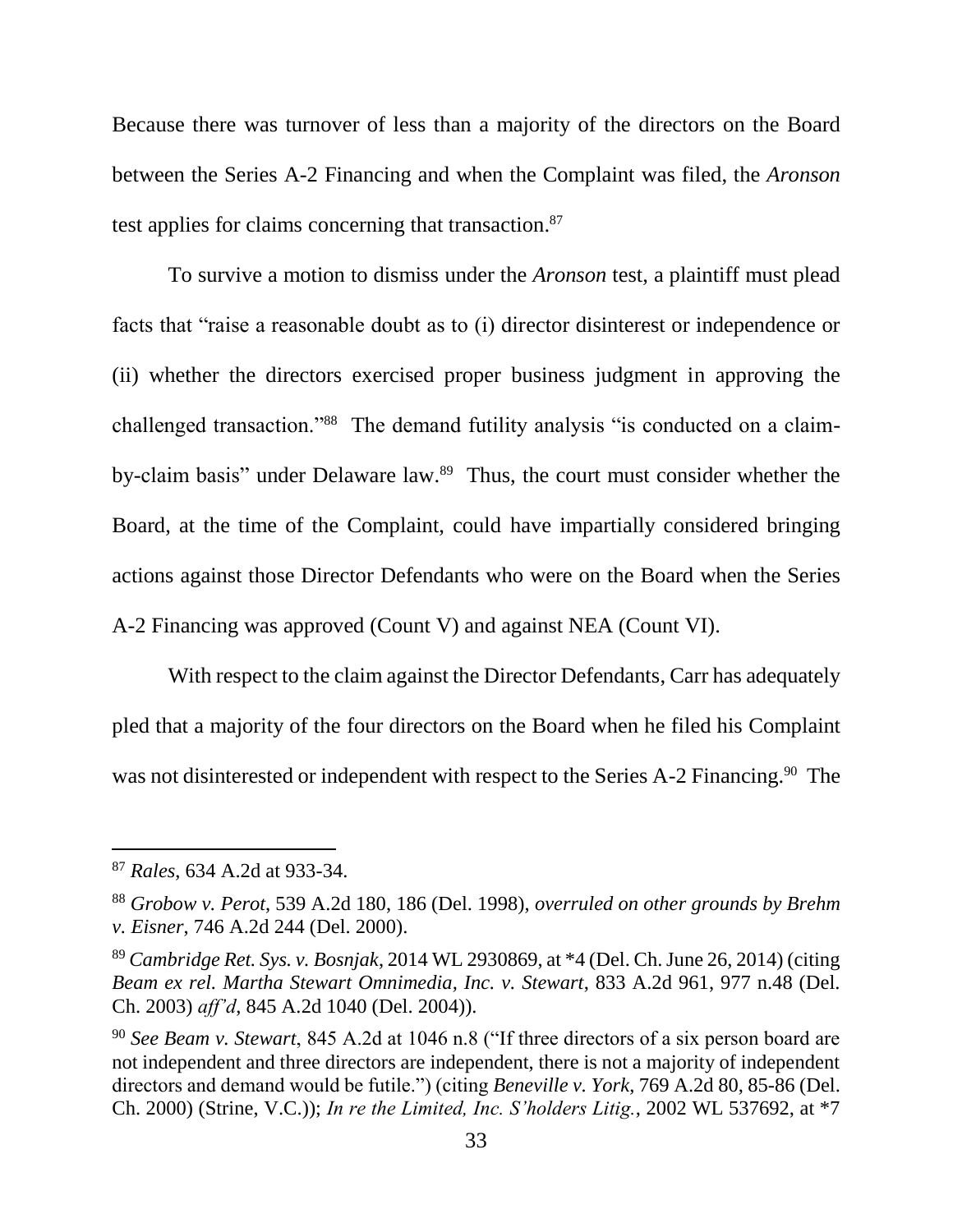Complaint alleges, and defendants concede, that the April 2014 Consent approving the Series A-2 Financing expressly acknowledges that two of the directors on the Board when the Complaint was filed (Klein and Rohlen) were interested for purposes of the Series A-2 Financing, because Klein was "associated with and/or had a material financial interest in [NEA]" and Rohlen personally participated in the transaction.<sup>91</sup> Thus, demand is excused as to Count V for breach of fiduciary duty against the Director Defendants.

With respect to the claim against NEA, although the demand futility analysis typically is performed on a "claim-by-claim basis" as noted above, I do not believe that Klein and Rohlen could impartially decide whether to press an aiding and abetting claim against NEA when the predicate for such a claim is a breach of fiduciary duty by the Director Defendants (*i.e.*, a claim for which Klein and Rohlen are disabled from exercising disinterested and independent judgment on behalf of the Company for the reasons stated above). In any event, defendants concede that Klein would not be independent for purposes of evaluating a demand,<sup>92</sup> and Rohlen's

<sup>(</sup>Del. Ch. Mar. 27, 2002) (citation omitted) ("[W]here the challenged actions are those of a board consisting of an even number of directors, plaintiffs meet their burden of demonstrating the futility of making demand on the board by showing that half of the board was either interested or not independent.").

<sup>91</sup> Ennis Aff. Ex. 3 at ACT\_220\_000038 (April 2014 Consent); Compl. ¶ 54 (citing April 2014 Consent); NEA Defs.' Opening Br. 14 (same).

<sup>92</sup> *See* Director Defs.' Opening Br. 32-42 (Dkt. 33); Director Defs.' Reply Br. 10-17 (Dkt. 43). This concession is not surprising given that Klein was a partner on NEA's healthcare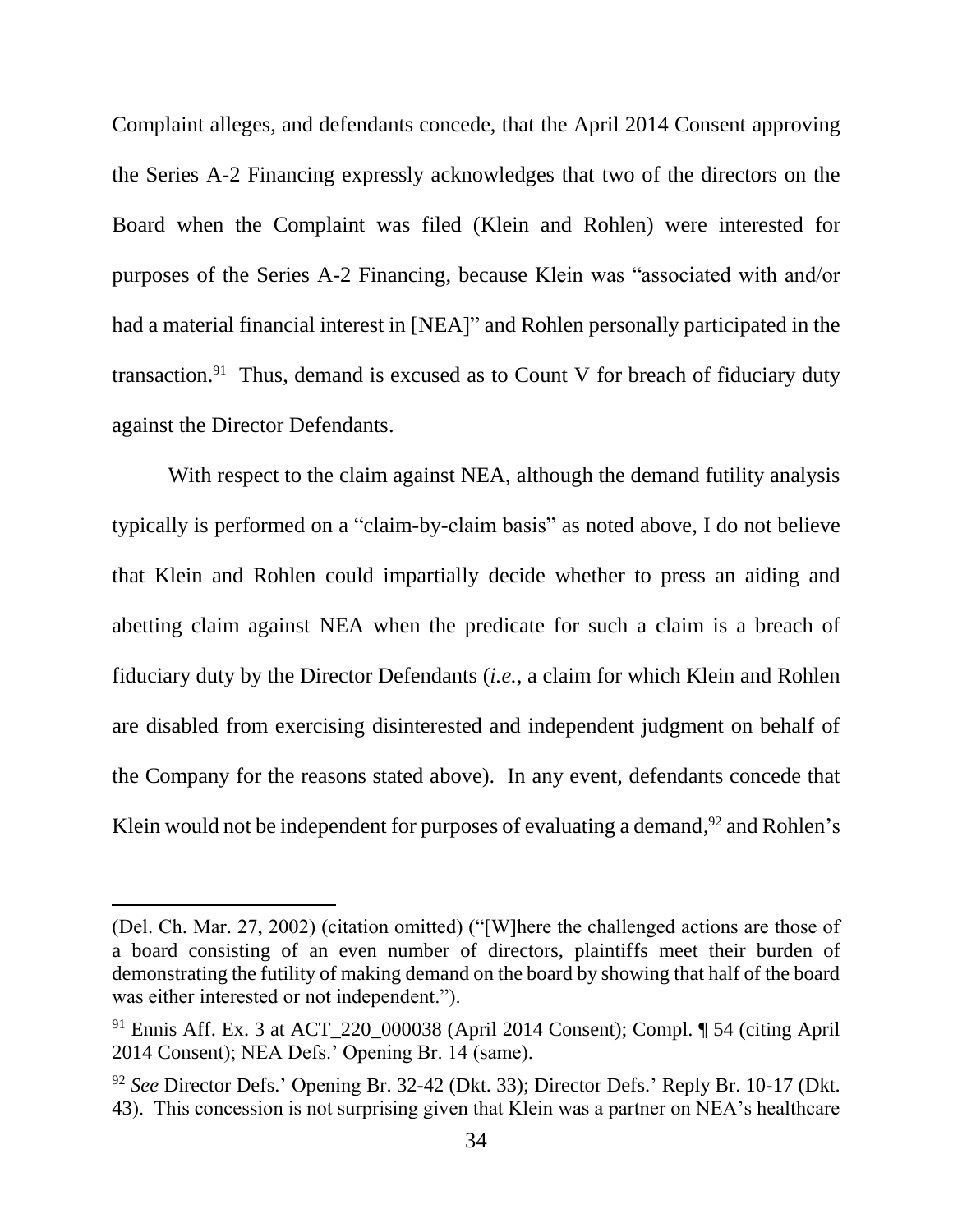status as the CEO of NEA-controlled ACT, in addition to his service on other NEA portfolio companies, creates a reasonable doubt about his independence from NEA.<sup>93</sup>

Accordingly, demand is excused as to Count VI for aiding and abetting against NEA.

# **2. Count V States a Claim for Breach of Fiduciary Duty Against the Director Defendants Regarding the Series A-2 Financing**

The standards governing a motion to dismiss for failure to state a claim for

relief under Court of Chancery Rule 12(b)(6) are well settled:

(i) all well-pleaded factual allegations are accepted as true; (ii) even vague allegations are "well-pleaded" if they give the opposing party notice of the claim; (iii) the Court must draw all reasonable inferences in favor of the non-moving party; and ([iv]) dismissal is inappropriate unless the "plaintiff would not be entitled to recover under any reasonably conceivable set of circumstances susceptible of proof."<sup>94</sup>

The standards are minimal, but the Court "will not credit conclusory allegations or

draw unreasonable inferences in favor of the Plaintiffs."<sup>95</sup>

 $\overline{a}$ 

Carr alleges in the Complaint, and defendants concede, that the April 2014

Consent acknowledges that a majority of the Board (four out of six) who approved

team who served at various times on the boards of many NEA portfolio companies, including VytronUS and Topera. Compl. ¶ 26.

<sup>93</sup> *See Sandys v. Pincus*, 152 A.3d 124, 128 (Del. 2016) (Strine, C.J.) ("Mattrick is Zynga's CEO. Zynga's controlling stockholder, Pincus, is interested in the transaction under attack, and therefore, Mattrick cannot be considered independent.").

<sup>94</sup> *Savor, Inc. v. FMR Corp.*, 812 A.2d 894, 896-97 (Del. 2002) (citations omitted).

<sup>95</sup> *In re BJ's Wholesale Club, Inc. S'holders Litig.*, 2013 WL 396202, at \*5 (Del. Ch. Jan. 31, 2013) (citation omitted).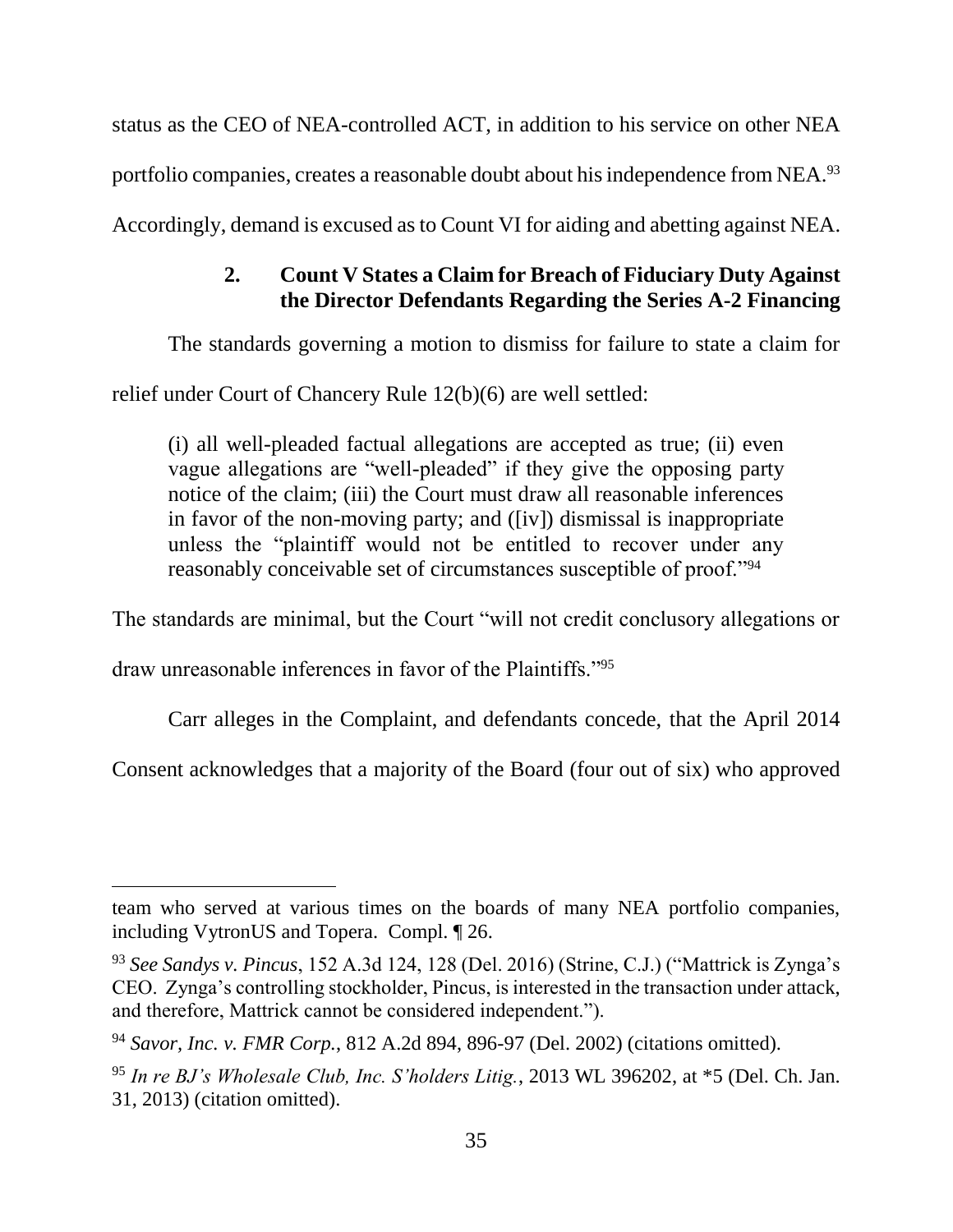the Series A-2 Financing was deemed interested in that transaction. 96 As such, entire fairness is the appropriate standard of review for analyzing this transaction.<sup>97</sup> Defendants do not contend otherwise.<sup>98</sup>

"Entire fairness, Delaware's most onerous standard, applies when the board labors under actual conflicts of interest. Once entire fairness applies, the defendants must establish 'to the court's satisfaction that the transaction was the product of both fair dealing *and* fair price."<sup>99</sup> Our Supreme Court explained the test in *Weinberger* 

*v. UOP, Inc.*, as follows:

l

The concept of fairness has two basic aspects: fair dealing and fair price. The former embraces questions of when the transaction was timed, how it was initiated, structured, negotiated, disclosed to the directors, and how the approvals of the directors and stockholders were

<sup>96</sup> Compl. ¶ 54; NEA Defs.' Opening Br. 14; Tr. 33 (Nov. 7, 2017).

<sup>97</sup> *See In re Trados Inc. S'holder Litig.*, 73 A.3d 17, 43 (Del. Ch. 2013) ("[T]he Board lacked a majority of disinterested and independent directors, making entire fairness the applicable standard.").

<sup>98</sup> Citing the April 2014 Consent, NEA asserts that the "Series A-2 Financing was considered and approved by directors Olson and Tanaka, neither of whom participated in the financing and both of whom were independent of NEA at the time of the financing, before it was submitted to the full ACT Board for approval." NEA Defs.' Opening Br. 29. The April 2014 Consent states that the Board decided that Olson and Tanaka should approve the Series A-2 Financing "to meet the requirement of a disinterested director approval for purposes of compliance with Section 144 of the Delaware General Corporation Law." Ennis Aff. Ex. 3 at ACT\_220\_000038. Defendants presented no argument in their briefs, however, concerning the potential legal impact of such an approval, and the Complaint makes no reference to a separate vote by Olson and Tanaka. Thus, I decline to consider this issue for purposes of deciding the pending motions to dismiss. *See Emerald Partners v. Berlin*, 726 A.2d 1215, 1224 (Del. 1999) ("Issues not briefed are deemed waived.").

<sup>99</sup> *In re Trados*, 73 A.3d at 44 (emphasis in original) (quoting *Cinerama, Inc. v. Technicolor, Inc.*, 663 A.2d 1156, 1163 (Del. 1995)).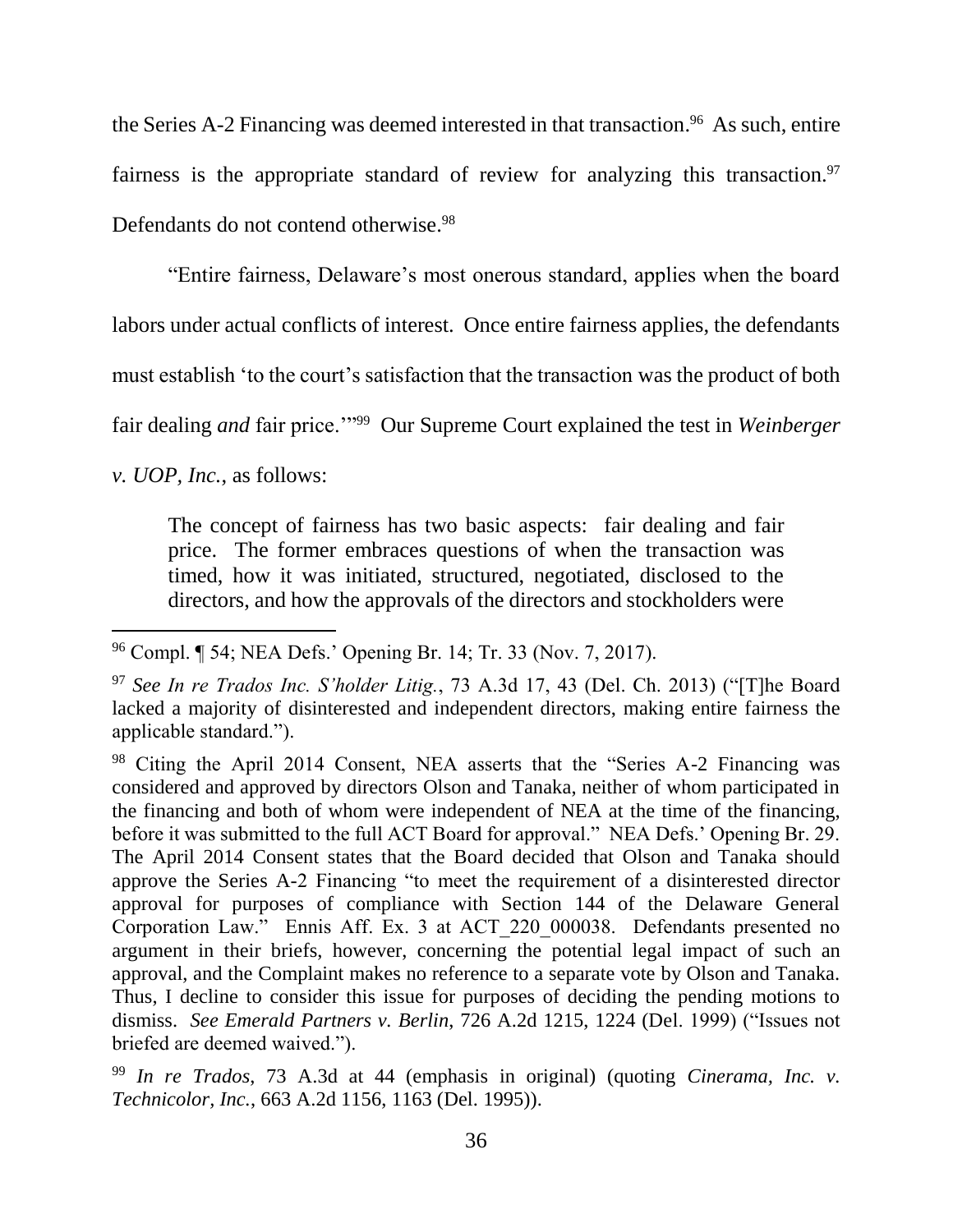obtained. The latter aspect of fairness relates to the economic and financial considerations of the proposed [transaction], including all relevant factors . . . However, the test for fairness is not a bifurcated one as between fair dealing and price. All aspects of the issue must be examined as a whole since the question is one of entire fairness.<sup>100</sup>

"Not even an honest belief that the transaction was entirely fair will be sufficient to establish entire fairness. Rather, the transaction itself must be objectively fair, independent of the board's beliefs."<sup>101</sup>

Application of the entire fairness standard "does not mean that the . . . directors necessarily breached their fiduciary duties, only that entire fairness is the lens through which the court evaluates their actions."<sup>102</sup> Nevertheless, "as a practical matter," application of the entire fairness standard typically precludes dismissal under Rule 12(b)(6), because "[a] determination of whether the defendant has met that burden will normally be impossible by examining only the documents the Court is free to consider on a motion to dismiss—the complaint and any documents it incorporates by reference."<sup>103</sup>

<sup>100</sup> 457 A.2d 701, 711 (Del. 1983) (citations omitted).

<sup>101</sup> *Gesoff v. IIC Indus., Inc.*, 902 A.2d 1130, 1145 (Del. Ch. 2006).

<sup>102</sup> *In re Trados*, 73 A.3d at 45.

<sup>103</sup> *Orman v. Cullman*, 794 A.2d 5, 21 n.36 (Del. Ch. 2002).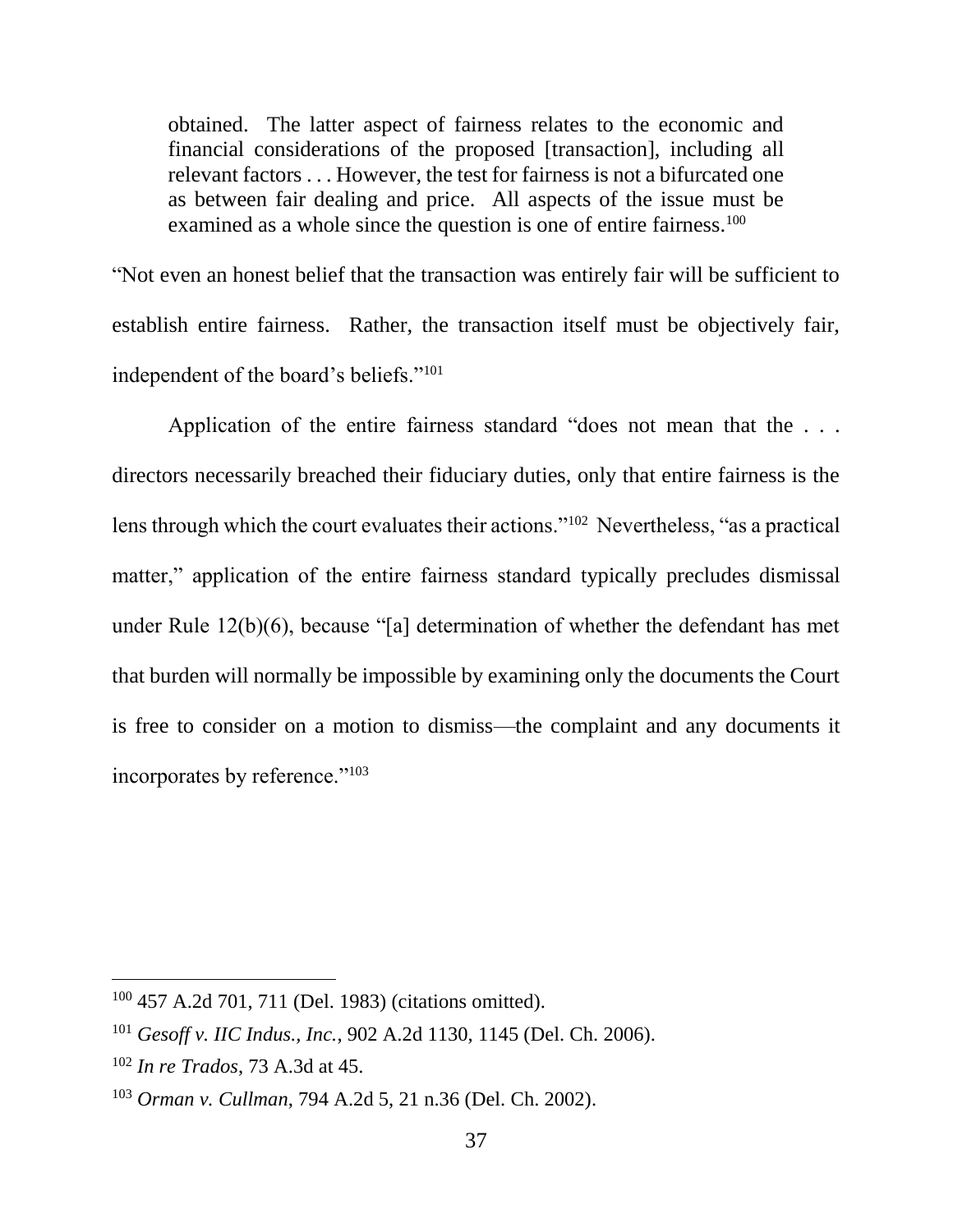In my opinion, Carr has alleged sufficient specific facts that call into question the fairness of both the process and the price of the Series A-2 Financing.<sup>104</sup> With respect to process, the Series A-2 Financing was approved by a compromised Board without the benefit of a financial advisor or a fairness opinion.<sup>105</sup> It involved the issuance of preferred stock to a select group of investors, including four of the directors and/or their affiliates, and it allowed NEA to become ACT's controlling stockholder.<sup>106</sup> The fact that NEA was permitted to obtain nearly 90% of the Series A-2 preferred stock, increasing its stake in ACT to more than 65% on an asconverted basis, segues into Carr's allegation that the Series A-2 stock was offered at an unfairly low price.<sup>107</sup>

Control of a corporation has unique value, and one would expect an acquirer to pay a premium for that control.<sup>108</sup> Here, it is alleged that the Series A-2 Financing placed an approximately  $$15$  million valuation on ACT,<sup>109</sup> yet the Warrant exercise price (\$75 million) proposed less than three months later in Abbott's June 30, 2014

<sup>104</sup> *See In re Boston Celtics Ltd. Partnership S'holders Litig.*, 1999 WL 641902, at \*4 (Del. Ch. Aug. 6, 1999) (citation omitted) (" $[1]t \dots$  is necessary for the plaintiff to allege specific items of misconduct that demonstrate unfairness, in order to survive a motion to dismiss.").

 $105$  Tr. 33-34 (Nov. 7, 2017).

<sup>106</sup> Compl. ¶¶ 65, 77, 85; Tr. 34 (Nov. 7, 2017).

<sup>107</sup> Compl. ¶¶ 51, 73.

<sup>108</sup> *See IRA Trust FBO Bobbie Ahmed v. Crane*, 2017 WL 7053964, at \*7 n.54 (Del. Ch. Dec. 11, 2017) ("That control of a corporation has value is well-accepted.").  $109$  Compl.  $\P$  51.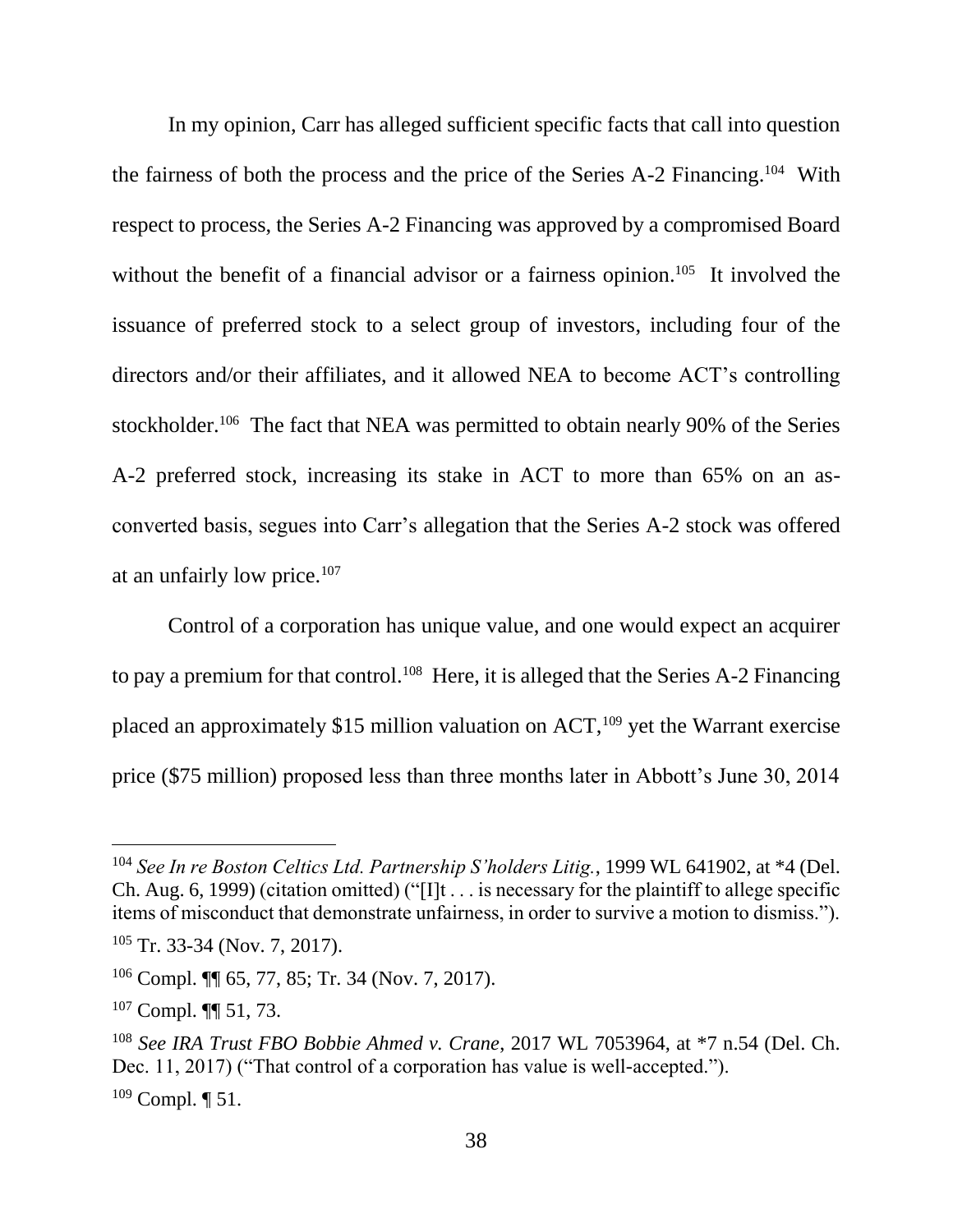LOI was five-times that amount.<sup>110</sup> Such a gap in value in the span of just a few months, without any allegations about intervening events that increased ACT's value meaningfully, supports an inference that NEA was able to gain control on the cheap through the Series A-2 Financing.

Given the specific facts pled in the Complaint about the process and price of the Series A-2 Financing, it is certainly reasonably conceivable that the Series A-2 Financing was not entirely fair. Accordingly, Count V states a claim for breach of fiduciary duty against the Director Defendants with respect to their approval of the Series A-2 Financing.<sup>111</sup>

### **3. Count VI States a Claim for Aiding and Abetting Against NEA Regarding the Series A-2 Financing**

In Count VI of his Complaint, Carr alleges that NEA aided and abetted the Board's breach of its fiduciary duty by approving the Series A-2 Financing. "A third party may be liable for aiding and abetting a breach of a corporate fiduciary's duty to the stockholders if the third party knowingly participates in the breach. To survive a motion to dismiss, the complaint must allege facts that satisfy the four elements of an aiding and abetting claim: (1) the existence of a fiduciary relationship, (2) a

<sup>110</sup> Compl. ¶¶ 50, 59.

<sup>&</sup>lt;sup>111</sup> I consider in Section F below whether certain Director Defendants who approved the Series A-2 Financing may be dismissed for failure to plead a non-exculpated claim against them.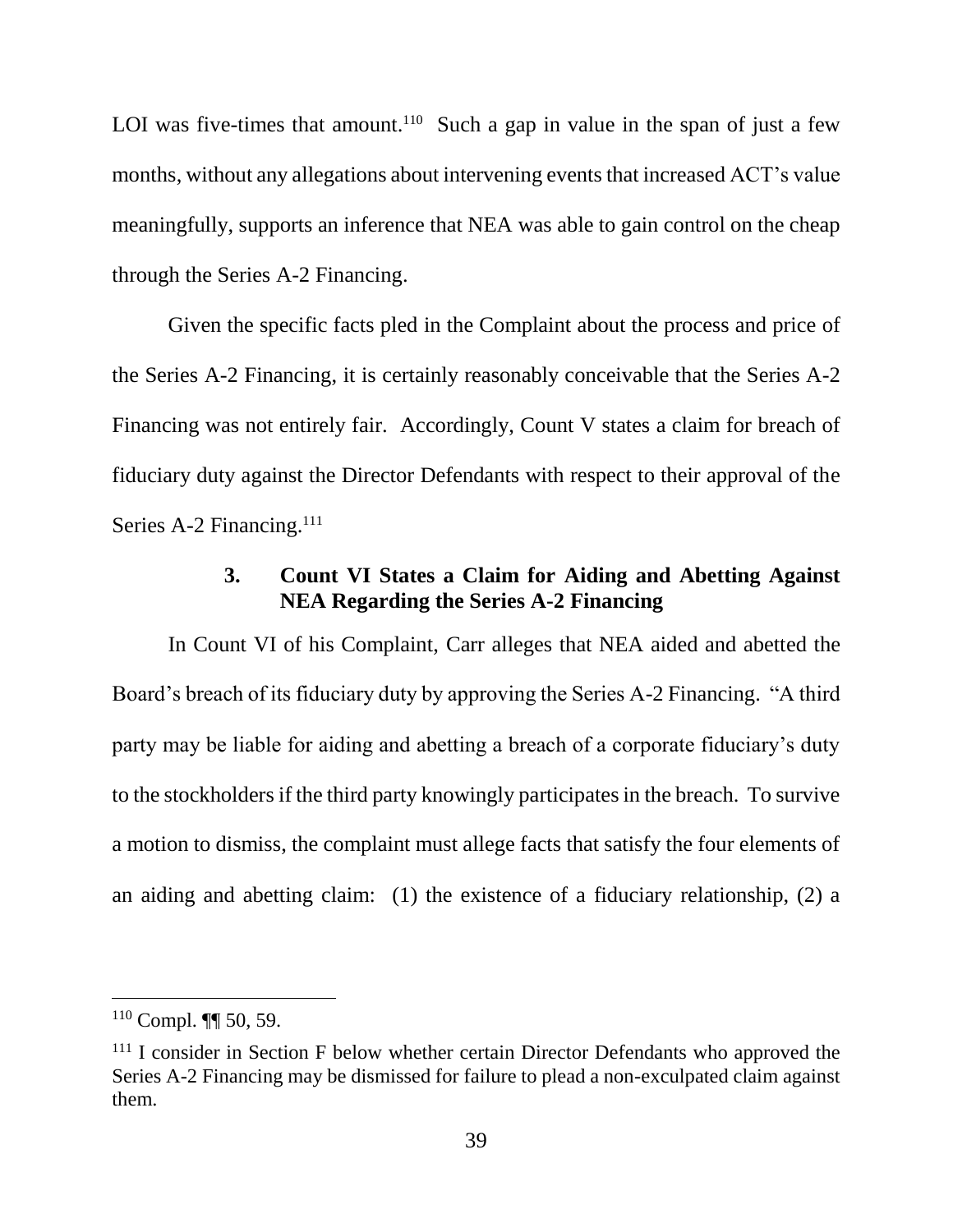breach of the fiduciary's duty, (3) knowing participation in that breach by the defendants, and (4) damages proximately caused by the breach."<sup>112</sup>

For the reasons explained above, Carr has pled adequately that the Board owed a fiduciary duty to ACT, which it breached in approving the Series A-2 Financing. Carr also has alleged that this transaction unfairly and cheaply diluted him and other minority stockholders.<sup>113</sup> Accordingly, the key question is whether Carr has pled facts such that it is reasonably conceivable that NEA knowingly participated in the Board's alleged breach of fiduciary duty.

In *Malpiede v. Townson*, our Supreme Court explained the meaning of "knowing participation" in the context of a claim for aiding and abetting a breach of fiduciary duty:

Knowing participation in a board's fiduciary breach requires that the third party act with knowledge that the conduct advocated or assisted constitutes such a breach. Under this standard, a bidder's attempts to reduce the sale price through arm's-length negotiations cannot give rise to liability for aiding and abetting, whereas a bidder may be liable to the target's stockholders if the bidder attempts to create or exploit conflicts of interest in the board. 114

"A claim of knowing participation need not be pled with particularity.

However, there must be factual allegations in the complaint from which knowing

<sup>112</sup> *Malpiede v. Townson*, 780 A.2d 1075, 1096 (Del. 2001) (citations, internal quotations, and alterations in original omitted).

 $113$  Compl.  $\P\P$  1, 4.

 $114$  780 A.2d at 1097 (citations omitted).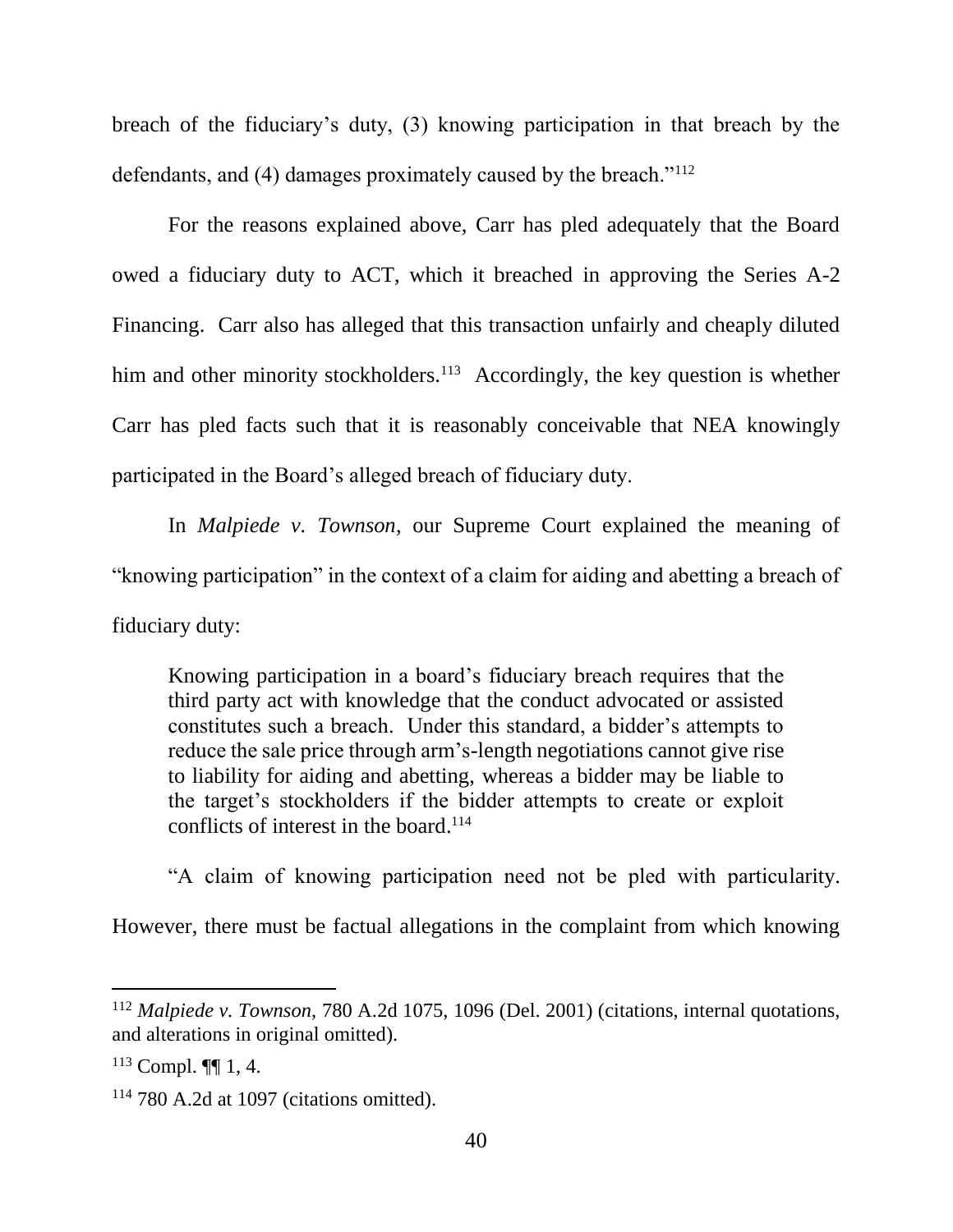participation can be reasonably inferred."<sup>115</sup> A director's knowledge and participation in a breach may be imputed to a non-fiduciary entity for which that director also serves in a fiduciary capacity.<sup>116</sup>

Viewing the facts alleged in the light most favorable to Carr, as I must at this stage of the proceedings, I find that Carr has adequately pled that NEA knowingly participated in the Board's breach. Klein served as both an ACT director and an NEA partner, so his alleged knowing participation in the Board's breach of its fiduciary duty with respect to the Series A-2 Financing may be imputed to NEA. The Complaint alleges that both NEA and Klein had a financial incentive to dilute cheaply ACT stockholders to gain control of the Company at an unfairly low price, and that NEA exploited conflicts of interest on the Board by deploying Klein to facilitate a transaction purportedly unfair to the existing ACT stockholders.<sup>117</sup> These interactions between ACT and NEA, which acquired 90% of the Series A-2 Preferred Stock, "amount to more than simple arm's-length negotiations,"<sup>118</sup> since Klein's venture capital firm, where he is a partner, wanted NEA to acquire the

<sup>115</sup> *In re Gen. Motors (Hughes) S'holder Litig.*, 2005 WL 1089021, at \*24 (Del. Ch. May 4, 2005) (citation and internal quotation marks omitted).

<sup>116</sup> *See, e.g.*, *Carlson v. Hallinan*, 925 A.2d 506, 542 (Del. Ch. 2006); *Khanna v. McMinn*, 2006 WL 1388744, at \*27 (Del. Ch. May 9, 2006).

<sup>117</sup> Compl. ¶¶ 4, 26, 49, 51, 54.

<sup>118</sup> *In re USACafes, L.P. Litig.*, 600 A.2d 43, 56 (Del. Ch. 1991) (Allen, C.); *see id.* (finding that plaintiff stated a claim for aiding and abetting breach of fiduciary duty).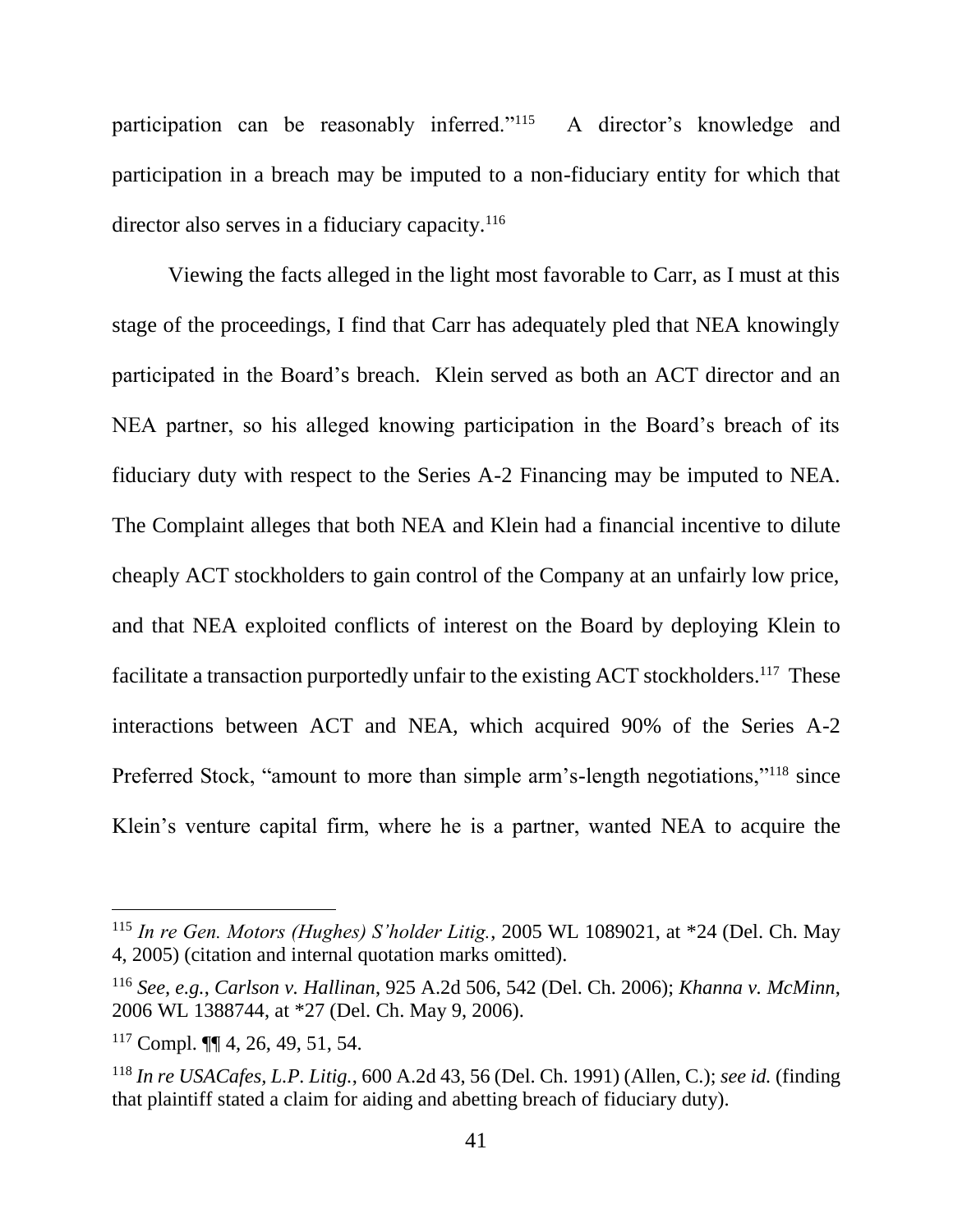preferred stock at the lowest possible valuation. Accordingly, I find it reasonably conceivable that NEA aided and abetted the Board's breach of fiduciary duty.

\* \* \* \* \*

In sum, with respect to Carr's allegations regarding the Series A-2 Financing, I find that demand is excused with respect to these claims, and that the Complaint states claims of breach of fiduciary duty against the Director Defendants and aiding and abetting a breach of fiduciary duty against NEA. Thus, defendants' motion to dismiss Counts V and VI is denied insofar as those claims concern the Series A-2 Financing.

# **E. Counts I and II of the Complaint State Viable Claims for Relief Concerning the Warrant Transaction**

In this section I consider whether Carr has stated a direct claim for breach of fiduciary duty under Counts I and II of the Complaint with respect to the Warrant Transaction. I begin with analyzing the claim against the Director Defendants (Count II) and then turn to the claim against NEA (Count I) as the Company's controlling stockholder.

## **1. Count II States a Claim for Breach of Fiduciary Duty Against the Director Defendants Regarding the Warrant Transaction**

"Delaware has three tiers of review for evaluating director decision-making: the business judgment rule, enhanced scrutiny, and entire fairness."<sup>119</sup> *Revlon* and

<sup>119</sup> *Reis v. Hazelett Strip-Casting Corp.*, 28 A.3d 443, 457 (Del. Ch. 2011).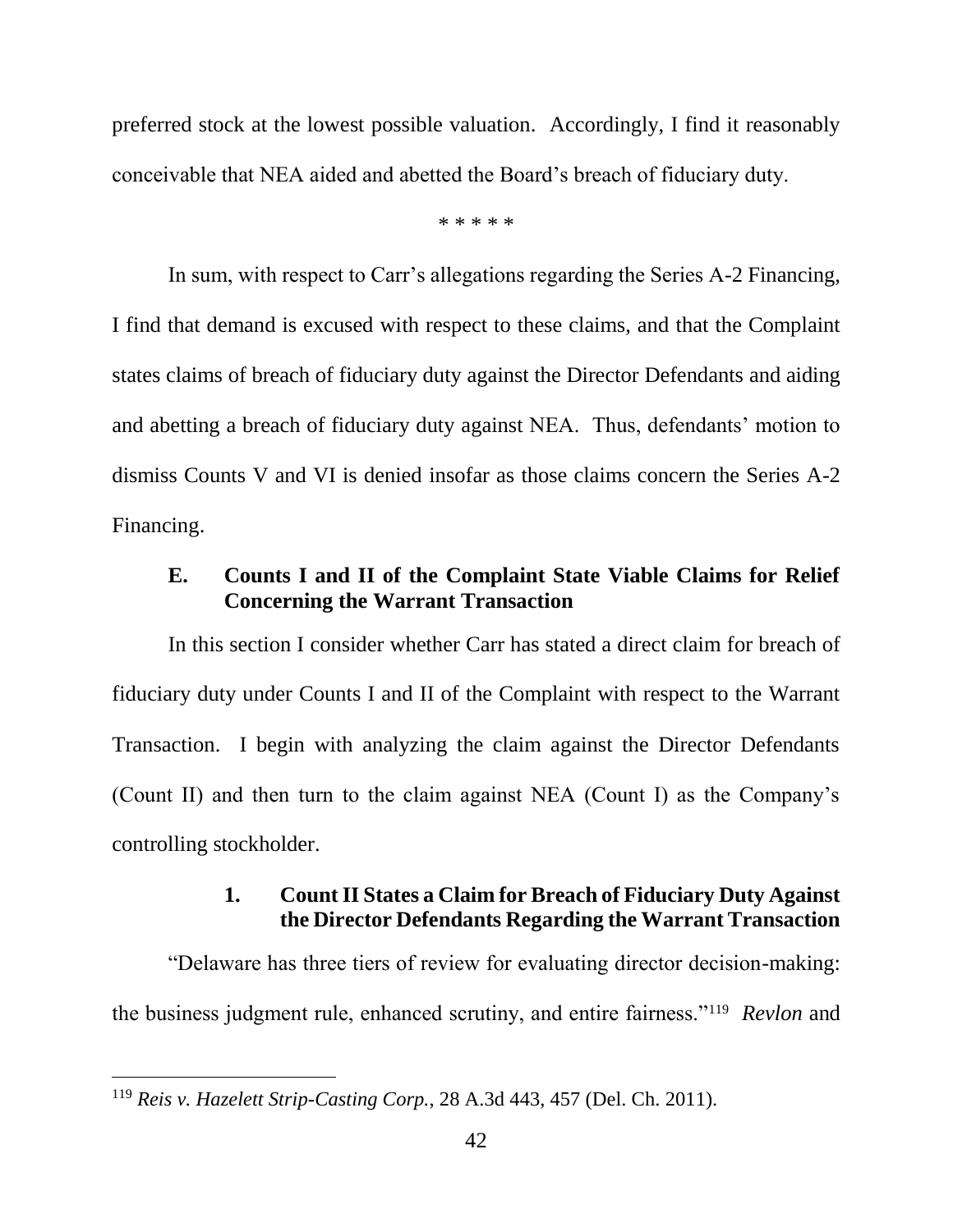its progeny teach that enhanced scrutiny applies to transactions that effect a change of corporate control. 120 This case, however, presents an unusual fact pattern for determining whether *Revlon* should apply to evaluate Carr's challenge to the Director Defendants' decision to approve the Warrant Transaction.

Two attributes of the Warrant Transaction complicate the inquiry. First, the transaction involved the potential sale of a corporation (ACT) to a third-party (Abbott) with the blessing of a controlling stockholder (NEA), where the Company's directors realistically had little—if any—ability to seek alternatives to maximize value for the minority stockholders beyond what the controller was willing to accept. Second, the potential sale of ACT was just that—*potential*. The Warrant Transaction afforded Abbott *an option* to acquire ACT for a 30-month period to the exclusion of other bidders for specified economic terms, meaning that the transaction might or might not ultimately result in a sale of the corporation and the elimination of the minority stockholders' interests in the Company.

No authority has been brought to the court's attention addressing a scenario where both of these features were present, although there are cases that have addressed the application of *Revlon* duties in circumstances implicating one feature or the other. I consider these two lines of cases next.

<sup>120</sup> *Paramount Commc'ns Inc. v. QVC Network, Inc.*, 637 A.2d 34, 36 (Del. 1994); *Paramount Comm'cns, Inc. v. Time Inc.*, 571 A.2d 1140, 1150-51 (Del. 1989); *Revlon*, 506 A.2d at 182.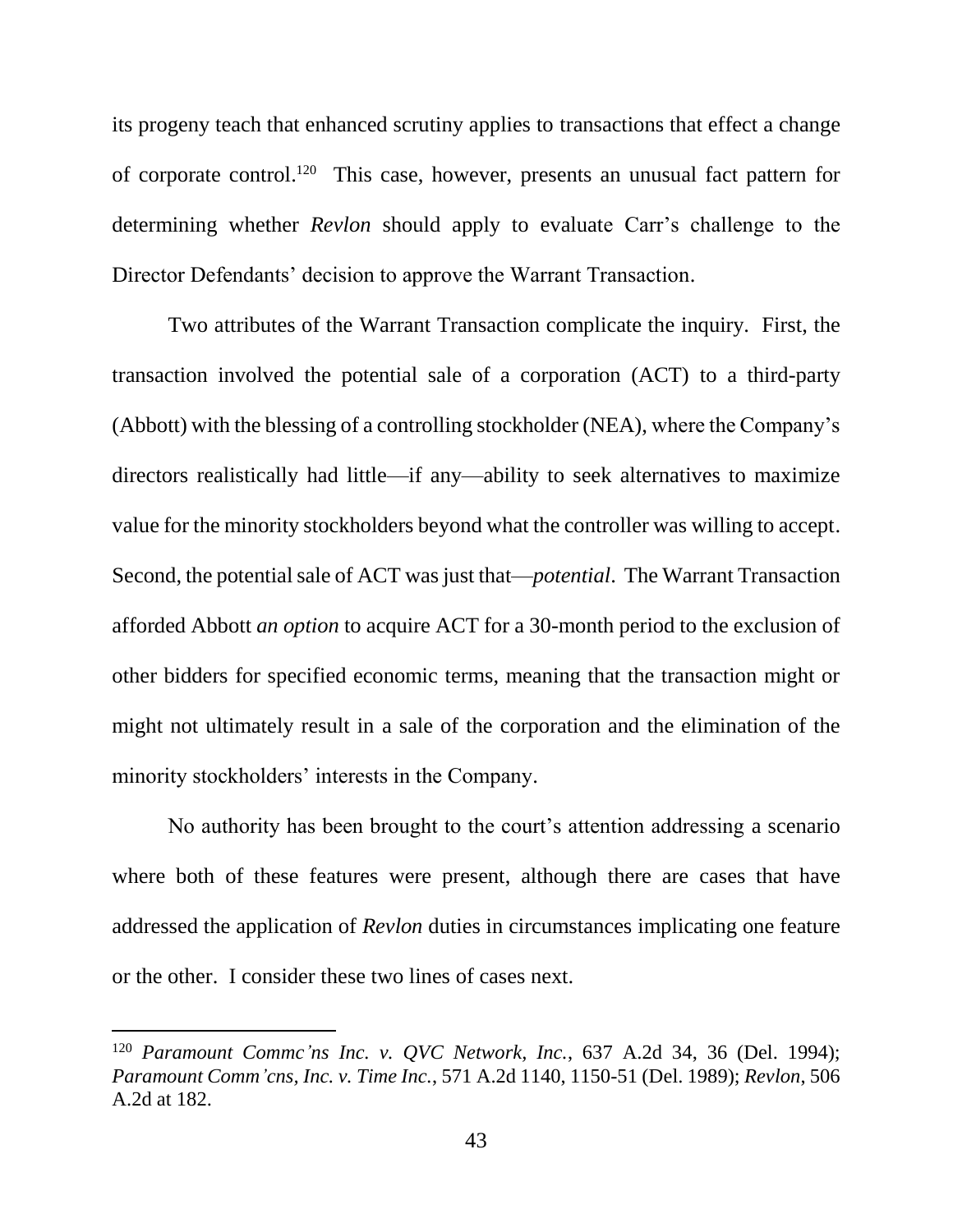The first line comes from our Supreme Court's decision in *McMullin v. Beran*, which considered what duty a board of directors owes to minority stockholders when evaluating a proposal for a sale of the entire corporation to a third party at the behest of a controller.<sup>121</sup> There, ARCO owned approximately 80% of the common stock of Chemical, and Lyondell reached out to ARCO about acquiring all of Chemical.<sup>122</sup> With the Chemical board's blessing, ARCO negotiated a two-step merger with Lyondell.<sup>123</sup> When considering the obligations the Chemical board owed to its minority stockholders in the context of a third-party sale, the Supreme Court held that "the ultimate focus on maximization is the same as if the board itself had decided to sell the corporation to a third party."<sup>124</sup> The Court explained:

When the entire sale to a third-party is proposed, negotiated and timed by a majority shareholder . . . the board cannot realistically *seek* any alternative because the majority shareholder has the right to vote its shares in favor of the third-party transaction it proposed for the board's consideration. Nevertheless, in such situations, the directors are obliged to make an informed and deliberate judgment, in good faith, about whether the sale to a third party that is being proposed by the majority shareholder will result in a maximization of value for the minority shareholders.<sup>125</sup>

<sup>121</sup> 765 A.2d 910, 918-19 (Del. 2000).

<sup>122</sup> *Id*. at 915.

<sup>123</sup> *Id*. at 915-16.

<sup>124</sup> *Id*. at 919 (citing *Mendel v. Carroll*, 651 A.2d 297, 305 (Del. 1994)).

<sup>&</sup>lt;sup>125</sup> *Id*. (emphasis in original and citations omitted).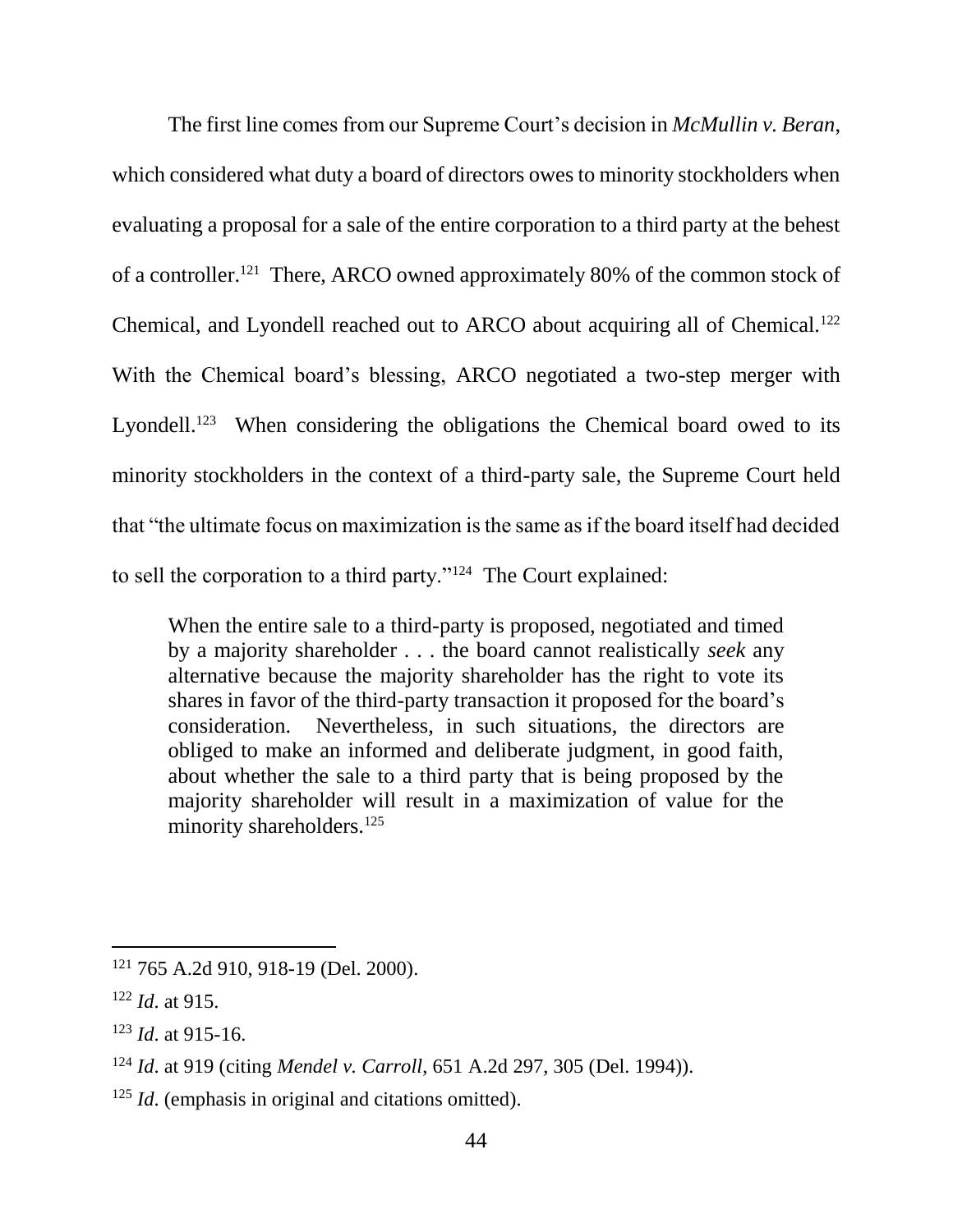Thus, as the Supreme Court further explained, although the Chemical board "did not have the ability to *act* on an informed basis to *secure* the best value reasonably available for all shareholders in any alternative" transaction, the Chemical board had "the duty to act on an informed basis to independently ascertain how the merger consideration being offered in the third party Transaction with Lyondell compared to Chemical's value as a going concern."<sup>126</sup> This duty emanates from the directors' "ultimate statutory duties under Section 251 and attendant fiduciary obligations,"<sup>127</sup> and directors have "a duty to fulfill this obligation faithfully and with due care so that the minority shareholders would be able to make an informed decision about whether to accept the Lyondell Transaction tender offer price or to seek appraisal of their shares."<sup>128</sup>

Noting that the transaction at issue involved "the entire sale of Chemical to Lyondell" rather than the sale only of ARCO's own 80% interest in Chemical, the Supreme Court agreed with plaintiff's contention that the transaction "implicated the

<sup>126</sup> *Id*. (emphasis in original); *see id.* at 920 (citations omitted) ("When a majority of a corporation's voting shares are owned by a single entity, there is a significant diminution in the voting power of the minority stockholders. Consequently, minority stockholders must rely for protection on the fiduciary duties owed to them by the board of directors.").

<sup>127</sup> *Id*. at 920; *see also id.* at 917 (citing *Smith v. Van Gorkom*, 488 A.2d 858, 873 (Del. 1985); *Sinclair Oil Corp. v. Levien*, 280 A.2d 717, 721-22 (Del. 1971)) (describing 8 *Del. C.* § 251 as imposing a duty "to act in an informed and deliberate manner in determining whether to approve an agreement of merger before submitting the proposal to the stockholders").

<sup>128</sup> *Id*. at 920.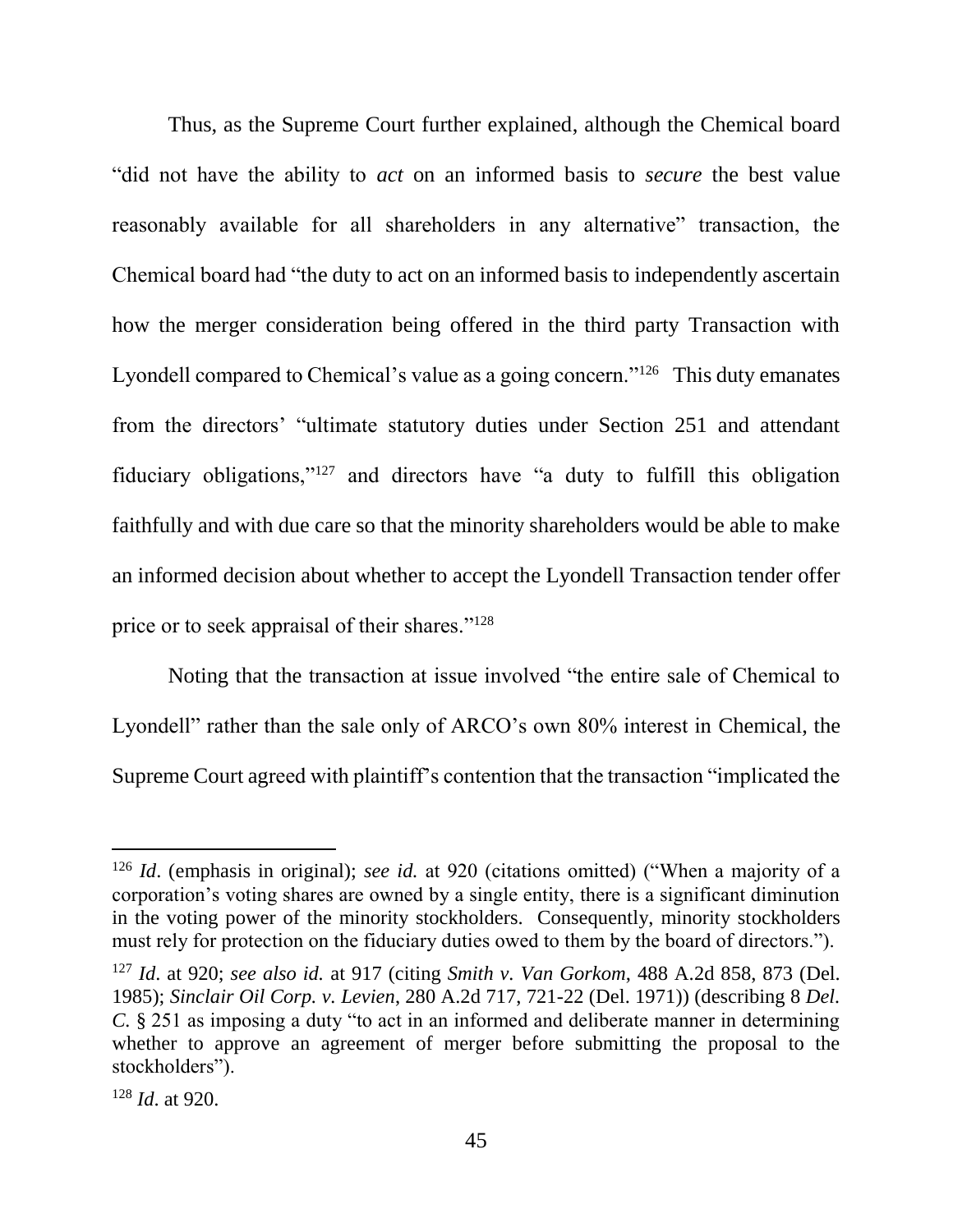directors' ultimate fiduciary duty that was described in *Revlon* and its progeny—to focus on whether shareholder value has been maximized."<sup>129</sup> Nevertheless, the Supreme Court did not place the burden on the directors to show that they had acted reasonably in approving a transaction that maximized value for all stockholders, as *Revlon* would require, but held instead that plaintiff's complaint "would withstand a motion to dismiss if it successfully alleged facts that, if true, would rebut the procedural protections of the business judgment rule."<sup>130</sup> The Supreme Court then reviewed the allegations of plaintiff's complaint within the business judgment rule framework and found them sufficient to state claims for breach of the duties of care and loyalty.<sup>131</sup>

The second line of cases emanates from Chancellor Allen's decision in *Equity-Linked Investors, L.P. v. Adams*. 132 There, the court faced a conflict between holders of convertible preferred stock with a liquidation preference and common stock.<sup>133</sup> The subject company, Genta, was a bio-pharmaceutical company on the cusp of insolvency but which had several promising technologies.<sup>134</sup> Genta secured

- <sup>132</sup> 705 A.2d 1040 (Del. Ch. 1997).
- <sup>133</sup> *Id.* at 1042.

<sup>129</sup> *Id.* (citation omitted).

<sup>130</sup> *Id*.

<sup>131</sup> *Id*. at 921-25.

<sup>134</sup> *Id*. at 1041.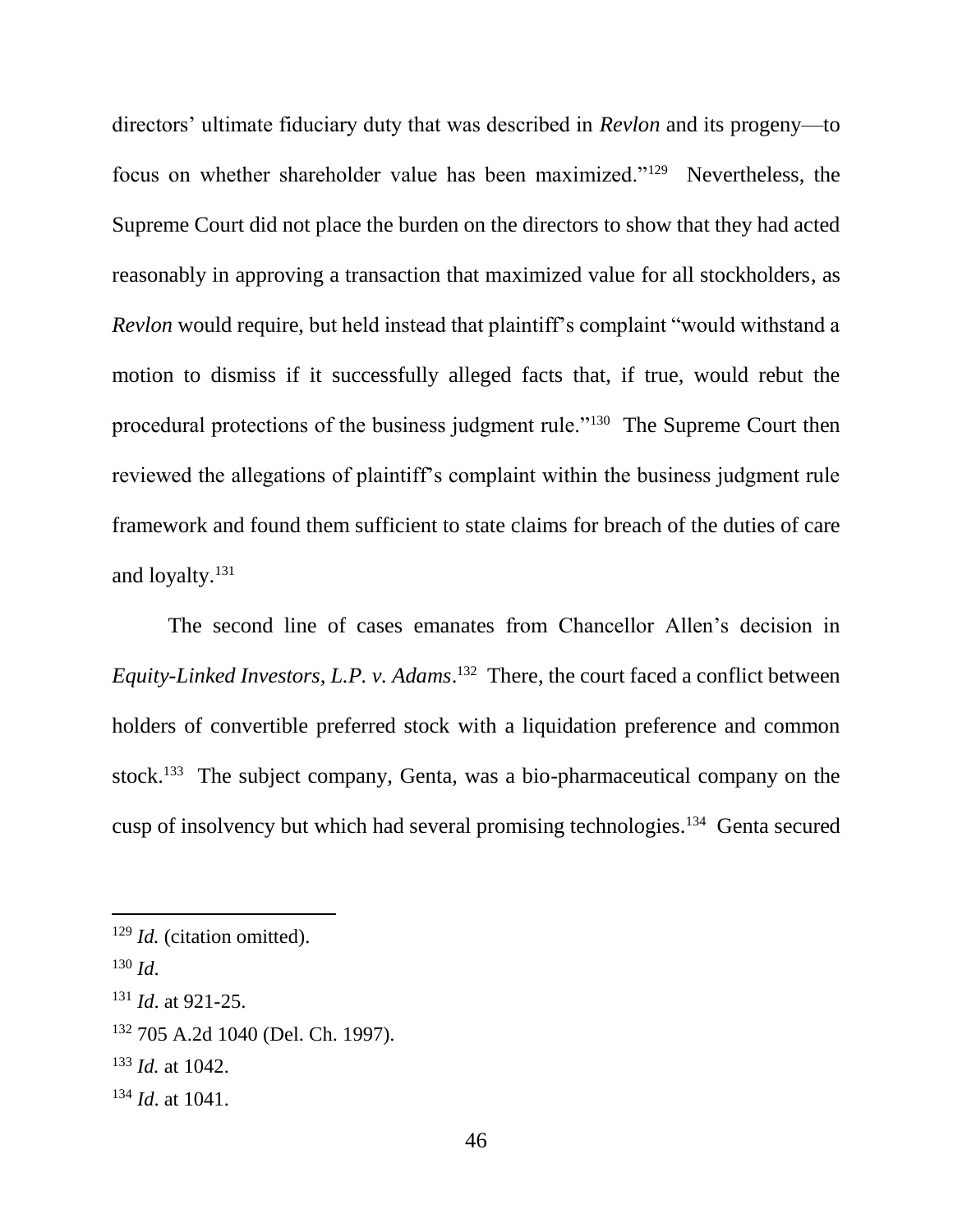third-party financing from Aries in exchange for a note, warrants exercisable into half of Genta's outstanding stock, and other consideration including the right to designate a majority of the board of directors.<sup>135</sup> Plaintiff, a lead holder of preferred stock with a small common stock position,<sup>136</sup> challenged the transaction based on a *Revlon* theory:

The claim now is that the board "transferred control" of the company and that in such a transaction it is necessary that the board act reasonably to get the highest price, which this board did not do. Plaintiff urges that the special duty recognized in *Revlon, Inc. v. MacAndrews & Forbes Holdings, Inc.* arose here because (1) Aries has a contract right to designate a majority of the Genta board and (2) Aries acquired warrants that if exercised would give it the power to control any election of the Genta board.<sup>137</sup>

Chancellor Allen "assume[d] for purposes of deciding this case, without

deciding, that the granting of immediately exercisable warrants, which, if exercised,

would give the holder voting control of the corporation, is a transaction of the type

that warrants the imposition of the special duties and special review standard of

Paramount,"<sup>138</sup> *i.e.*, *Revlon* duties.<sup>139</sup> He described these duties as follows:

(1) where a transaction constituted a "change in corporate control," such that the shareholders would thereafter lose a further opportunity to participate in a change of control premium, (2) the board's duty of

<sup>135</sup> *Id*. at 1041-42.

<sup>136</sup> *Id*. at 1042.

<sup>137</sup> *Id*. at 1053.

<sup>138</sup> *Paramount Commc'ns v. QVC*, 637 A.2d 34.

<sup>139</sup> *Equity-Linked Inv'rs*, 705 A.2d at 1055.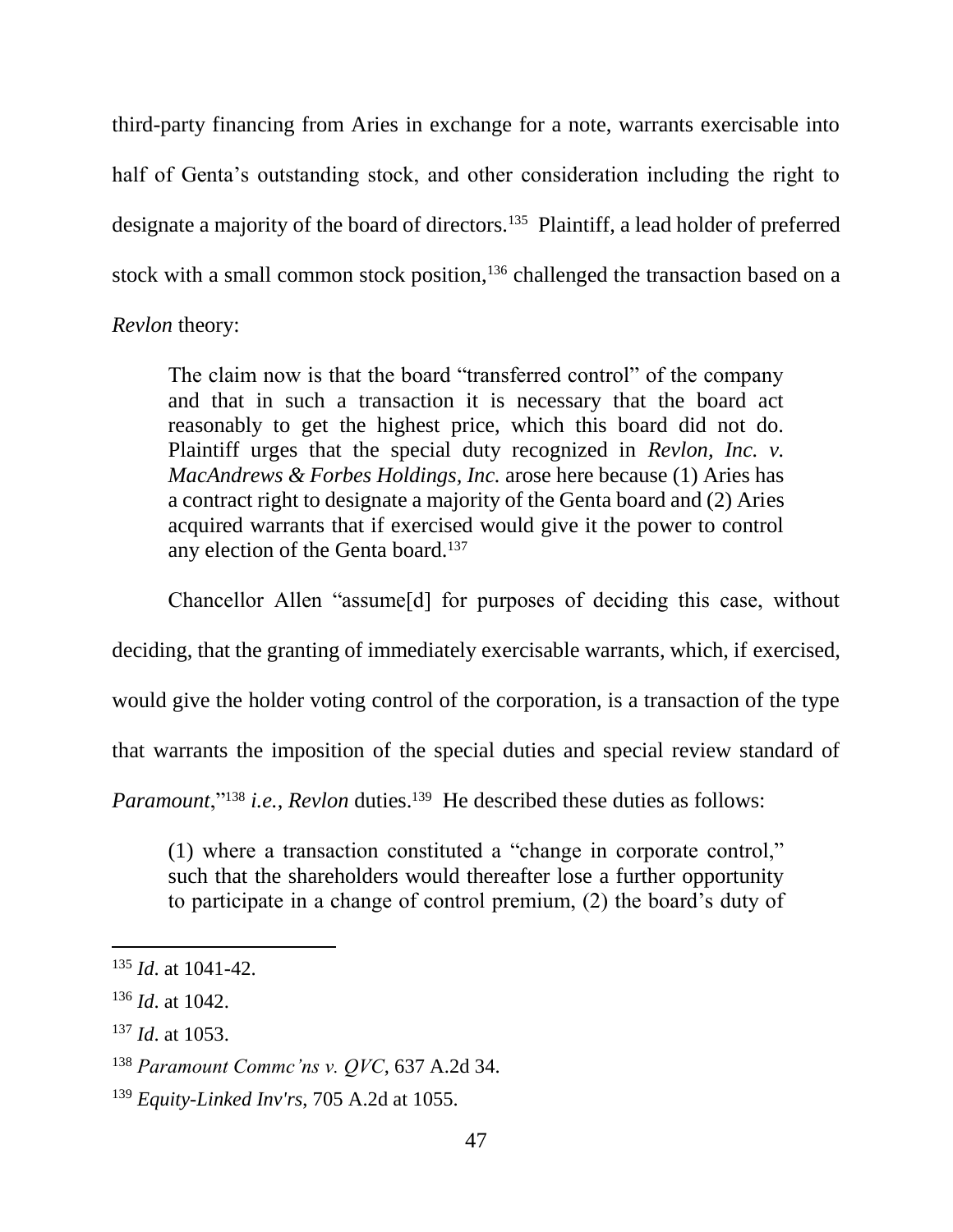loyalty requires it to try in good faith to get the best price reasonably available (which specifically means the board must at least discuss an interest expressed by any financially capable buyer), and (3) in such context courts will employ an (objective) "reasonableness" standard (both to the process and the result!) to evaluate whether the directors have complied with their fundamental duties of care and good faith  $(logality).<sup>140</sup>$ 

Applying this *Revlon* lens to the challenged financing after trial, Chancellor Allen found that the board met its "special duties,"<sup>141</sup> but he did not provide any further commentary on whether or when a warrant sale resulting in a potential transfer of control triggers *Revlon* duties.

Thirteen years after *Equity-Linked*, this court confronted a similar situation in *Binks v. DSL.net, Inc.*<sup>142</sup> There, DSL was experiencing dire financial stress, and its board decided to secure financing from MegaPath in the form of convertible notes rather than filing for bankruptcy.<sup>143</sup> By exercising its conversion rights under the notes over the course of a few months, MegaPath obtained more than 90% of DSL's common stock and then eliminated the minority stockholders via a short-form merger.<sup>144</sup> Plaintiff brought an action *pro se* alleging that DSL's board breached its fiduciary duty by failing to obtain the best price reasonably available for

- $143$  *Id.* at  $*1$ .
- <sup>144</sup> *Id*.

<sup>140</sup> *Id.* at 1054-55.

<sup>141</sup> *Id*. at 1053, 1059.

<sup>142</sup> 2010 WL 1713629 (Del. Ch. Apr. 29, 2010).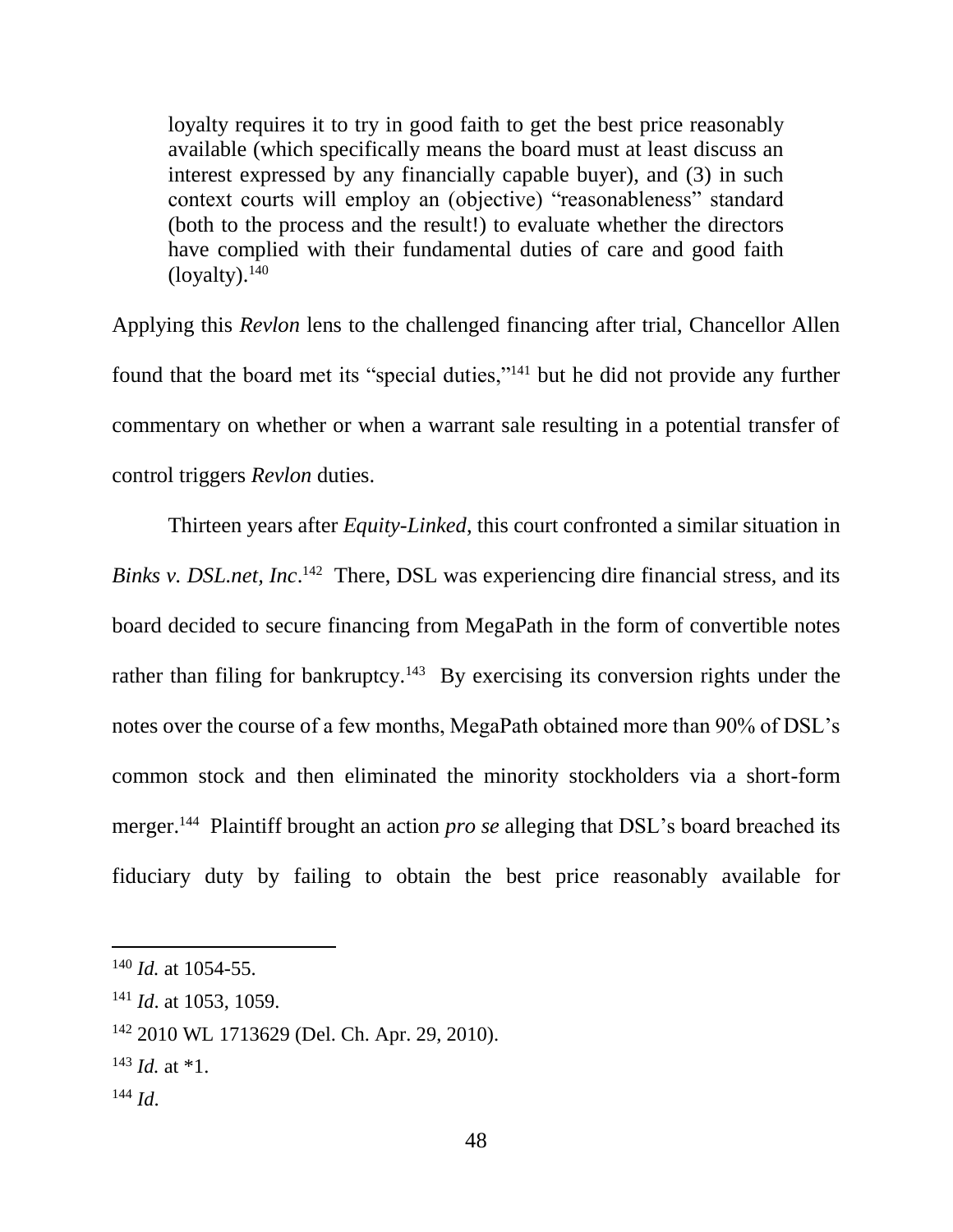stockholders in the context of a change of control transaction, as required under *Revlon*. 145 When considering the appropriate standard of review, the court commented:

It is, perhaps, easy to doubt the assumption that the MegaPath Financing Transaction—a debt placement that occurred more than six months before the short-form Merger and which was entered into without any express guarantee that the Merger would occur—should be assessed under any special standard. Yet, the Court is mindful that it is reviewing the efforts of a self-represented plaintiff, and it is not unreasonable to review the Amended Complaint as alleging that the short-form Merger was an inevitable and foreseeable consequence of the MegaPath Financing Transaction. As the Supreme Court in *QVC*  pointed out, in determining whether the transaction constitutes a "change in control" for *Revlon* purposes, "the answer must be sought in the specific circumstances surrounding the transaction."<sup>146</sup>

Based on the "specific circumstances" surrounding the transaction, the court

assumed, without deciding, that the financing was subject to review under the *Revlon* 

standard, citing *Equity-Linked Investors* approvingly.<sup>147</sup> Applying this standard, the

court still granted defendants' motion to dismiss plaintiff's *Revlon* claim, because

"the Board was independent and disinterested with respect to the MegaPath

 $^{145}$  *Id.* at \*1, 5.

<sup>146</sup> *Id*. at \*6 (citing *Paramount Commc'ns v. QVC*, 637 A.2d at 46).

<sup>147</sup> *Id*. at \*6-7; *see also id.* at \*7 ("Evaluating the MegaPath Financing Transaction under the *Revlon* standard also has the advantage of giving Binks the most favorable analytical framework for assessment of his claims. It additionally would make the fiduciary duty claims that compromise the core of the Amended Complaint at least arguably direct. If the MegaPath Financing Transaction were evaluated outside the context of the short-form Merger, the Board's failures, assuming that there were any, might well be viewed as giving rise only to derivative claims.").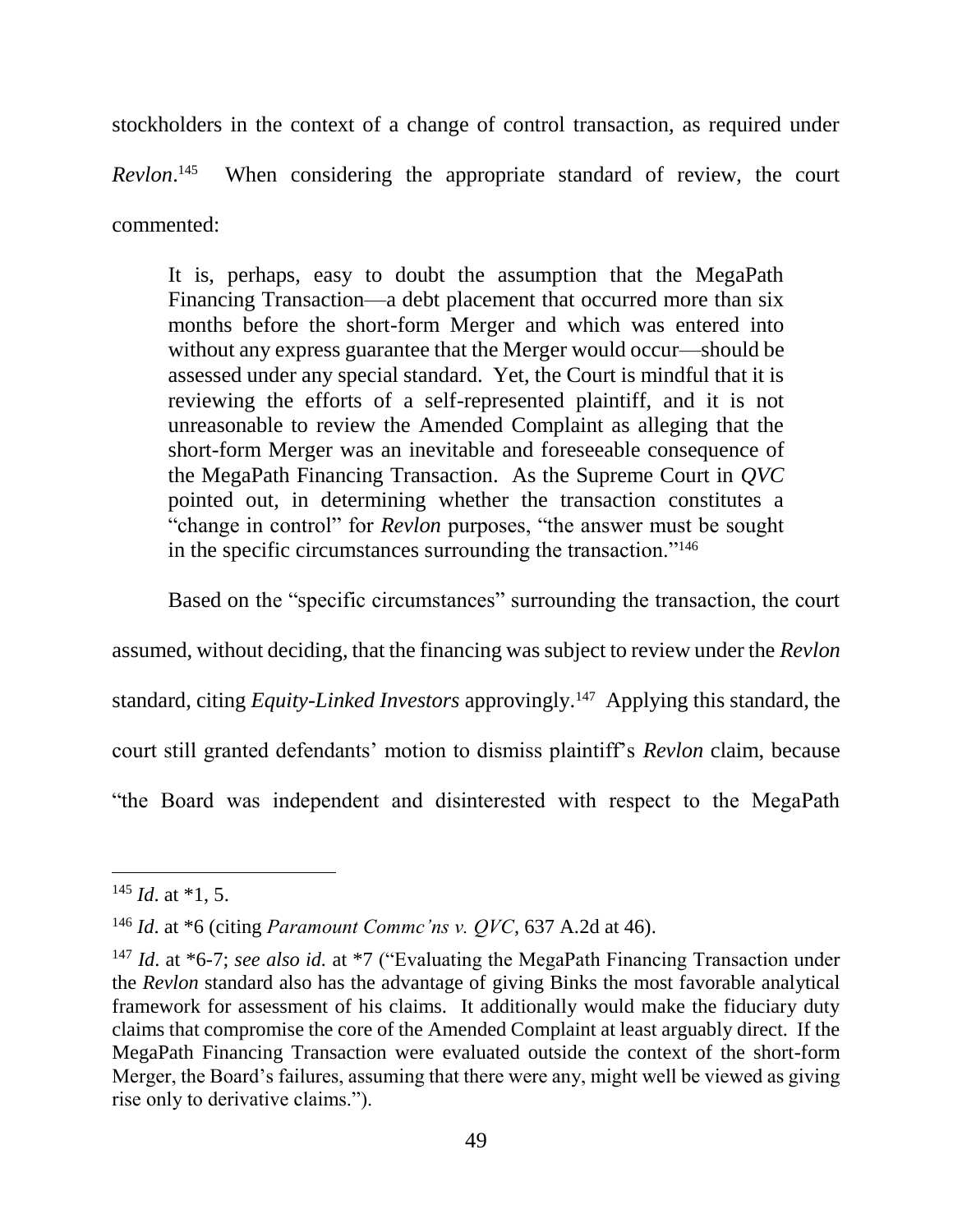Financing Transaction, was well informed by independent advisors of the available alternatives to the Company besides its ultimate sale to MegaPath, and acted in good faith in arranging and committing the Company to that transaction, especially in light of the circumstances and the paucity of other options available to DSL."<sup>148</sup>

*Equity-Link* and *Binks* support the proposition that it would be appropriate to apply the intermediate scrutiny of *Revlon*, at least in certain circumstances, to evaluate a board's decision to grant a third-party *an option* to acquire control of a corporation, as opposed to a decision to sell the corporation outright. Indeed, if that were not the case, a party could seek to evade the special protections *Revlon* affords stockholders through creative structuring of a transaction (*e.g.*, an unconditional, immediately exercisable option to purchase the entire company) that in substance is equivalent to an outright sale of the corporation. That would be an absurd result.

On the other hand, the application of *Revlon* to an option transaction likely would turn on the conditionality and other specific features of the option in question. Here, for example, defendants argue that *Revlon* should not apply because "Abbott's exercise of the Warrant option to purchase ACT was contingent on the occurrence of material contingencies that neither ACT nor Abbot controlled, and that were far from inevitable," including the need for regulatory approval and ACT's delivery to

<sup>148</sup> *Id*. at \*7.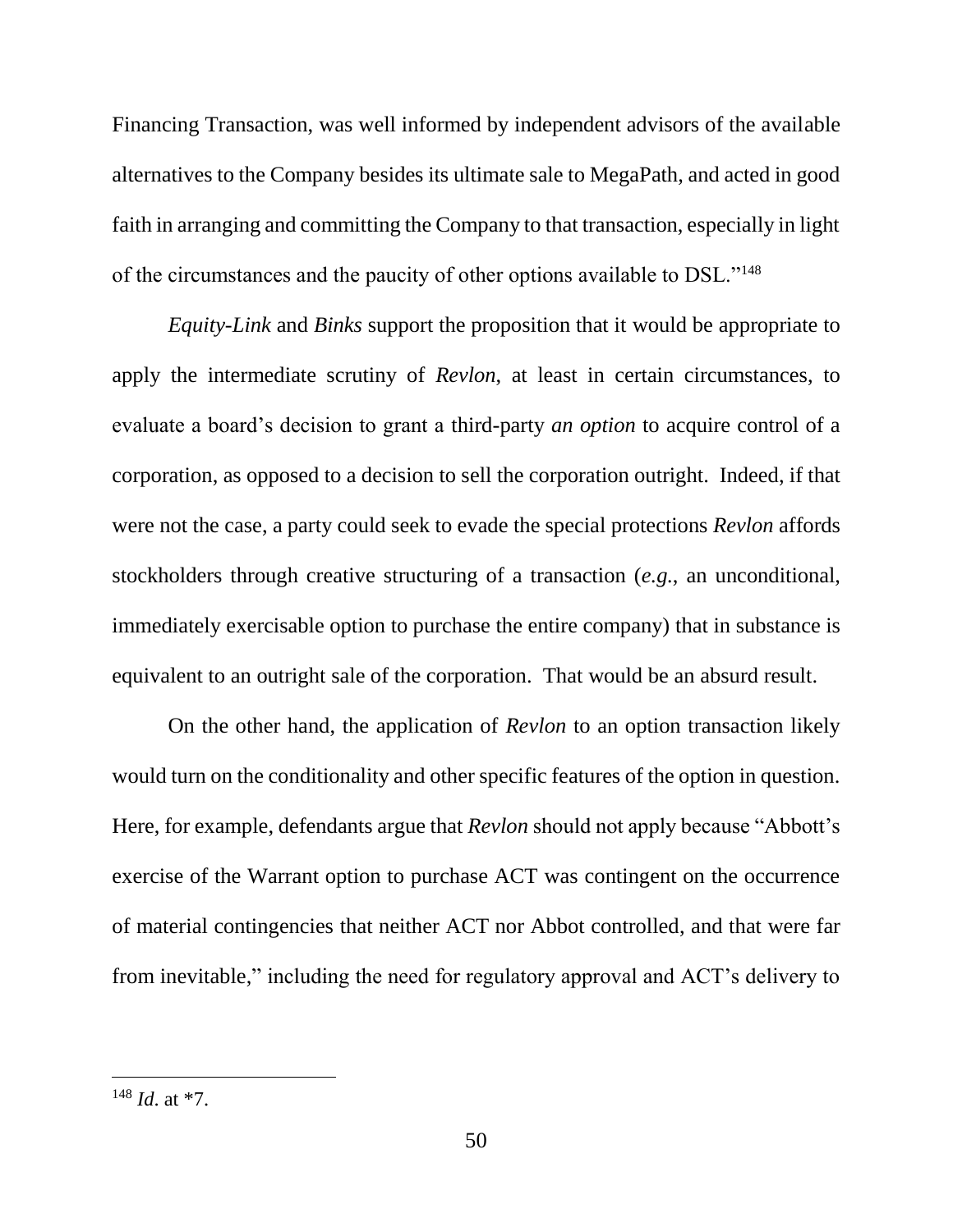Abbott of "specified human clinical trial data relating to" a "specific ablation catheter product."<sup>149</sup>

\* \* \* \* \*

These two lines of cases, taken together, suggest that the board of directors of a controlled company *may* have *Revlon*-like duties when deciding to approve the sale of an option to a third party to purchase the entire company.Here, however, I do not need to determine whether the Board's approval of the Warrant Transaction is subject to a form of enhanced scrutiny, because even under the business judgment rule—the most defendant-friendly standard of review—Carr has stated a claim for relief against the Director Defendants in my opinion.

The business judgment rule provides a presumption that the board made such a decision "on an informed basis, in good faith and in the honest belief that the action taken was in the best interests of the company."<sup>150</sup> A complaint can survive a motion to dismiss if a plaintiff has adequately pled that the directors breached their duty of care or loyalty in coming to that determination. Here, Carr has pled facts such that it is reasonably conceivable that the Director Defendants breached both of these duties in connection with their approval of the Warrant Transaction so as to rebut the business judgment rule.

<sup>149</sup> Letter from Defs. (Dec. 8, 2017) 4 (Dkt. 61).

<sup>150</sup> *Aronson*, 473 A.2d at 812 (citation omitted).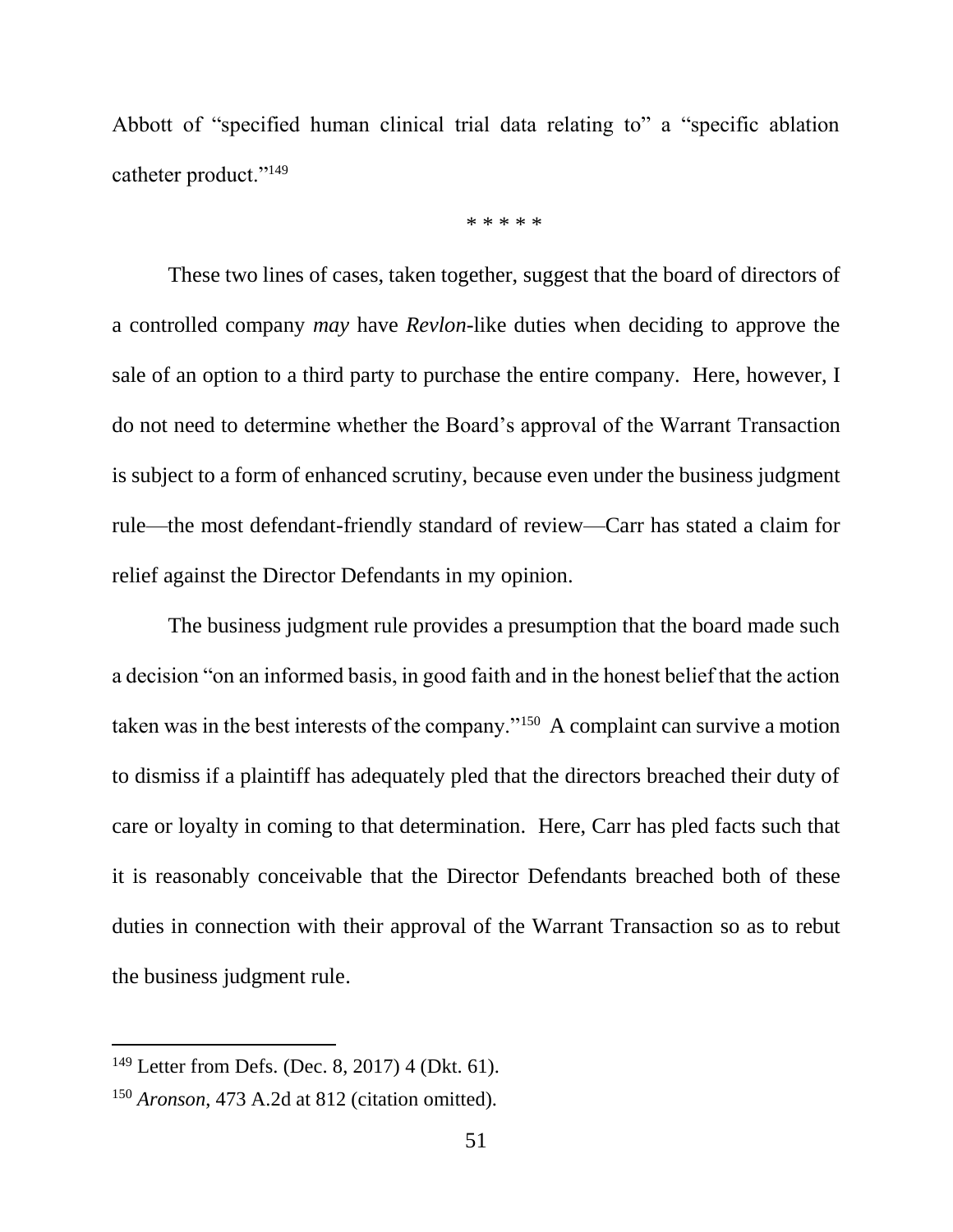With respect to the duty of care, Carr has pled that Medtronic's letter of intent was objectively superior to Abbott's proposal, yet the Board did not pursue a transaction with Medtronic or use Medtronic's proposal to attempt to extract a higher price from Abbott before approving the Warrant Transaction several months later, after Abbott's letter of intent's 60-day exclusivity period had expired. 151 Additionally, as pled and reflected in its minutes, the Board did not implement any formal process in selling the Warrant, nor did it even engage a financial advisor.<sup>152</sup> These factors, taken together, suggest that the Board may have been grossly negligent in executing the potentially game-ending Warrant Transaction. 153

With respect to the duty of loyalty, Carr has rebutted the business judgment rule because he has pled facts showing that at least half of the six-person board that approved the Warrant Transaction was not disinterested or independent.<sup>154</sup> At the

 $151$  Compl.  $\P$  68.

<sup>152</sup> Compl. ¶¶ 59-77; Tr. (Nov. 7, 2017) 33-34; Ennis Aff. Exs. 6, 8.

<sup>153</sup> *See McMullin*, 765 A.2d at 921 (citation and internal quotation marks omitted) ("Director liability for breaching the duty of care is predicated upon concepts of gross negligence."); *see also id*. at 921-22 (finding that plaintiff adequately pleaded a claim for breach of the duty of care when, *inter alia*, there was a lack of procedural safeguards to protect the interests of the minority stockholders, the board only met one time to consider the transaction, and the sale process was rushed).

<sup>154</sup> *See Beam v. Stewart*, 845 A.2d at 1046 n.8 (citing *Beneville*, 769 A.2d at 85-86) ("If three directors of a six person board are not independent and three directors are independent, there is not a majority of independent directors and demand would be futile"); *In re the Limited*, 2002 WL 537692, at \*7 (citation omitted) ("[W]here the challenged actions are those of a board consisting of an even number of directors, plaintiffs meet their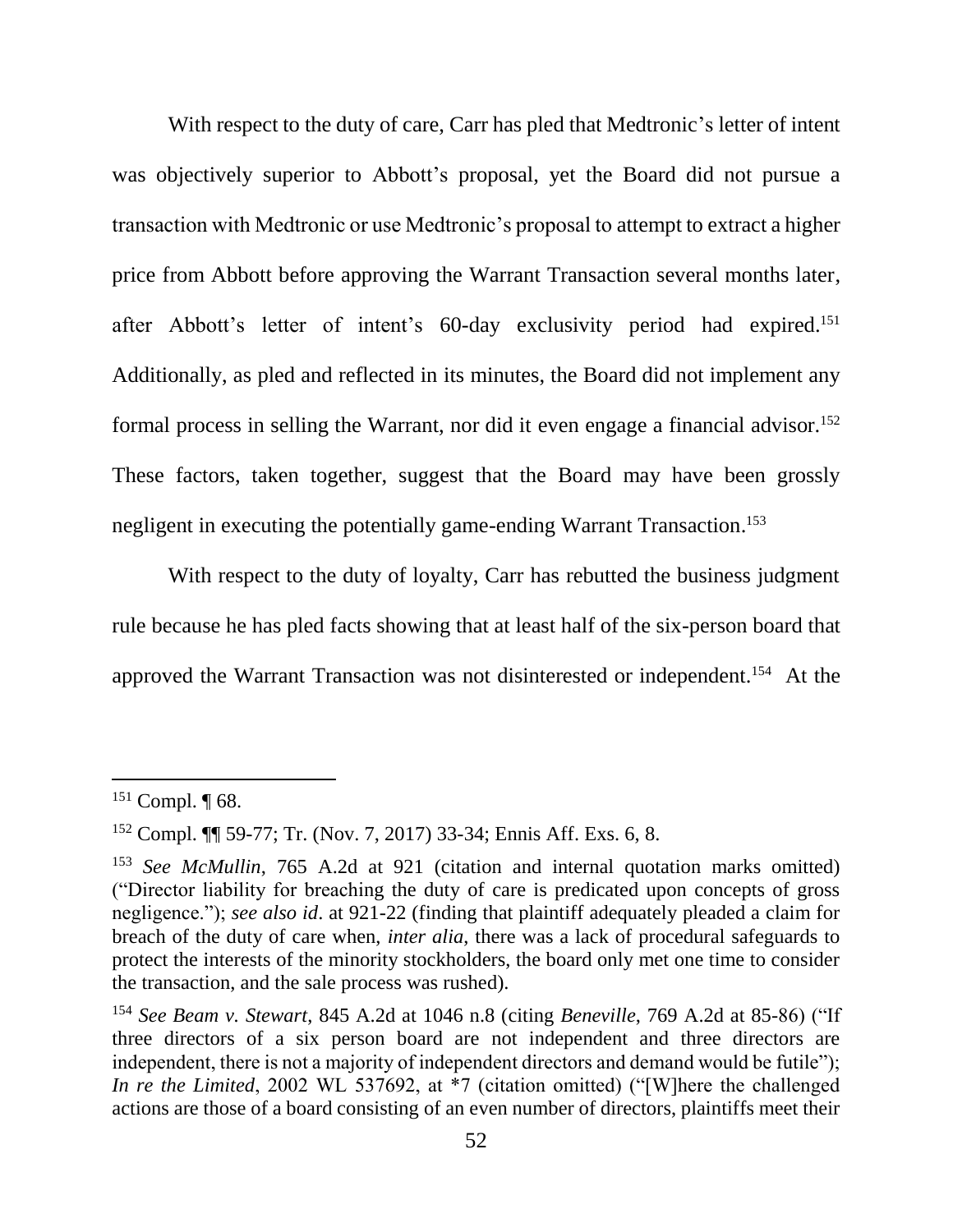time of the transaction, ACT itself represented that both Klein and Pederson were tainted, because Klein was an NEA partner and Pederson was the President and CEO of VytronUS and was discussing potential employment with Abbott.<sup>155</sup> Rohlen also was not independent and disinterested in my view, because he was the CEO of the NEA-controlled Company.<sup>156</sup> The director's conflicts arising from their relationships with NEA are salient because, as discussed below, NEA itself allegedly was motivated to accept less than fair value for its shares of ACT in order to benefit from Abbott's acquisition of Topera and investment in VytronUS. Thus, the directors' conflicts of interest provide a sufficient and independent basis for Carr's claims against the Director Defendants regarding the Warrant Transaction to survive a motion to dismiss.<sup>157</sup>

burden of demonstrating the futility of making demand on the board by showing that half of the board was wither interested or not independent.").

<sup>155</sup> Compl. ¶¶ 66-67.

<sup>156</sup> *See Sandys*, 152 A.3d at 128 ("Mattrick is Zynga's CEO. Zynga's controlling stockholder, Pincus, is interested in the transaction under attack, and therefore, Mattrick cannot be considered independent.").

<sup>&</sup>lt;sup>157</sup> Defendants argue that the business judgment rule should apply because a group of four "Disinterested Directors"—Rohlen, Constantinides, Olson, and Tanaka—approved the Warrant Transaction before the transaction was submitted to the Board. NEA Defs.' Opening Br. 40; Ennis Aff. Ex. 8 at ACT\_220\_000177. This fact is not pled in the Complaint. In any event, I disagree with defendants' contention that Rohlen was independent and disinterested for the reasons explained above.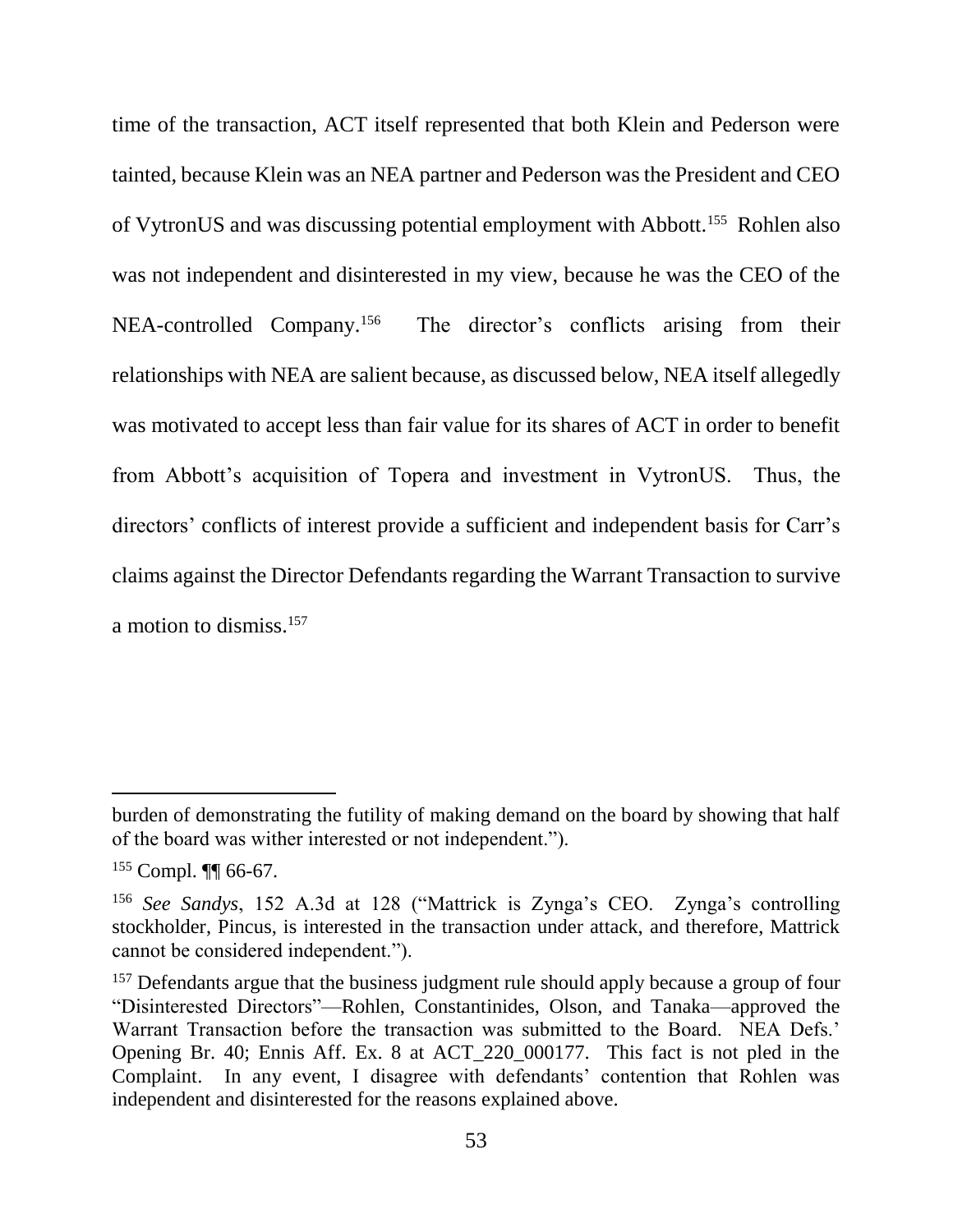# **2. Count I States a Claim for Breach of Fiduciary Duty Against NEA as a Controlling Stockholder Regarding the Warrant Transaction**

In Count I of the Complaint, Carr asserts that NEA breached its fiduciary duty as the controlling stockholder of ACT with respect to the Warrant Transaction.

A controlling stockholder owes fiduciary duties to the corporation and its minority stockholders, and it is "prohibited from *exercising corporate power* (either formally as directors or officers or informally through control over officers and directors) so as to advantage [itself] while disadvantaging the corporation."<sup>158</sup> A controlling stockholder has the right to act in its own self-interest when it is acting solely in its capacity as a stockholder.<sup>159</sup> This right must yield, however, when a corporate decision implicates a controller's duty of loyalty.<sup>160</sup>

<sup>158</sup> *Thorpe v. CERBCO, Inc.*, 1995 WL 478954, at \*8 (Del. Ch. Aug. 9, 1995) (Allen, C.) (emphasis in original), *aff'd in part, rev'd in part*, 676 A.2d 436 (Del. 1996).

<sup>159</sup> *Thorpe v. CERBCO, Inc.*, 676 A.2d 436, 440-41, 443-44 (Del. 1996); *see In re CompuCom Sys., Inc. S'holders Litig.*, 2005 WL 2481325, at \*6 (Del. Ch. Sept. 29, 2005) (citation omitted) ("Generally speaking, a controlling shareholder has the right to sell his control share without regard to the interests of any minority shareholder, so long as the transaction is undertaken in good faith.").

<sup>160</sup> *Thorpe v. CERBCO*, 676 A.2d at 442; *see also Abraham v. Emerson Radio Corp.*, 901 A.2d 751, 759 (Del. Ch. 2006) (Strine, V.C.) ("I am dubious that our common law of corporations should recognize a duty of care-based claim against a controlling stockholder for failing to (in a court's judgment) examine the bona fides of a buyer, at least when the corporate charter contains an exculpatory provision authorized by 8 *Del. C.* § 102(b)(7). After all, the premise for contending that the controlling stockholder owes fiduciary duties in its capacity as a stockholder is that the controller exerts its will over the enterprise in the manner of the board itself. When the board itself is exempt from liability for violations of the duty of care, by what logic does the judiciary extend liability to a controller exercising its ordinarily unfettered right to sell its shares?").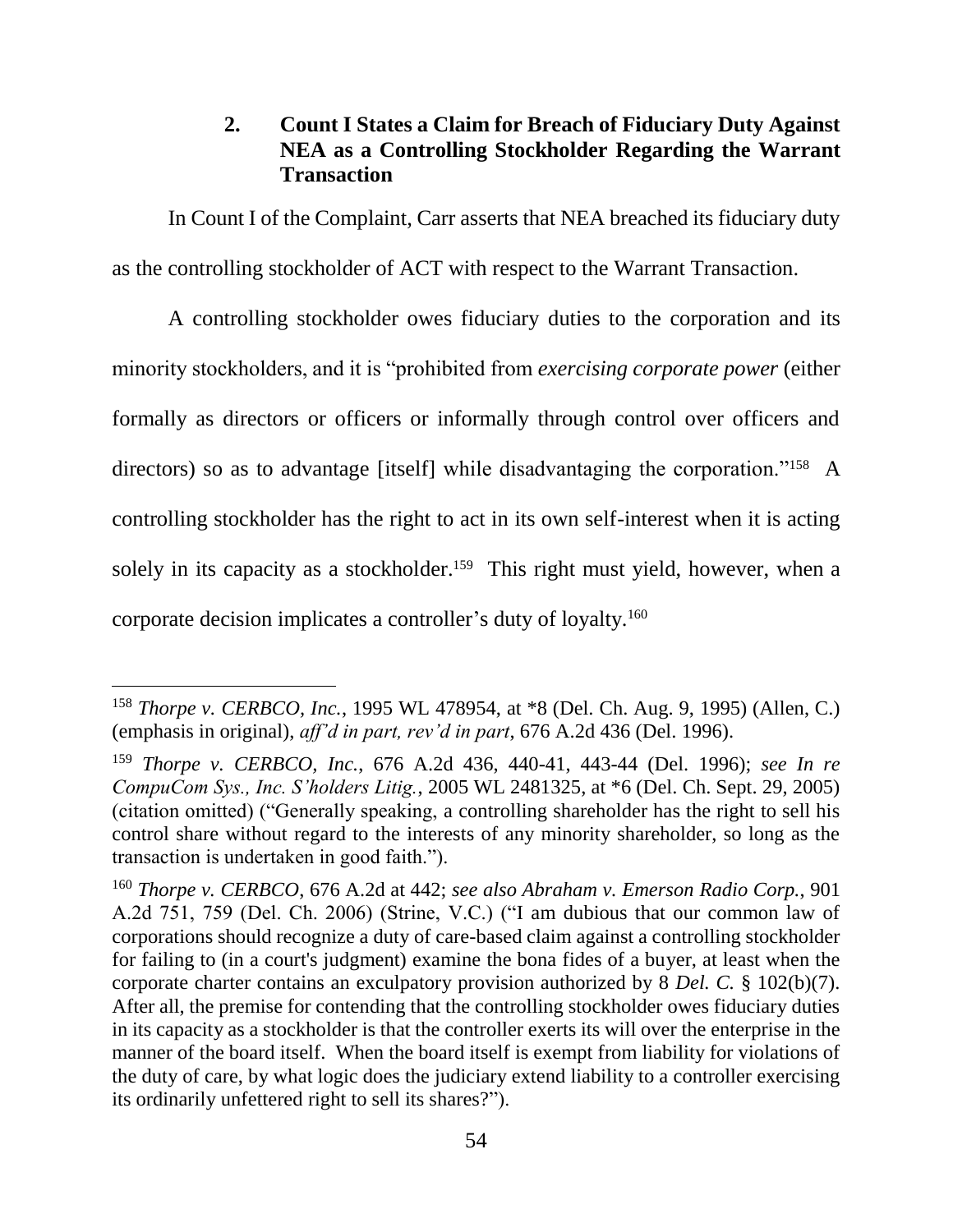This court's decision in *In re BHC Communications, Inc. Shareholder Litigation*<sup>161</sup> is instructive to my analysis here. There, plaintiffs challenged a series of mergers between an unrelated acquirer—News Corporation—and three corporations that together comprised a "family" of entities.<sup>162</sup> That family consisted of Chris-Craft, a holding company, which owned a majority stake in BHC, which, in turn, owned a majority stake in UTV.<sup>163</sup> The gravamen of plaintiffs' theory was that Chris-Craft, as a controller, breached its fiduciary duty by using "its dominant position to exert exclusive control over the negotiations with News Corporation and used that control to unfairly allocate 'the aggregate consideration News Corporation was willing to pay for [all three] companies . . . [to] favor its own shareholders at the expense of BHC's [and UTV's] minority shareholders."<sup>164</sup> The court held "there is little doubt that" if such a theory was adequately pled, it "should deny the motions to dismiss."<sup>165</sup>

<sup>161</sup> 789 A.2d 1 (Del. Ch. 2001).

<sup>162</sup> *Id*. at 4.

<sup>163</sup> *Id*. at 5.

<sup>164</sup> *Id.* at 7-8 (alterations in original); *see id.* at 12 ("To support their claim of self-dealing, plaintiffs argue that, since the total amount News Corporation was willing to pay 'was not unlimited,' 'the more Chris-Craft shareholders would receive necessarily and adversely impacted on the consideration News was willing to pay to [the] minority shareholders.'"). <sup>165</sup> *Id*. at 12.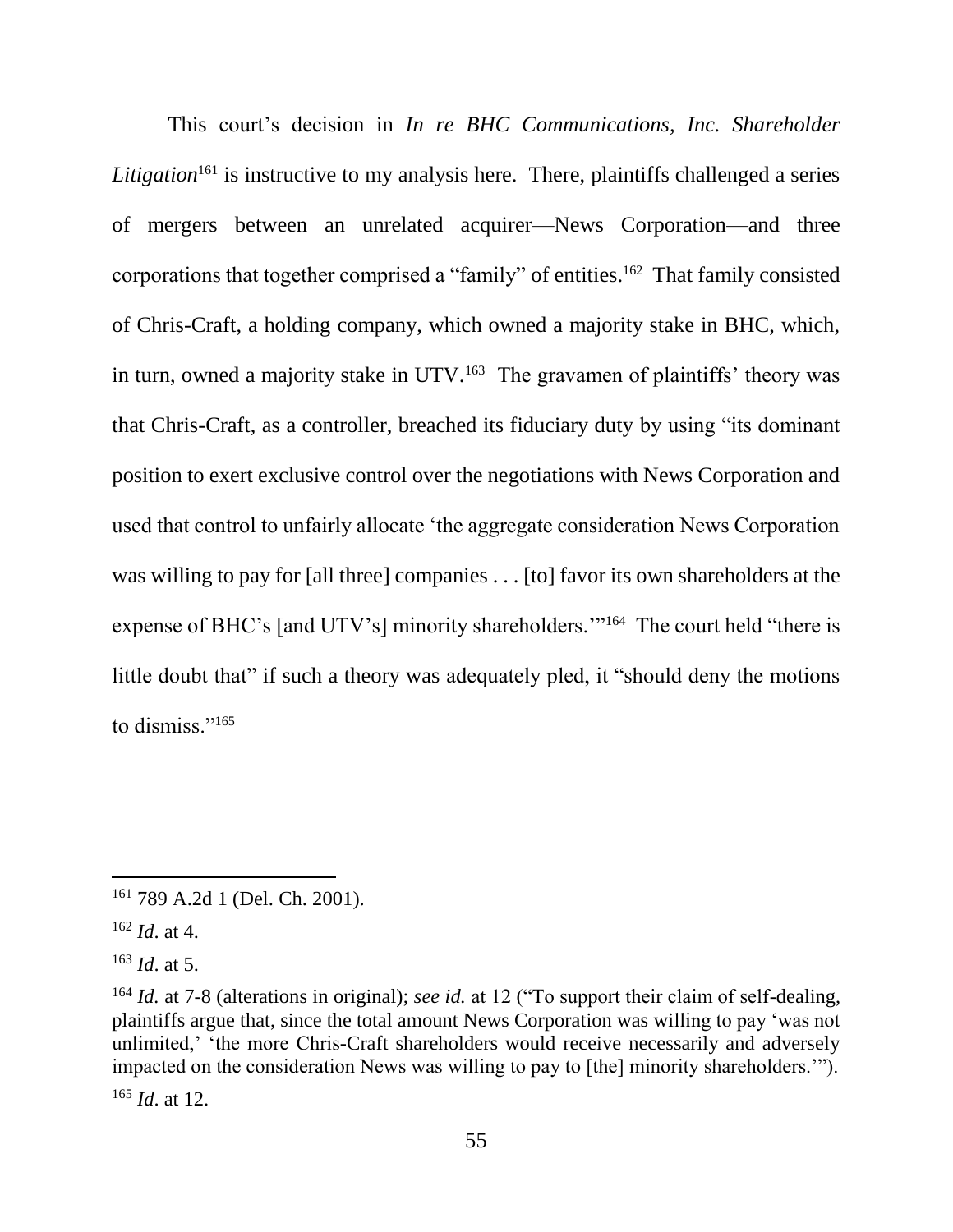The thrust of Carr's theory here is analogous to plaintiffs' theory in *BHC*. Carr alleges that NEA breached its fiduciary duty as a controller by taking advantage of its dominant position and engaging in self-dealing. Specifically, the Complaint alleges that NEA engaged in a form of portfolio optimization by selling the Warrant to acquire ACT on the cheap to Abbott in order to incentivize Abbott to undertake transactions favorable to NEA with respect to two of its other portfolio companies; namely for Abbott to acquire Topera and invest in VytronUS. Carr alleges, in essence, that NEA prioritized its fund's overall rate of return over maximizing value for ACT's stockholders. This is precisely the kind of behavior that controllers may not engage in under Delaware law. Accordingly, Count I of the Complaint states a claim that NEA breached its fiduciary duty as a controller with respect to the Warrant Transaction.

\* \* \* \* \*

In sum, with respect to Carr's allegation regarding the Warrant Transaction, I find that the Complaint has stated claims of breach of fiduciary duty against the Director Defendants and NEA as ACT's controlling stockholder. Thus, defendants' motion to dismiss Counts I and II is denied.

# **F. The Complaint Fails to Plead Non-Exculpated Claims Against Certain Director Defendants**

In its *Cornerstone* decision, our Supreme Court made clear that a "plaintiff seeking only monetary damages must plead non-exculpated claims against a director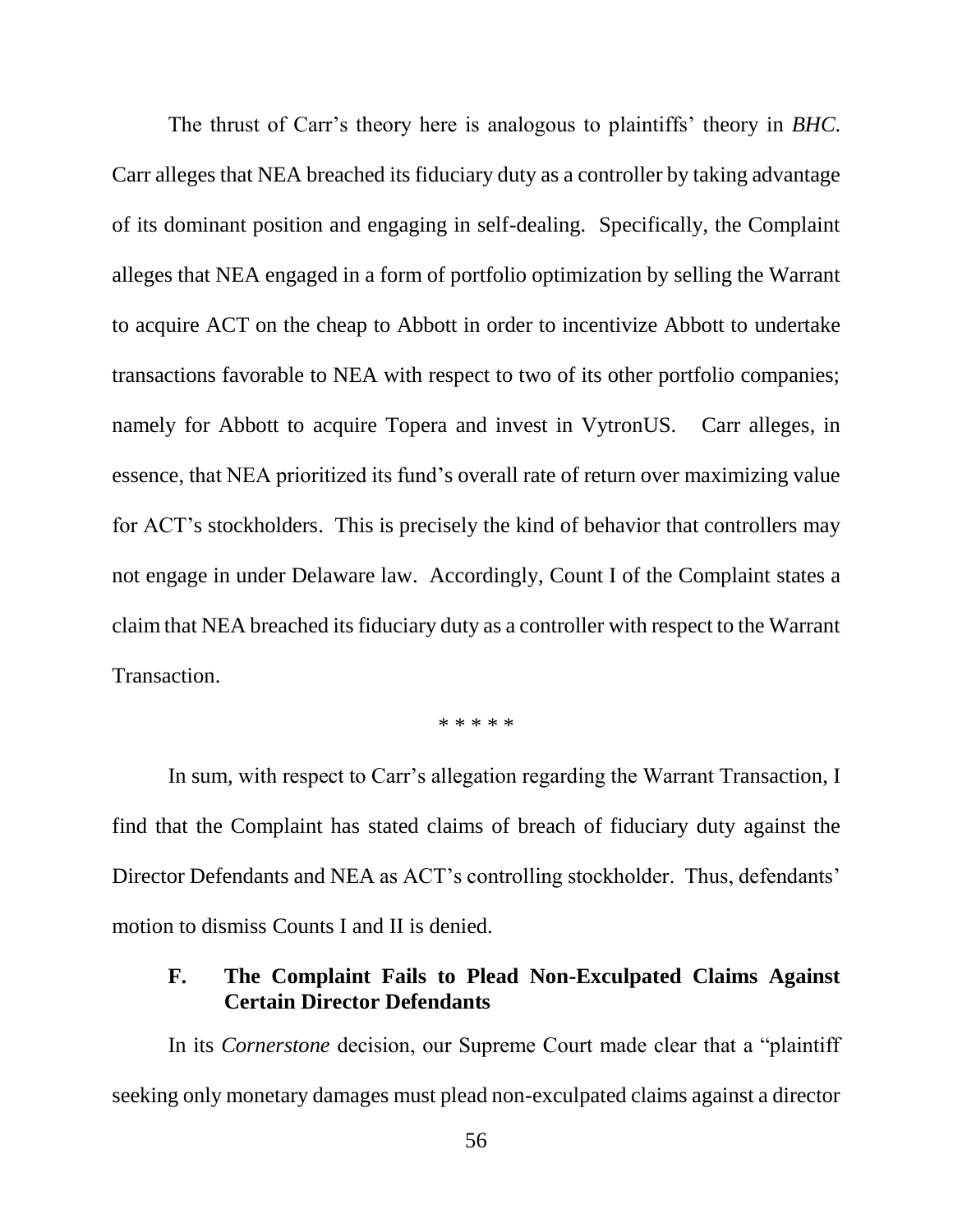who is protected by an exculpatory charter provision to survive a motion to dismiss, regardless of the underlying standard of review for the board's conduct—be it *Revlon*, *Unocal*, the entire fairness standard, or the business judgment rule."<sup>166</sup> The Supreme Court further explained what is entailed in making this showing:

When a director is protected by an exculpatory charter provision, a plaintiff can survive a motion to dismiss by that director defendant by pleading facts supporting a rational inference that the director harbored self-interest adverse to the stockholders' interests, acted to advance the self-interest of an interested party from whom they could not be presumed to act independently, or acted in bad faith.<sup>167</sup>

ACT's certificate of incorporation exculpates its directors for breaches of their duty of care.<sup>168</sup> Based on this provision, defendants argue that certain Director Defendants must be dismissed under *Cornerstone* because the Complaint fails to plead facts supporting a non-exculpated claim against them with respect to the Series A-2 Financing (Tanaka and Olson) and/or the Warrant Transaction (Tanaka, Olson, Constantinides, and Rohlen). Carr makes no argument that any of these individuals acted in bad faith with respect to either transaction but argues that they should not be dismissed because each of them "was either interested in the transactions at issue

<sup>166</sup> *In re Cornerstone Therapeutics Inc., Stockholder Litig.*, 115 A.3d 1173, 1175-76 (Del. 2015) (Strine, C.J.) (citations omitted).

<sup>167</sup> *Id.* at 1179-80 (citation omitted).

<sup>168</sup> Ennis Aff. Ex. 10 Art. VIII.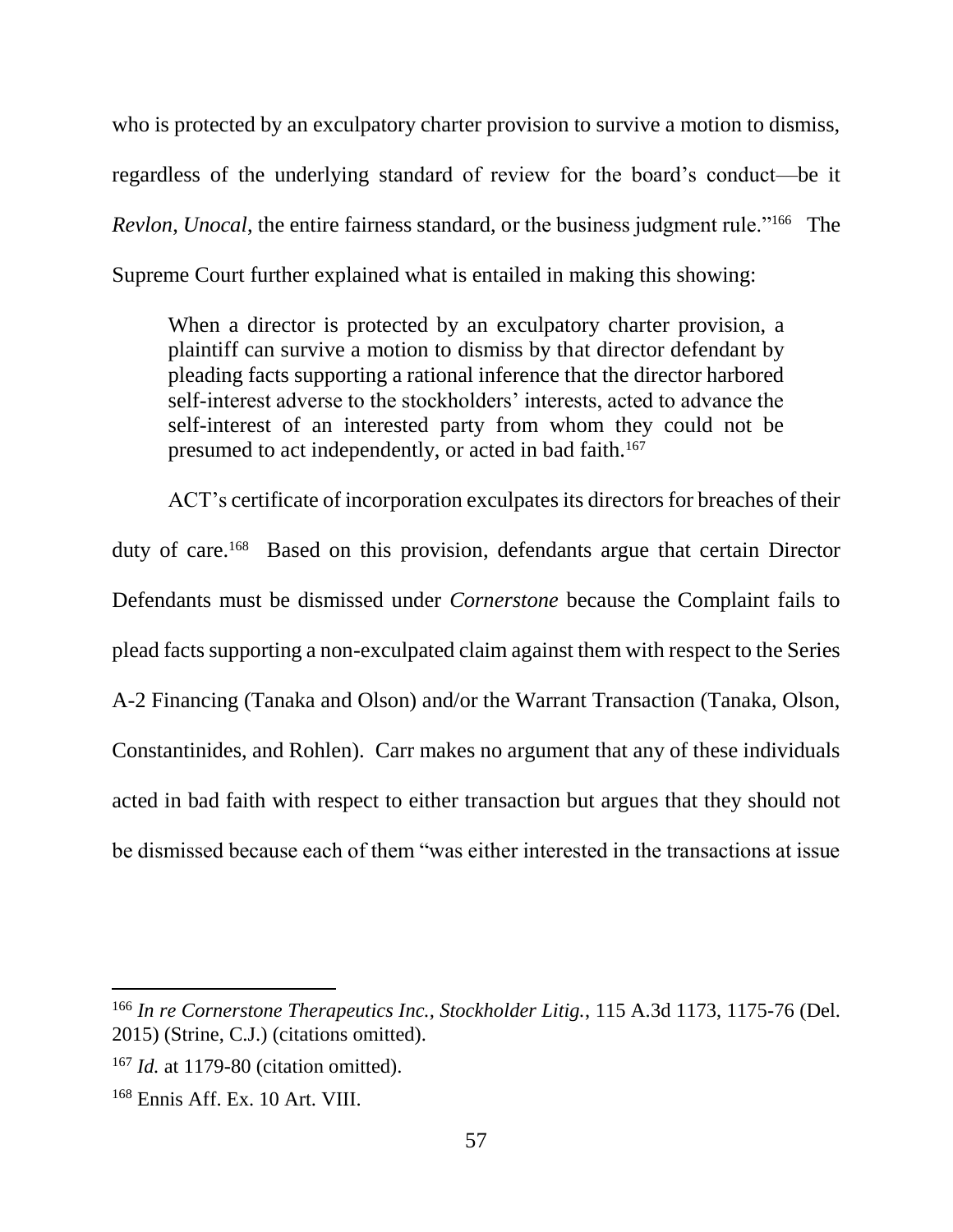or beholden to an interested party."<sup>169</sup> I consider these contentions for each director below.

### **1. Tanaka and Olson**

For purposes of both the Series A-2 Financing and the Warrant Transaction, Carr argues that Tanaka and Olson were beholden to NEA because they both were "economically dependent on NEA."<sup>170</sup> Specifically, Carr points to the fact that Tanaka was "a director of multiple NEA-portfolio companies, including Vytron[US]," and, with respect to Olson, that the vesting of stock options governed by his Consulting Agreement with ACT was conditioned on his continued service as a consultant which, in turn, was subject to the approval of a board that would be under NEA control after the Series A-2 Financing.<sup>171</sup>

Importantly, however, "[c]onsistent with the overarching requirement that any disqualifying tie be material, the simple fact that there are some financial ties between the interested party and the director is not disqualifying. Rather, the question is whether those ties are *material*, in the sense that the alleged ties could have affected the impartiality of the director."<sup>172</sup> Here, Carr has not pled facts such

<sup>169</sup> Pl's Answering Br. 82.

<sup>&</sup>lt;sup>170</sup> Pl.'s Answering Br. 18.

<sup>171</sup> Pl.'s Answering Br. 18.

<sup>172</sup> *In re MFW S'holders Litig.*, 67 A.3d 496, 509-10 (Del. Ch. 2013) (Strine, C.) (emphasis in original and citation omitted).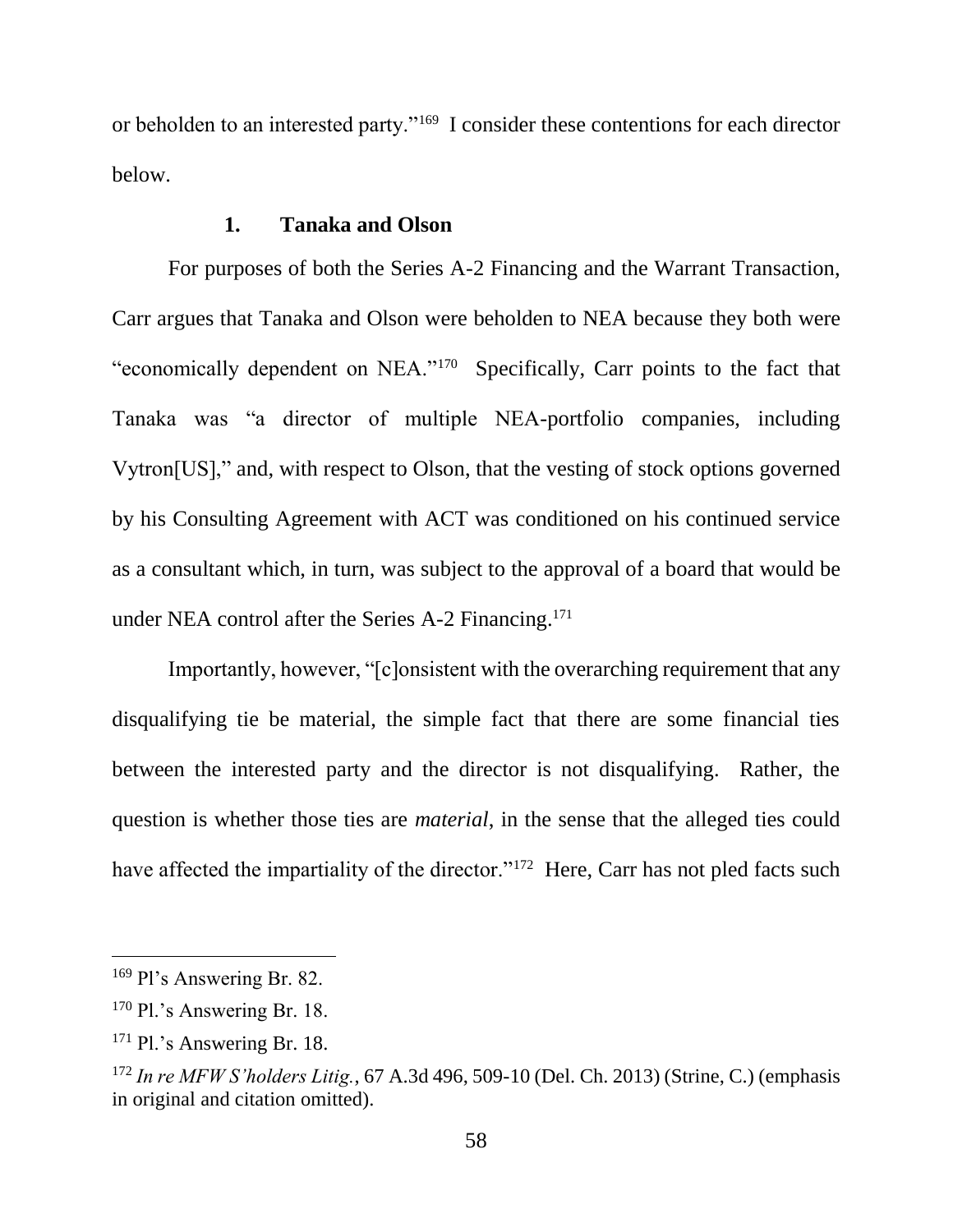that it would be reasonable to infer that Tanaka's compensation as a VytronUS director or Olson's stock options in ACT were material to them so as to taint their decision-making. Thus, Tanaka and Olson will be dismissed from this action because of the Complaint's failure to plead a non-exculpated claim against them with respect to either the Series A-2 Financing or the Warrant Transaction.

#### **2. Constantinides and Rohlen**

Carr contends that Constantinides was tainted with respect to the Warrant Transaction because of "a series of events involving economic dependency between NEA and Constantinides's employer at the time, NBGI, as well as the structure of their plan that contemplated distributions to both of them out of the warrant purchase money from Abbott."<sup>173</sup> This argument fails because Carr does not plead sufficient facts permitting an inference that the ties between NEA and NBGI reach the threshold required for materiality as to Constantinides. Carr has adequately pled, however, that Rohlen was not independent with respect to the Warrant Transaction since he was the CEO of NEA-controlled ACT at the time<sup>174</sup> and, for reasons explained above, the Complaint states a claim against NEA for breach of its fiduciary duty as a controller in connection with the Warrant Transaction.

<sup>173</sup> Pl.'s Answering Br. 38.

<sup>174</sup> *See Sandys*, 152 A.3d at 128 ("Mattrick is Zynga's CEO. Zynga's controlling stockholder, Pincus, is interested in the transaction under attack, and therefore, Mattrick cannot be considered independent.").